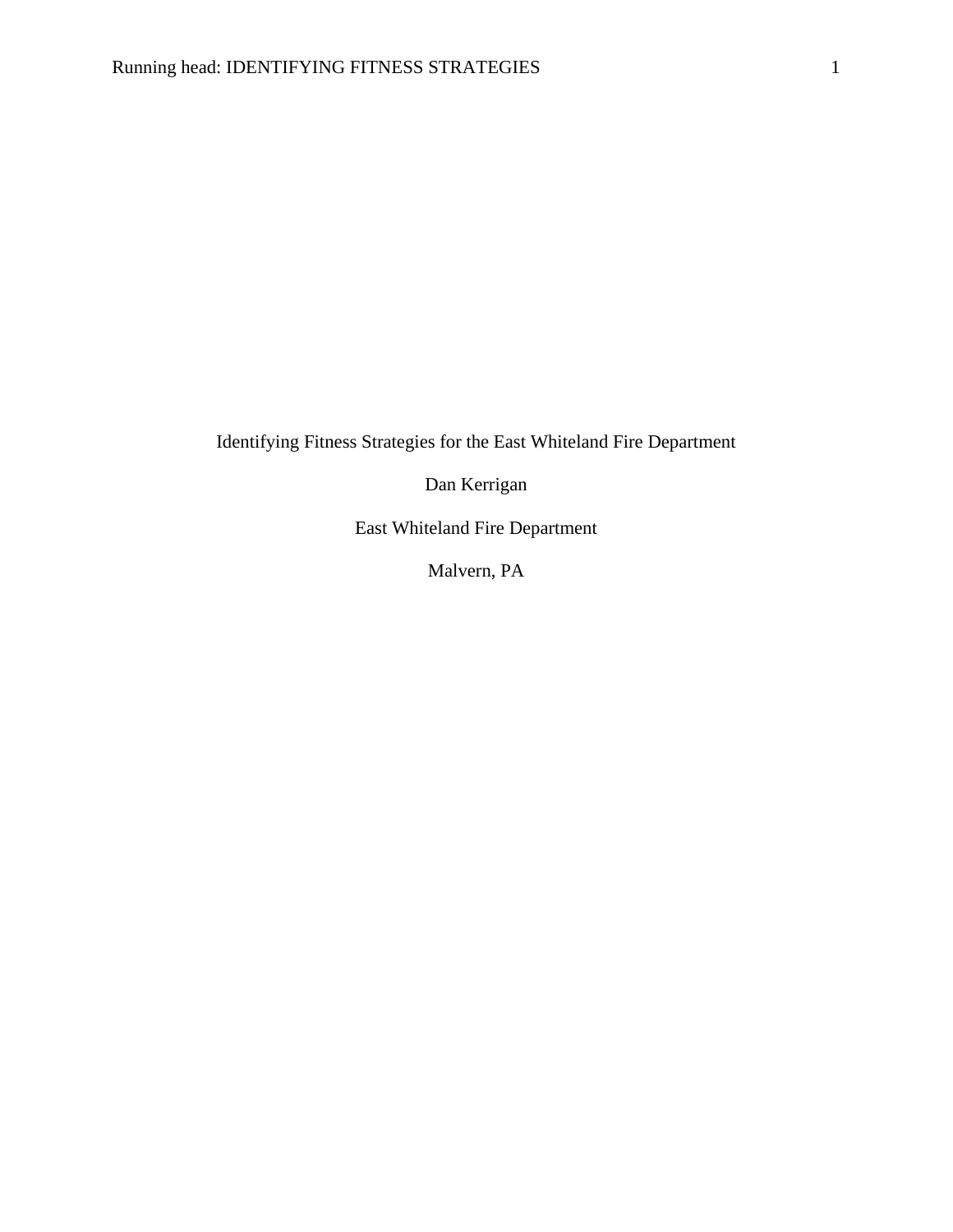## Certification Statement

I hereby certify that this paper constitutes my own product, that where the language of others is set forth, quotation marks so indicate, and that appropriate credit is given where I have used language, ideas expressions, or writings of another.

Signed: \_\_\_\_\_\_\_\_\_\_\_\_\_\_\_\_\_\_\_\_\_\_\_\_\_\_\_\_\_\_\_\_\_\_\_\_\_\_\_\_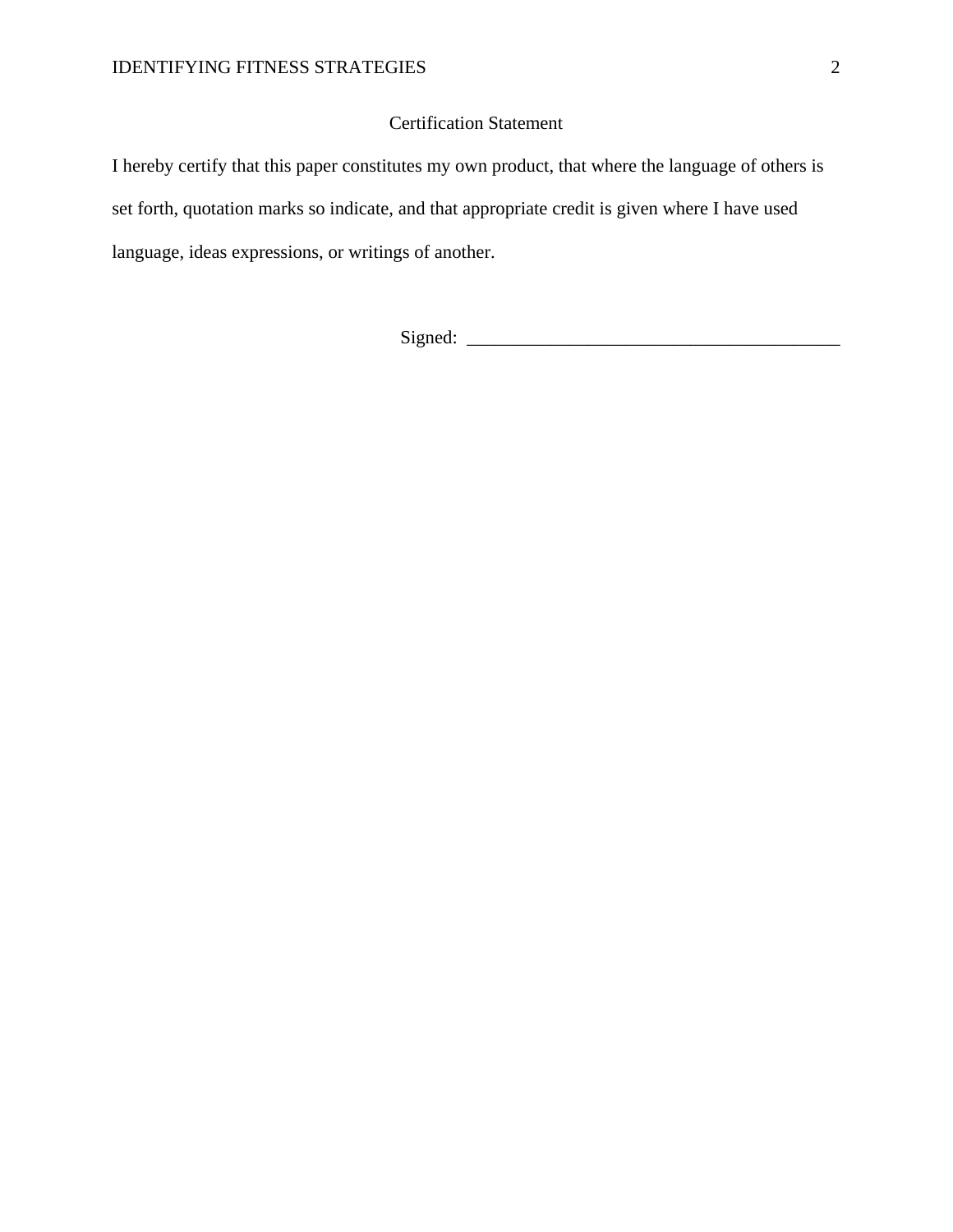## Abstract

A firefighter's physical conditioning significantly impacts fireground performance, personal health and wellness, personal safety, and the safety of co-workers. The problem was that East Whiteland Fire Department (EWFD) personnel did not maintain an appropriate level of fitness to execute their duties. The purpose of the research was to identify strategies to improve fitness in the EWFD. The research questions were (a) why aren't EWFD personnel maintaining an appropriate level of fitness for duty, (b) what are other fire service organizations doing to address the fitness issue, (c) what are the available program options for fitness programs, and (d) of the available programs, which require specific certification to administer? A descriptive research method was used that included an internal organizational survey, external fire service organization surveys on regional and national levels, personal interviews with professional trainers, and a pilot study to collect data from a sample fitness program. The results indicated trends regarding a general lack of motivation and direction among fire service professionals with regard to fitness, clear indicators of program components that could help to make fitness programs more successful, and a definitive correlation between the type of organization (career or volunteer) and the existence of a fitness program. Recommendations included the implementation of a formal physical fitness program and associated written policy for the EWFD, the use of a professional fitness coordinator to administer the program, the incorporation of a fitness room in a proposed new fire station, the development of a periodic assessment program to evaluate personnel fitness, a future EWFD worker's compensation claim payout analysis to compare to data collected prior to the implementation of a fitness program, and renewed efforts from the United States Fire Administration (USFA) and the National Fire Protection Association (NFPA) to prioritize firefighter health and wellness.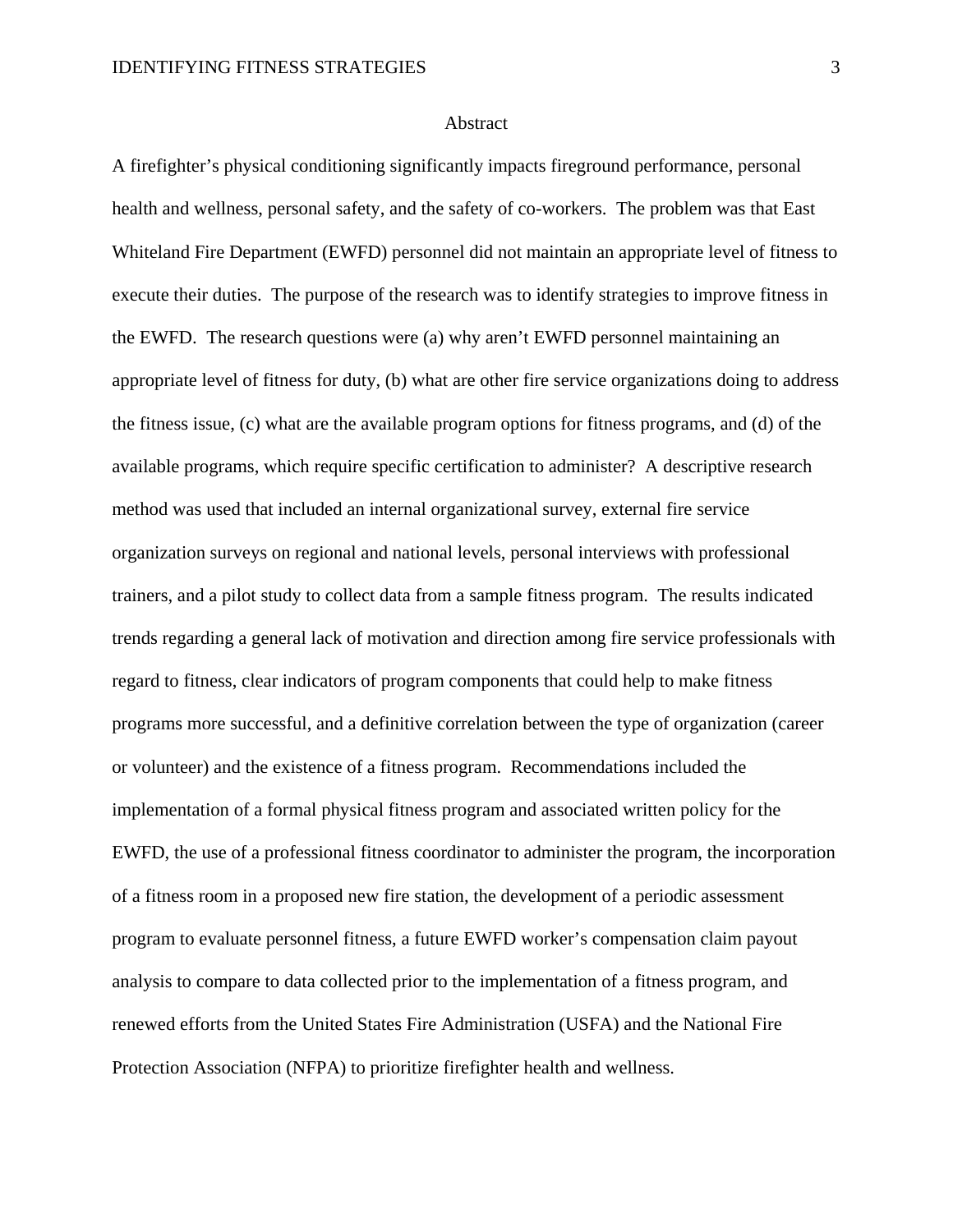| <b>Table of Contents</b> |
|--------------------------|
|--------------------------|

# Table of Figures

| Figure 5. EWFD work fitness program participation response comparison27 |  |
|-------------------------------------------------------------------------|--|
|                                                                         |  |
|                                                                         |  |
|                                                                         |  |
|                                                                         |  |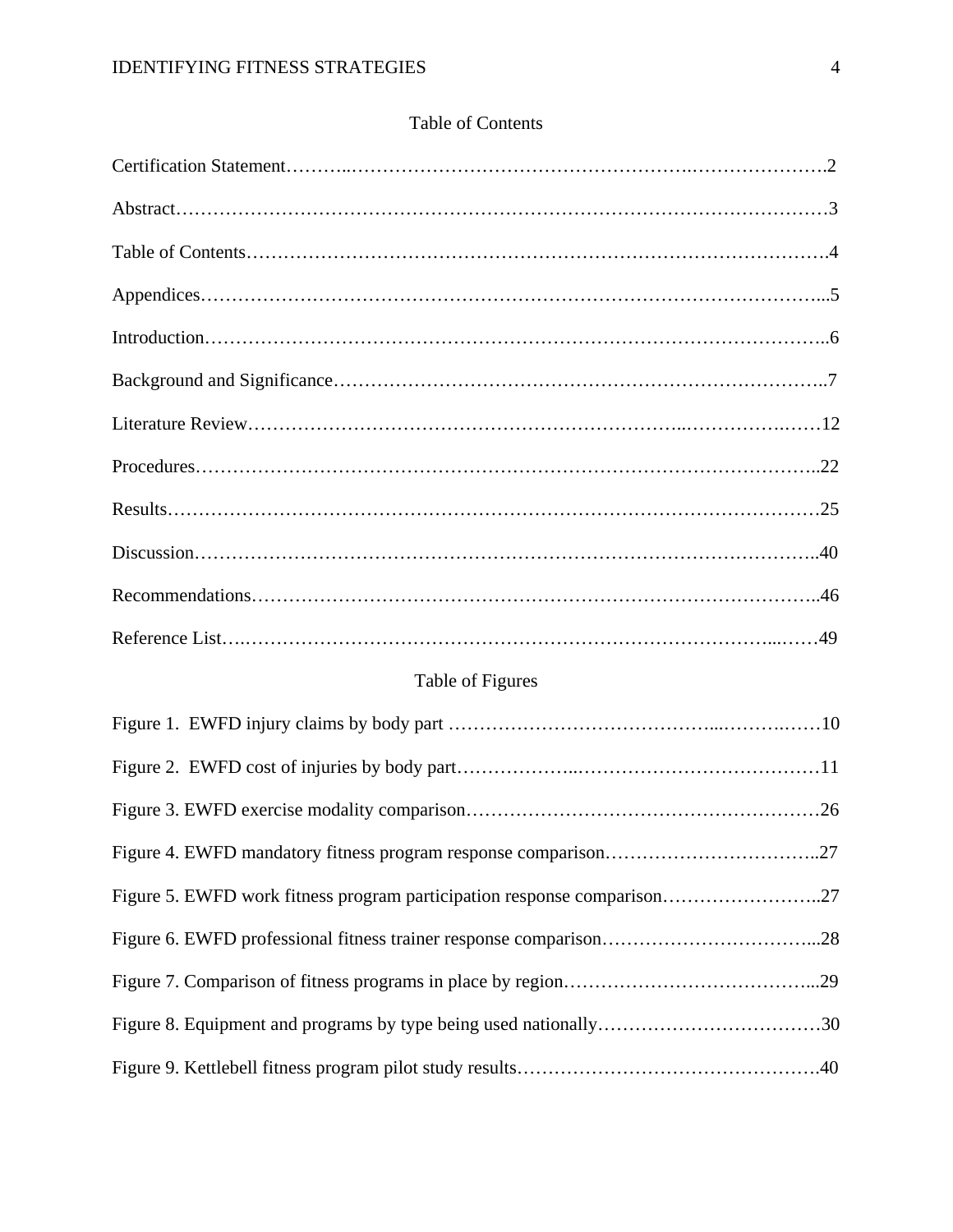## Appendices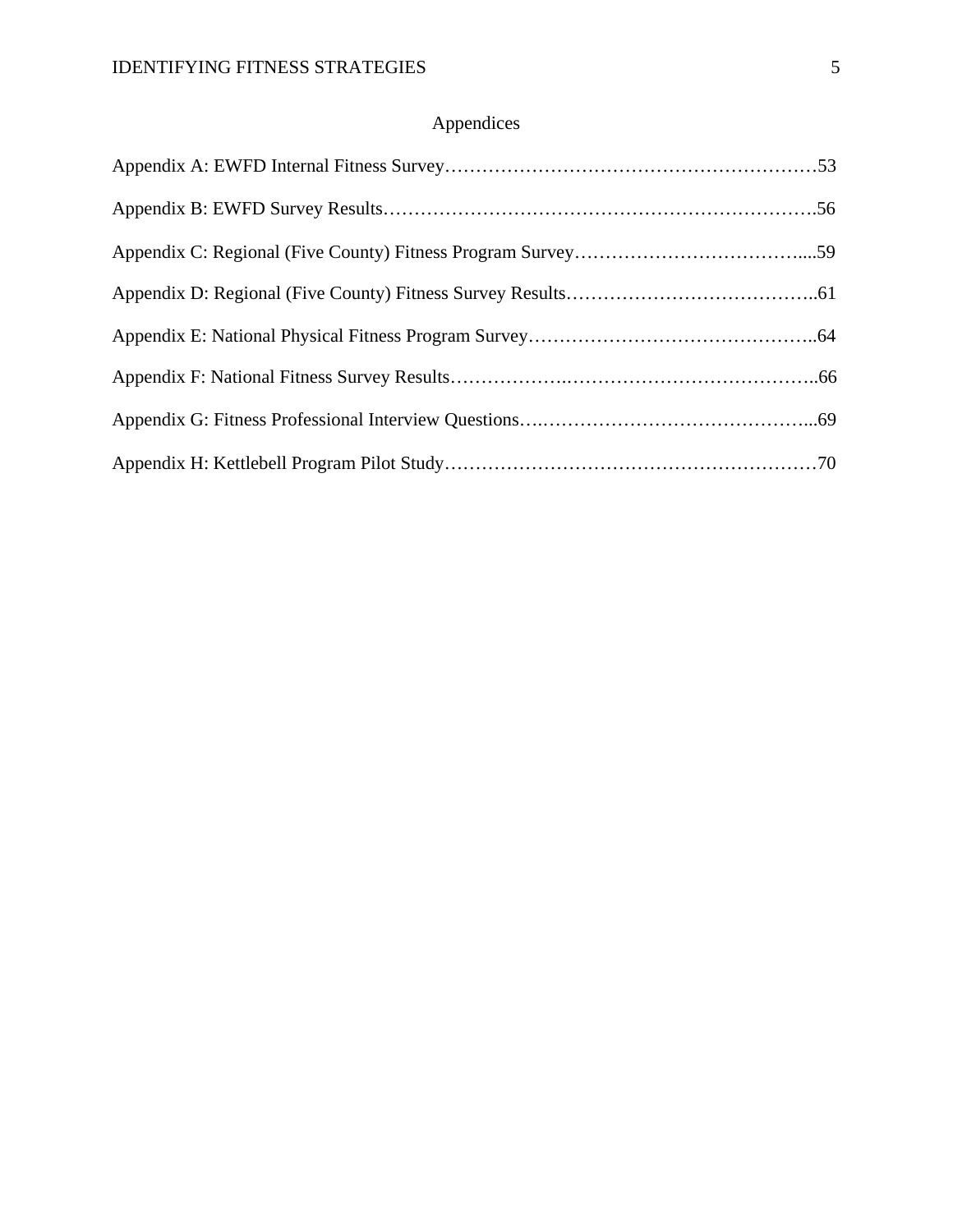Identifying Fitness Strategies for the East Whiteland Fire Department

## Introduction

According to the United States Fire Administration (USFA), 83 firefighters died in the line of duty in 2011 (United States Fire Administration [USFA], 2012). This represents a decline in line of duty deaths (LODD) for the second straight year. While many strides have been made in reducing LODDs, according to *Fire Chief Magazine* (2012), heart attacks were still responsible for 50 of those deaths (60%), nearly the same proportion (63%) from 2010.

It is clear that the fire service still faces a significant challenge in reducing the number of fatalities associated with poor health and fitness. Many reports have and continue to document the effects of a lack of concern for overall health and fitness in America. In fact, even though heart disease remains the number one killer in the United States, people are not scared enough to do anything about it (Carter, 2006). This dilemma becomes an even more serious one when considering the duties associated with that of a firefighter.

The East Whiteland Fire Department (EWFD) is a microcosm of the national fire service health and fitness issue. The problem is that East Whiteland Fire Department personnel do not maintain an appropriate level of fitness to execute their duties. The overall lack of fitness for duty has created an increased risk to the health and safety of the personnel in the EWFD – one that can be controlled. The purpose of this research is to identify strategies to improve fitness in the EWFD. The research questions are (a) why aren't EWFD personnel maintaining an appropriate level of fitness for duty, (b) what are other fire service organizations doing to address the fitness issue, (c) what are the available program options for fitness programs, and (d) of the available programs, which require specific certification to administer? A descriptive research method will be utilized that includes an internal survey, external surveys on regional and national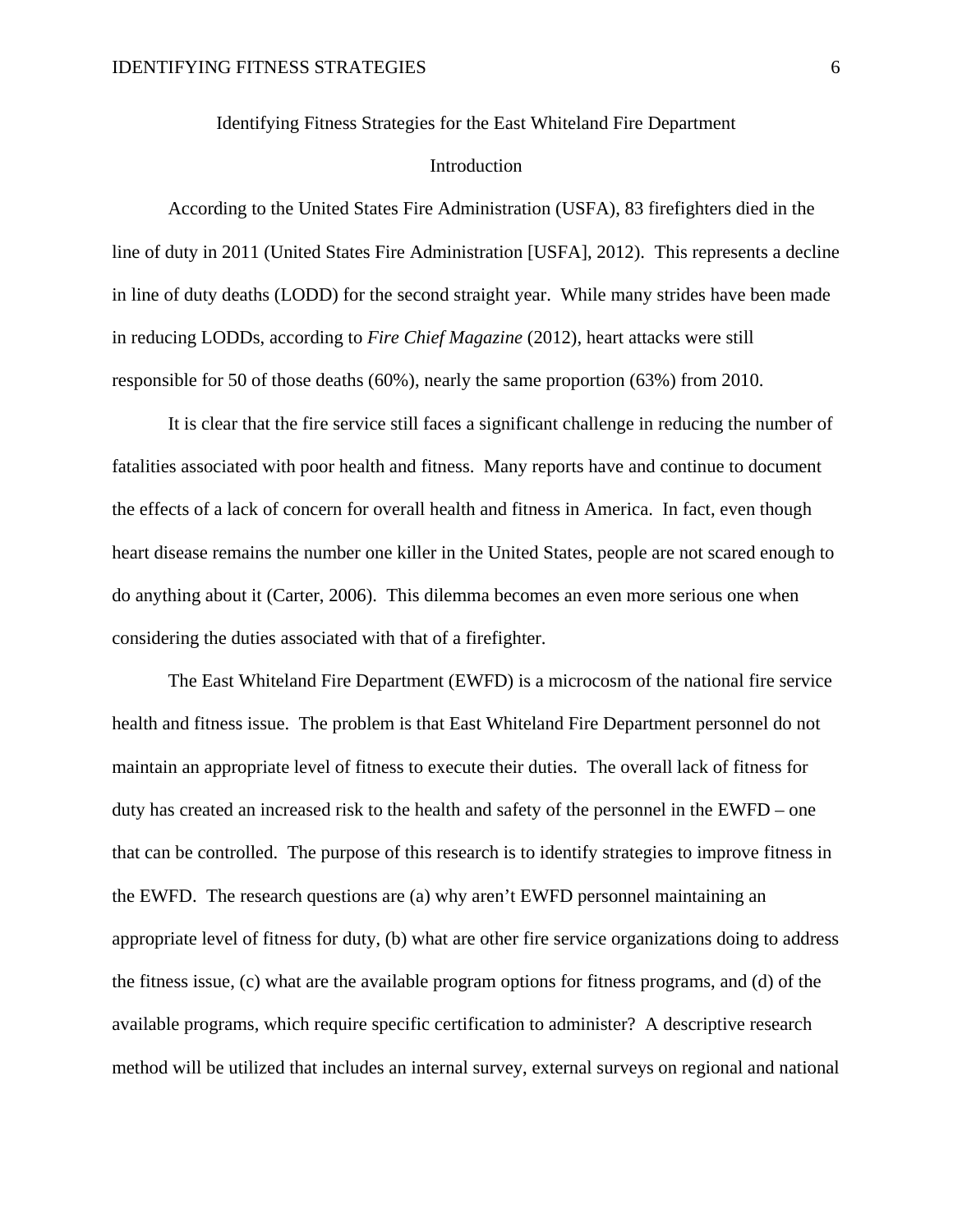levels, personal interviews with professional trainers, and a pilot study to collect data from a sample fitness program.

## Background and Significance

East Whiteland Township, located approximately 20 miles west of Philadelphia in Chester County, PA, is home to a resident population of over 10,000 people and U.S. Headquarters to several National and International firms. The township is governed by a threeperson elected Board of Directors and Township Manager who serves at the will of the board of directors.

The EWFD was formed in 1990 with the hiring of a single firefighter. The department has grown to nine full time line personnel (including a supervisor), 11 part time personnel, three Assistant Fire Marshals, and the Director of Codes and Life Safety who oversees the department. Initially formed to augment the local volunteer fire department's staffing, the EWFD has evolved into the primary emergency service provider (fire, rescue, and BLS transport) for East Whiteland Township. The EWFD has an annual operating budget of over \$1.3 million and continues to expand its staffing to assure a consistently high level of response to emergencies in within its primary district. Personnel operate out of one station and provide 24/7 coverage on a four platoon system, each platoon working three days on, two days off, three nights on, and four days off. The administrative personnel (director and assistant fire marshals) work a 40 hour week and augment response during work hours as well as participate in call-back for operations and fire investigations at significant incidents. In 2011, the department totaled 600 fire calls and 761 medical calls.

The EWFD is a small organization that relies heavily on individual personnel. Unfortunately, over the last three years, the lack of fitness within the department has been cause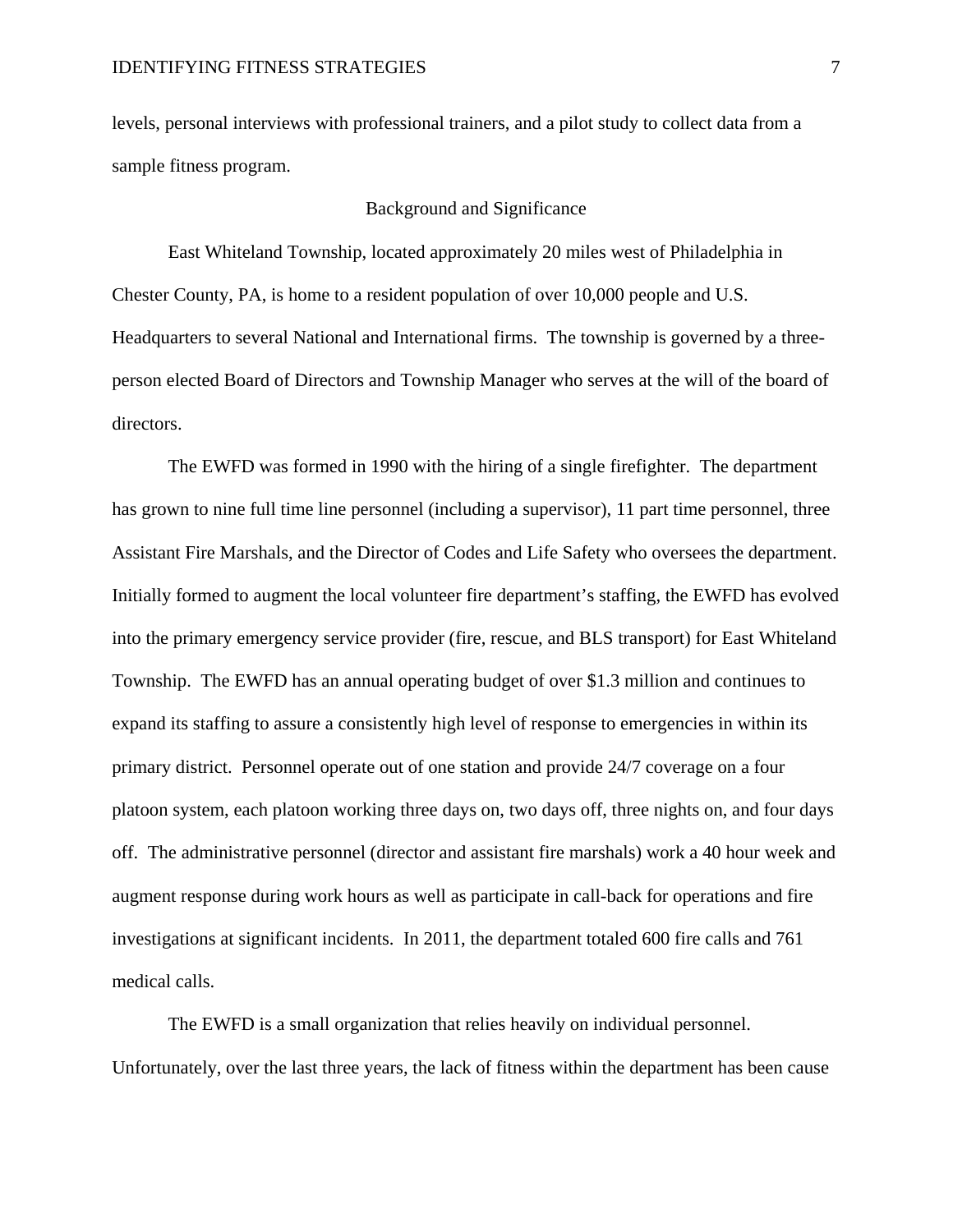for one termination due to medical physical failure and another long term disability claim directly related to a significant medical procedure to address obesity. In other words, nearly one quarter (22%) of our full-time line personnel have been personally affected by their own lack of fitness, and this has had a tremendous impact on the EWFD in terms of coverage (manpower) and costs associated with gaps in coverage.

The EWFD participates in comprehensive medical evaluations on an annual basis that conform to *NFPA 1582: Standard on Comprehensive Occupational Health for Fire Departments;* however, there is no policy or standard within the department that relates to firefighter fitness, particularly one that conforms to *NFPA 1583: Standard on Health-Related Fitness for Fire Department Members.* Additionally, although some personnel engage in work out programs on at least a casual basis, there is no designated physical fitness program available to the personnel while on duty. Although NFPA 1583 "…establishes minimum requirements for the development, implementation, and management of a health-related fitness program (HRFP)"(National Fire Protection Association [NFPA], 2008, p. 4), the standard does not specify the use of any particular physical fitness program for fire department members; rather, it is left up to the organization which specific type of physical training program to use.

On a national scale, between 1999 and 2010, the American fire service lost 664 firefighters to medical incidents; 552 of them were cardiac in nature (Sendlebach, 2011, p. 2). This research is significant because the future impact of a continued lack of attention to personal fitness has several implications for the fire service in the United States and at the local organizational level, most notably the increased potential for injury or death as a result of a preventable disease (heart attack). Additionally, the identification of strategies to increase level of fitness for members of the EWFD not only serves to improve the health and well being of our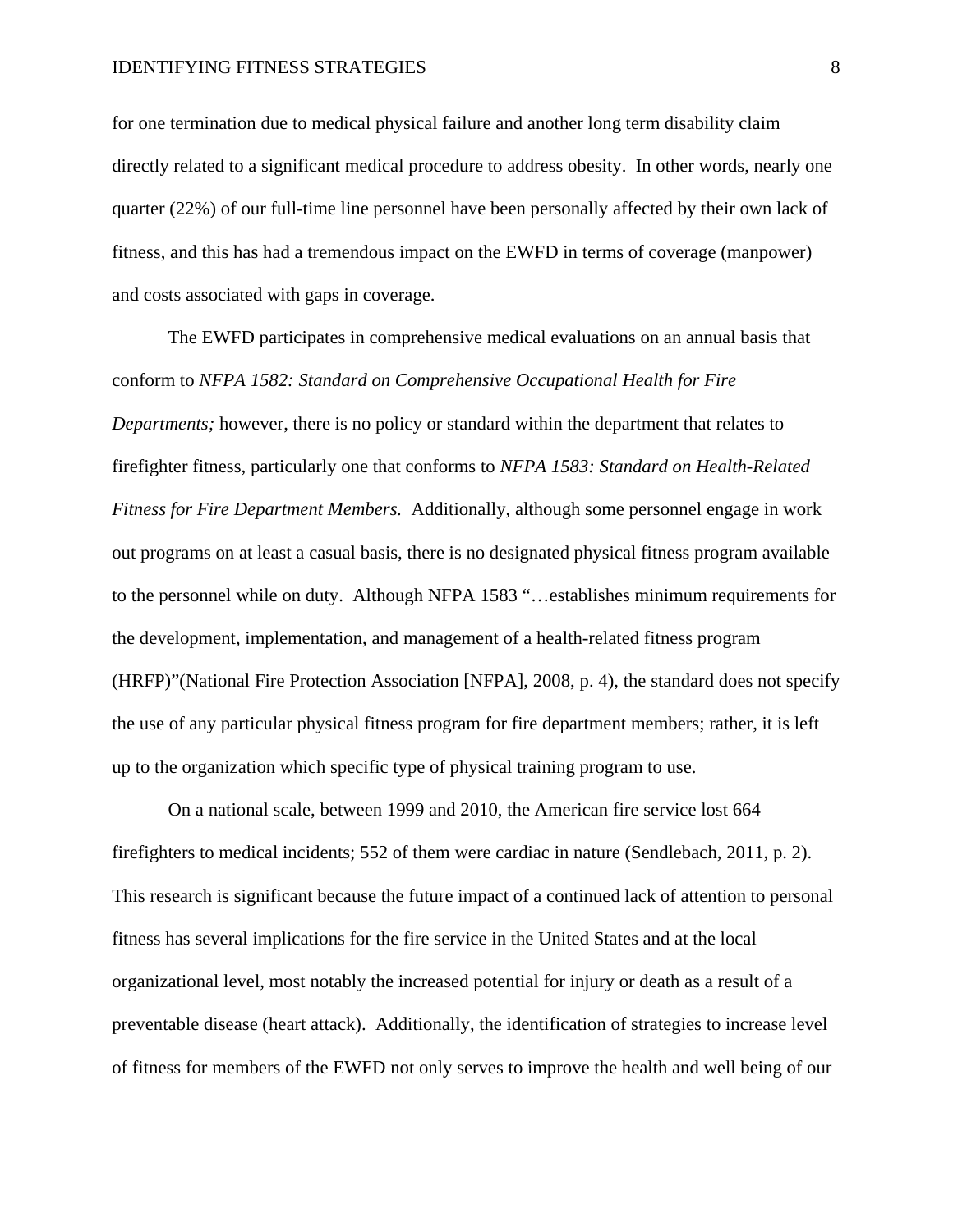personnel (thus helping to insure that each member is an asset to the community and to his/her co-workers), it also serves to reduce potential financial claims based on the payment of workers compensation claims and insurance premium reimbursements.

Aside from heart disease, the implementation of a physical fitness program has great potential to reduce the risk of on the job injuries suffered due to poor strength, flexibility, and mobility and endurance. A recent worker's compensation analysis of the EWFD covering the period 6/1/2005 – 6/30/2012, indicated seven claims resulting in over \$97,000 in payouts for injuries suffered during the period (see Figure 1). These figures represent the cost of treatment for injuries alone; lost time and shift coverage wages are not included. Since East Whiteland Township is self-insured, the first \$35,000 of non-worker's compensation claims is also reimbursable to the insurance carrier as well. During the time period analyzed, there was \$35,000 in charges reimbursed to the insurance carrier, and that dollar amount is included in the total payout figure.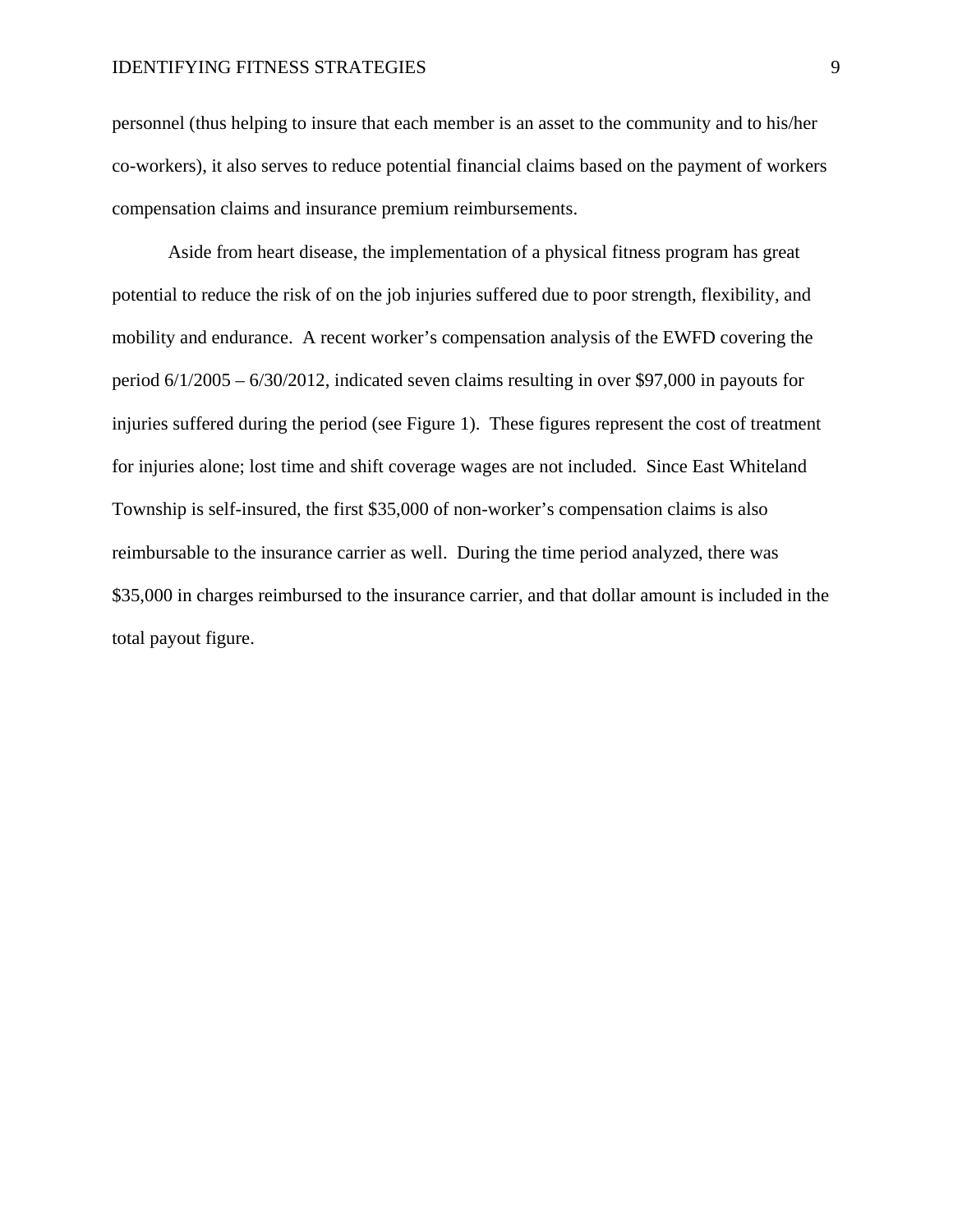

*Figure 1: EWFD injury claims by body part.*

According to the data, shoulder and multiple parts accounted for 87% of the total accident claims and 87% of the total dollars paid out (see Figure 2).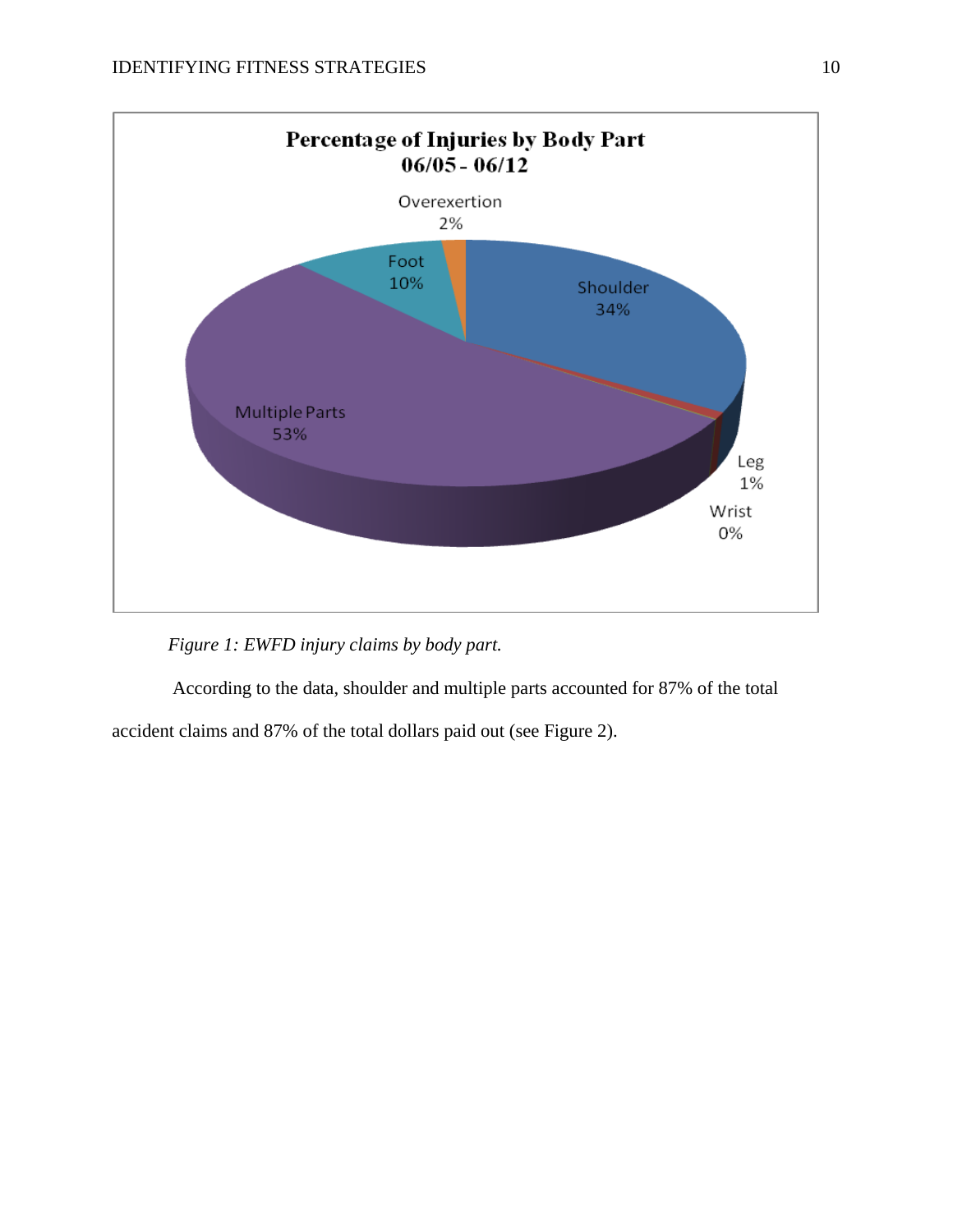

*Figure 2: EWFD cost of injuries by body part.*

While it is impossible to accurately link each injury claim directly to the lack of a physical fitness program, this data could provide a baseline for comparison in future years in order to ascertain whether the implementation of a physical fitness program has had a positive effect on injury and claim reduction.

This research aligns with the Executive Fire Officer Program's Executive Development course in its intent to address an organizational or cultural change within the EWFD. As this research relates to firefighter health and wellness, it aligns with USFA Operational Objective #1, to reduce the risk at the local level through prevention and mitigation; specifically, line of duty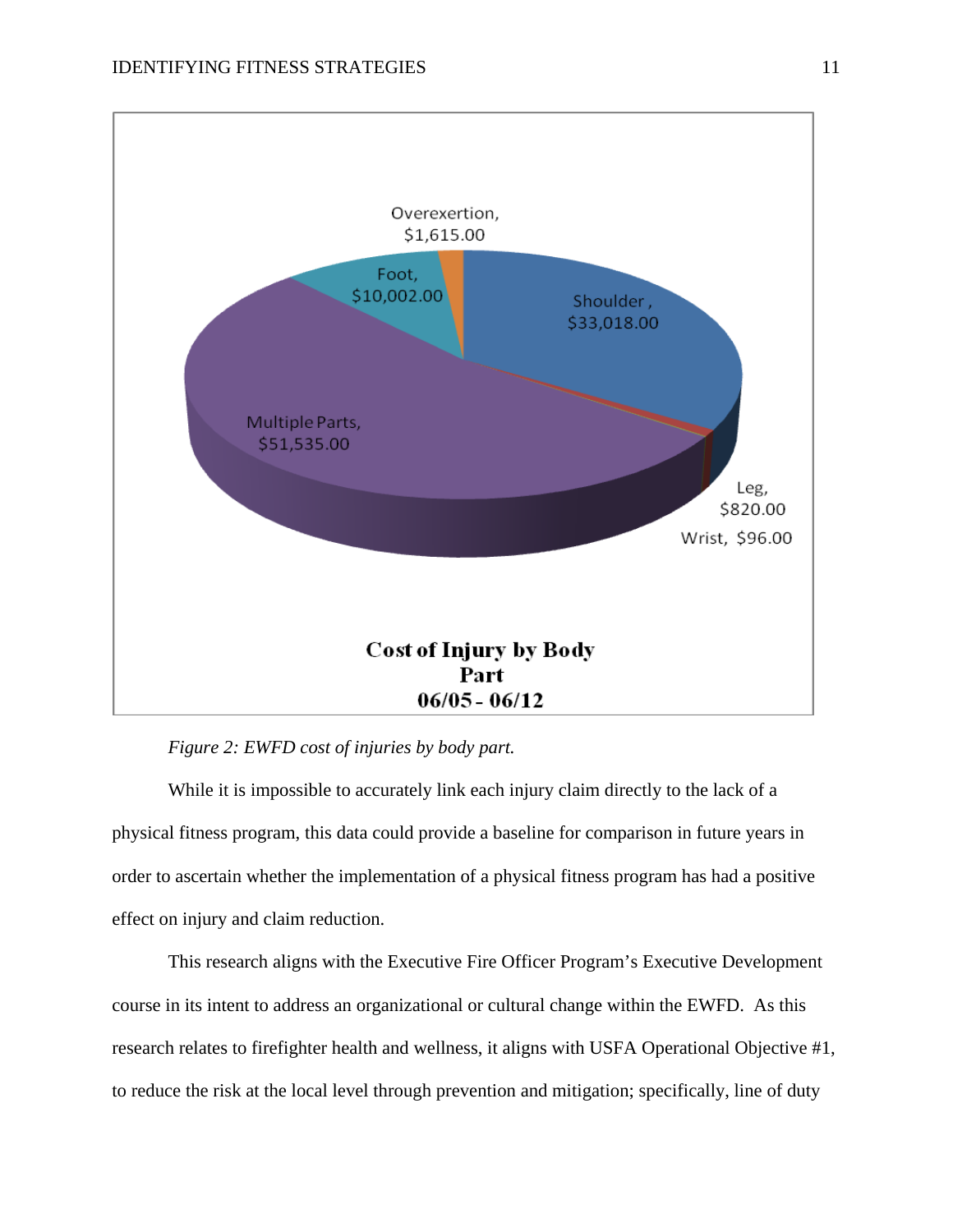deaths and injuries. Finally, this research also coincides with several of the National Fallen Firefighter Foundation (NFFF) life safety initiatives, including NFFF Initiative #1 – Define and advocate the need for a cultural change relating to safety ; incorporating leadership, management, supervision, accountability, and personal responsibility, Initiative #2 – Enhance the personal and organizational accountability for health and safety throughout the fire service, and Initiative #6 – Develop and implement national medical and fitness requirements that are equally applicable to all firefighters, based on the duties they are expected to perform.

## Literature Review

The author began the literature review by reviewing available literature that addressed the first research question: *Why aren't EWFD personnel maintaining an appropriate level of fitness for duty?* In order to better understand the reasons why EWFD personnel were not maintaining an appropriate level of fitness, it was necessary to gain a better understanding of the barriers to personal fitness in America and in the fire service specifically.

According to Averkamp (2012), the top five reasons people in America do not exercise include lack of time, lack of energy, lack of motivation, too costly, and sickness or injury. Within the fire service, many, if not all of these reasons are addressable at an organizational level by implementing a formal physical training program; or, in the case of fear of injuries, could have a direct impact on their reduction. Even though the premise is simple, agreeing that physical fitness is an important aspect of job performance in the fire service and actually implementing an effective physical fitness program do not necessarily intertwine. Averkamp's (2012) reasons for the lack of attention to personal fitness are not ones that cannot be fixed using a technical approach. Rather, as Heifetz and Linsky (2002) point out, the challenges that are presented when dealing with personal physical fitness are adaptive in nature in that they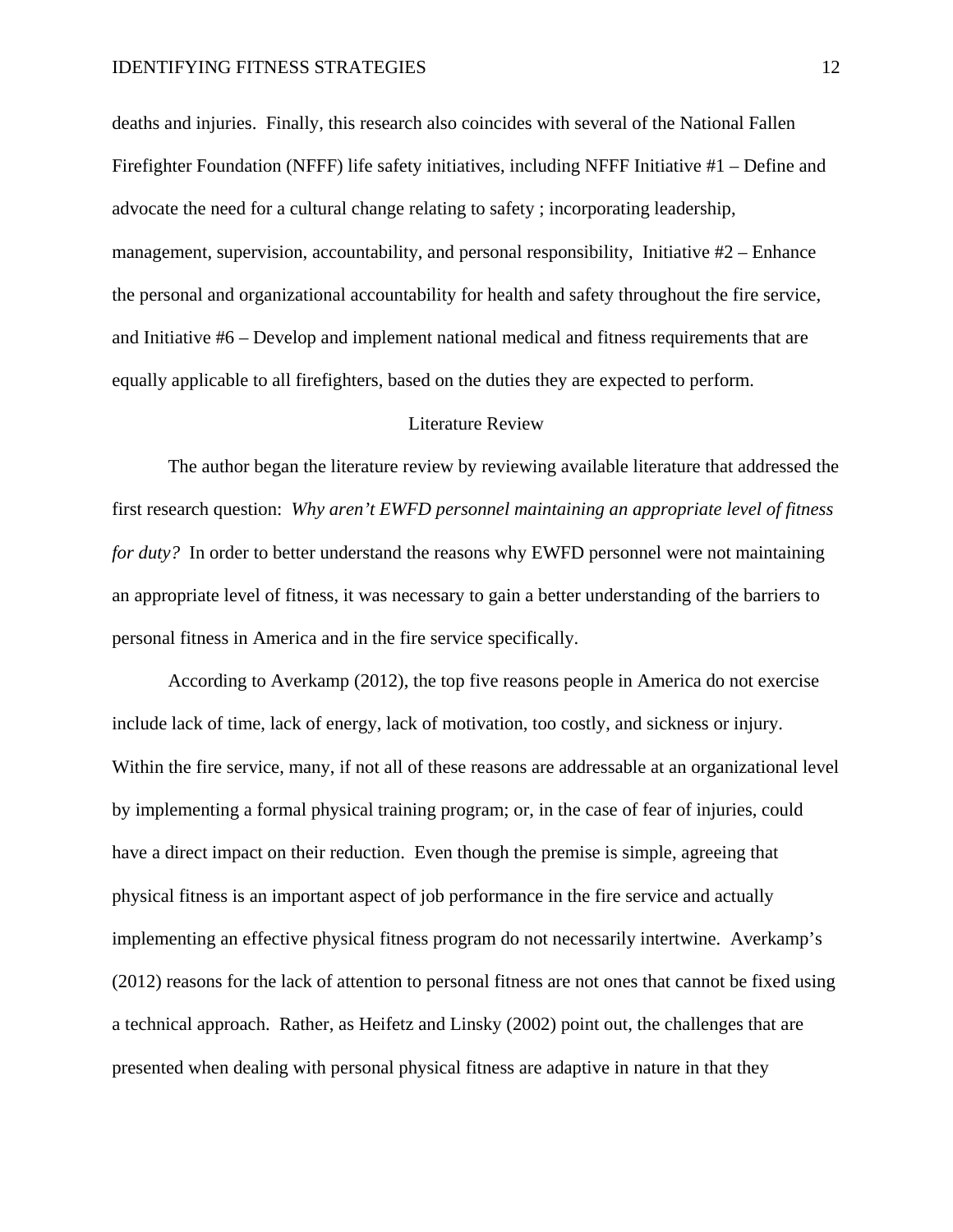"…require experiments, new discoveries, and adjustments from numerous places in the organization..." (p. 13).

The USFA indentified physical activity as an emerging health issue in *Emerging Health and Safety Issues in the Volunteer Fire Service* (2008). While this report draws attention to a specific demographic (volunteers) within the service, the issue of physical fitness transcends volunteer-career boundaries. The benefits of a fitness program are well-documented. Strength and flexibility training can effectively develop musculoskeletal strength and endurance, improve functional movement, and is strongly recommended for overall improvement in health, injury prevention, rehabilitation, and overall quality of life (Schneider, 2010). Basri and Bergman (2010) explain that a key to success in improving health and fitness is to have a plan in place; as it is the plan that contributes to the success (p. 88). Furthermore, Staley, Weiner, & Linnan (2011) assert that firefighters in particular, tend to share common thematic perceptions of fitness: They (firefighters) agree it is important to their job and personal health; however, environmental, social, and cultural factors including poor facilities, availability of equipment and lack of proper motivation from superiors can negatively influence their motivation to follow through with a program. The USFA also concurs with the assessment of Staley, Weiner, & Linnan (2011) in general, pointing toward lack of information on risk to self, lack of individual goals, lack of appropriate training, lack of time, and lack of motivation as top reasons why fire service fitness programs have not worked (United States Fire Administration [USFA], 2009).

The literature reviewed supports the idea that in order to address the question of why people in general, and firefighters in particular do not participate regularly in formal or organized physical fitness programs, a multi-faceted approach in identifying the causative factors is needed. Consequently, survey and interview questions were structured to identify these factors.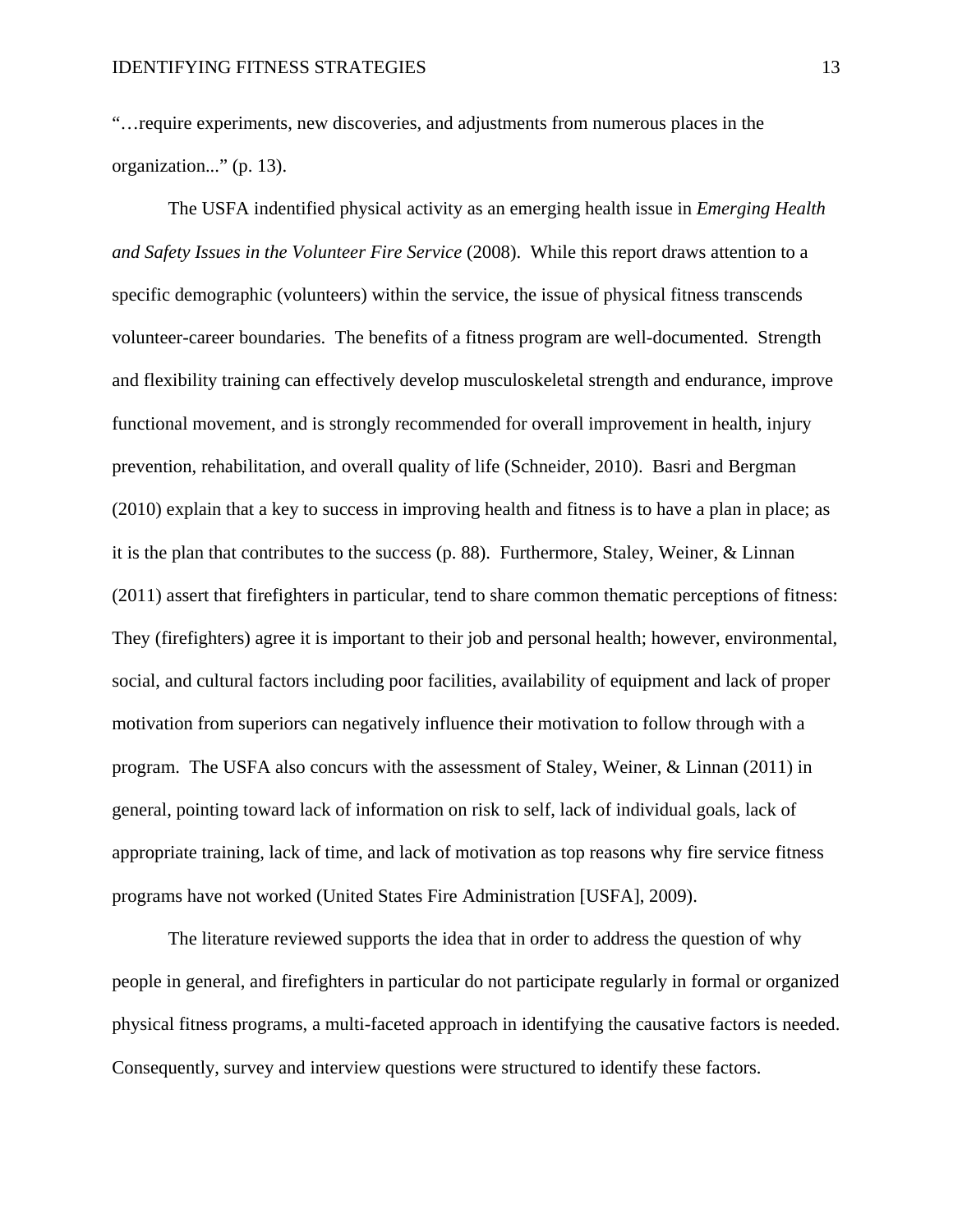The author continued the literature review by reviewing available literature to answer the question: *What are other fire service organizations doing to address the fitness issue?* The information gained in answering this question served to narrow the focus of the research more specifically to address fire service needs.

Released in 2008, NFPA 1583, *Standard on Health Related Fitness Programs for Fire Department Members* strived to "…provide the minimum requirements for a health-related fitness program for fire department members that enhances members' ability to perform occupational activities efficiently and safely and reduces the risk of injury, disease, and premature death" (NFPA, 2008, p. 4). The components of such a program include the assignment of a qualified fitness coordinator, periodic fitness assessments for all members, an exercise program that is available to all members, health education and counseling for all members, and a process for data collection and maintenance of health-related fitness data (NFPA, 2008). However, addressing the adaptive nature of the fitness problem in the fire service must also include the creation of policies that "…expand existing fire suppression/first responder training to include physical fitness and well-being strategies" (Staley, Weiner, & Linnan, 2011, p. 615).

According to Schneider (2010): "A well-designed fitness program should include both physical activity and exercise" (p. 46). While physical activity can be a catchall phrase that simply encompasses the act of moving around, exercise is a structured, planned movement or set of movements, repetitive and intended to improve various components of physical fitness (Schneider, 2010). In order to increase support for such programs, the USFA suggests that active endorsement and promotion by senior fire service leadership is necessary for the development of successful health and wellness programs (United States Fire Administration [USFA], 2008).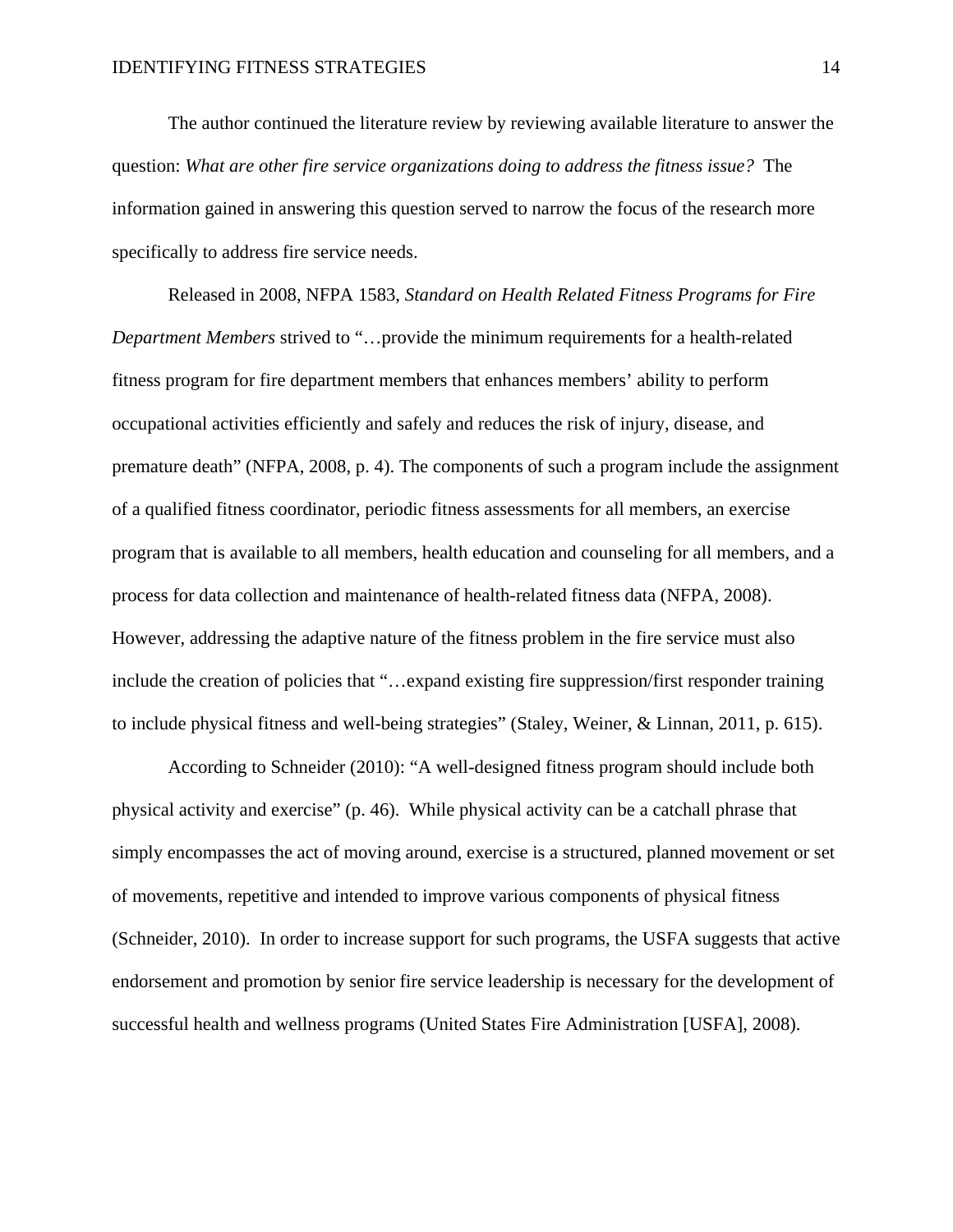Several fire service organizations have garnered this support across the country and have taken steps to improve the health and fitness of their members.

The Lake Forest, IL Fire Department is one such organization that has placed a high priority on the overall health of its firefighters. In 2005, the department formed a fitness committee and established a mandatory wellness/fitness program (Matrinelli, 2010). Since its inception, the program has grown with the help of a federal grant used to acquire additional equipment and fund medical physicals. However, the success of the program also presented challenges. According to Bob Henderson, the department's lead fitness coordinator, a proposal was crafted to acquire a larger space to house their fitness equipment, and with the support of their new chief, the department obtained the support of other city departments in order to convert the room to their new fitness center (as cited in Martinelli, 2010, p. 94). Martinelli (2010) concludes that the combination of the new fitness room, ample equipment, the support of the department's leadership team, and a program that was made mandatory were all key components that resulted in its overall success.

In the Clinton Fire Department (MS), members are required to participate in a bi-annual physical assessment that includes a timed run, a sit-up assessment (minimum number within two minutes), a maximum number of push-ups within two minutes, a hose carry encompassing two flights of steps, and a weighted drag (Burnside, 2010). Although his department does not mandate on-duty work outs, Burnside established in his report another critical component of any successful fitness program: Periodic physical assessments. Burnside (2010) also indicated that within the Clinton Fire Department, "CFD firefighters have a positive attitude towards transformational change in regards to improving health and safety" (p. 11). As Johnson (2012) explains, "Firefighting is unique in terms of the extreme demands placed upon individual…" (p.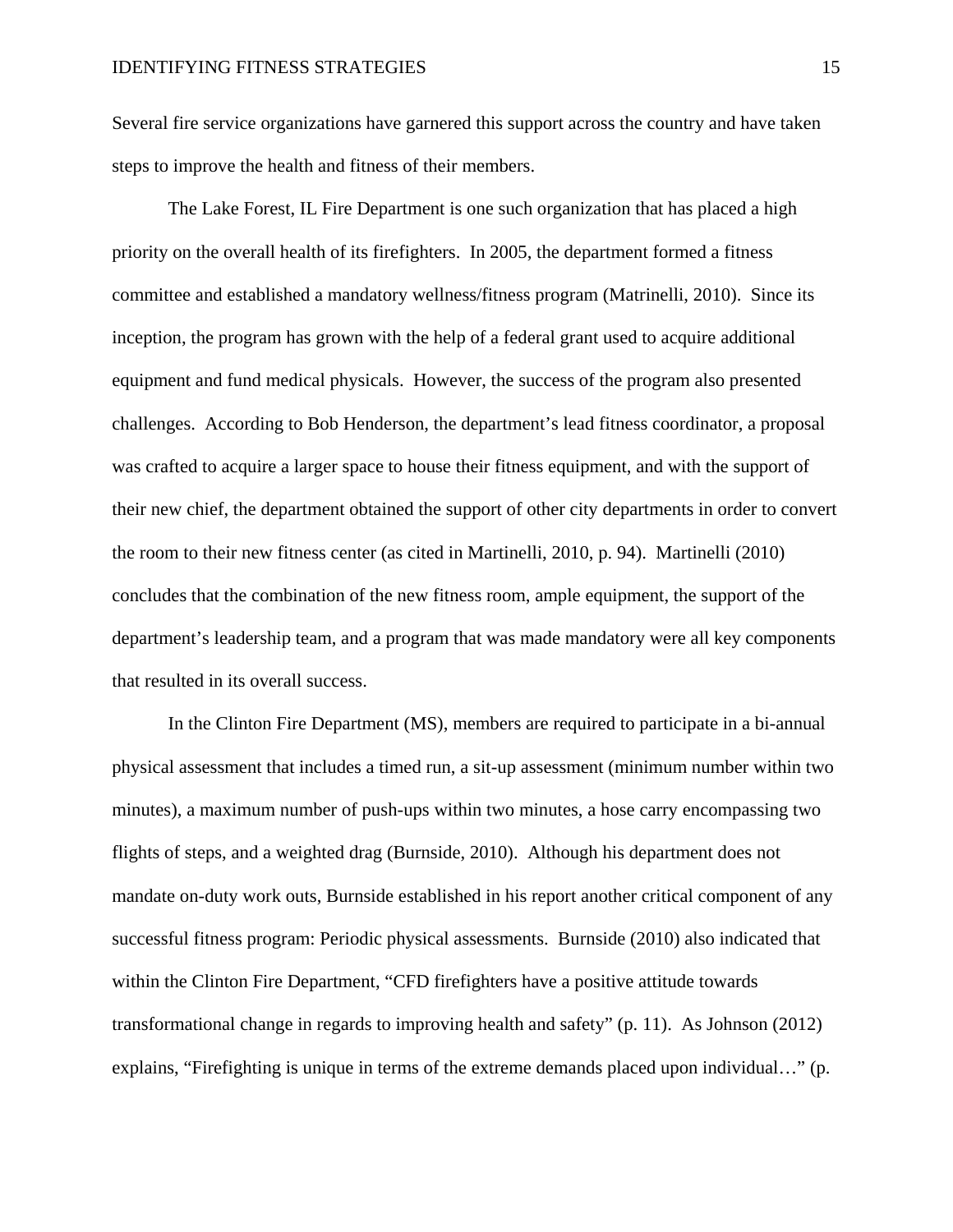25). Clearly, such demands speak to the necessity of physical training along with periodic evaluations of department members.

The Silver City Fire Department (NM) established a comprehensive fitness program that is required of all members that use self-contained breathing apparatus (SCBA). Components of the program include daily conditioning workouts, monthly fitness testing, annual health and physical assessments, semi-annual firefighter ability testing, and a rehabilitation program for atrisk individuals, sick or injured employees (Silver City Fire Department, n.d.). According to the department web page, the on-duty workouts are not activity-specific; however, they are one hour in length and documented by the shift captain. Additional documentation is completed with regard to monthly physical testing and semi-annual physical ability testing.

The Peoria Fire Department (AZ) conducted a case study relative to initiating a fitness training program during their recruit academy. The program ran over 13 weeks and was a mixture of the Bigger Faster Stronger (BFS) strength and flexibility program, and the Enduro Strength program, developed by Monte Egherman (Egherman, 2011). The premise was to initiate and engrain fitness training from the recruit's inception into the service. It focused on weight lifting and various functional exercises performed while wearing personal protective equipment (PPE) or weighted vests. Recommendations based on this program included initiating fitness training in the recruit academy as well as a focus on mental health wellness and nutrition (Egherman, 2011).

The International Association of Fire Chiefs (IAFC) and the International Association of Firefighters (IAFF) worked in conjunction with the American Council on Exercise (ACE) to develop a Peer Fitness Trainer Program (PFT) course and certification that provides firefighters with the necessary skills to develop and implement a variety of fitness programs that are specific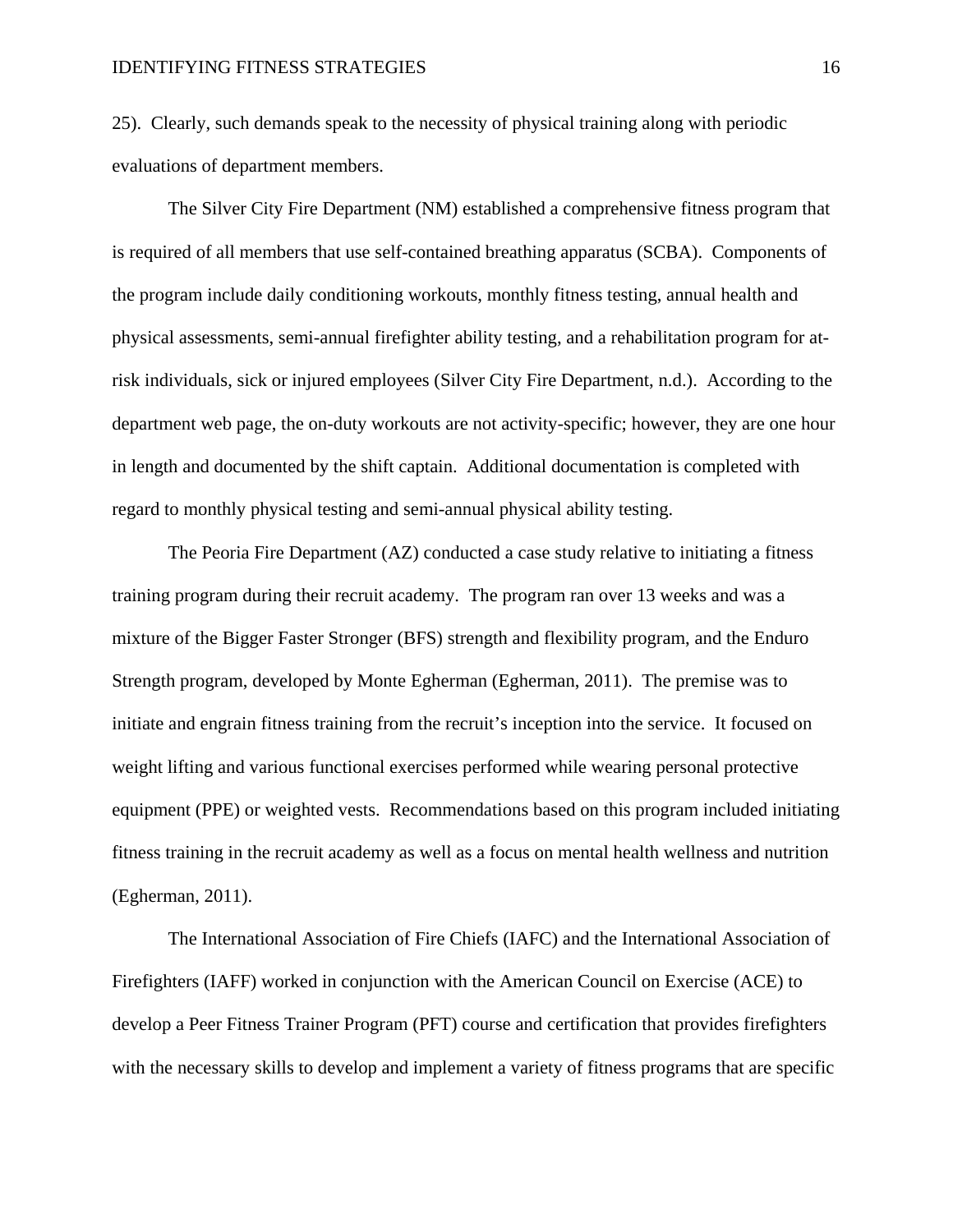to the fire service industry (American Council on Exercise, 2012). With this approach, these organizations provide a means to train in-house personnel in delivering the organization's chosen fitness program without specific regard to the type of program administered, leaving the choice of programs up to the organization itself. Once certified, personnel must maintain their certification through continuing education and re-certify every two years. Additionally, the IAFC has also developed a guide to implementing a fitness/wellness program specifically designed for small and medium-sized fire departments. This guide provides a 15-step plan on how to implement a Wellness/Fitness Initiative (WFI) based plan within an organization (International Association of Fire Chiefs [IAFC], n.d.).

The information discovered in the literature review indicates that significant adaptive challenges existing in developing implementing successful fitness programs. These challenges include not only physical equipment and space, but also cultural and organizational changes that support health and wellness in an organization. The programmatic means by which these problems can be addressed are numerous, but they can be tailored to fit each organization's needs. The need for cultural change however, is a driving factor that must be championed through commitment and engagement from executive level fire service management.

Additional literature review was conducted by the author in order to answer the question: *What are the available options for fitness training programs?* The information uncovered provided information about several fitness and conditioning programs as well as examples of fire service participation in such programs.

The occupation of firefighting is widely considered one of the most strenuous and rigorous ones in the country. The physical demands are daunting, and they require personnel to maintain their physical fitness in order to remain effective. Core fitness needs include: Upper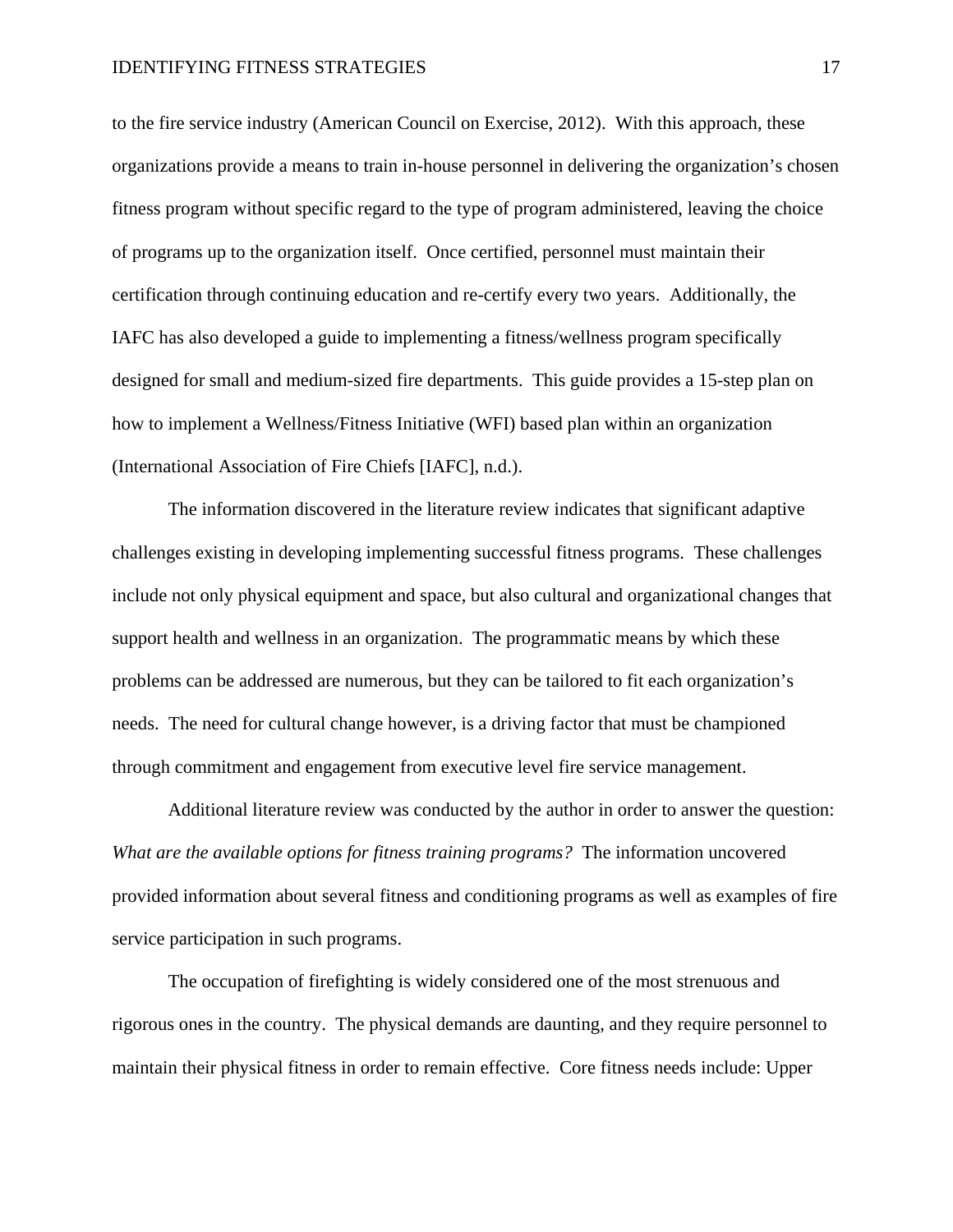body/overhead strength, leg strength, endurance, mobility, and stability. In addition, firefighters benefit from improved flexibility, coordination, balance, agility, recovery and resilience. These attributes correspond to many of the benefits in adopting a fitness program as outlined by the IAFC/IAFF Wellness/Fitness Task Force, including greater strength and stamina, increased joint mobility and flexibility, better posture, and enhanced capacity to recover from strenuous work (International Association of Fire Chiefs, 1999). The task force goes on to recommend specific types of exercise equipment to address the specific fitness needs of firefighters, including: Leg press machine, bench press, leg curl machine, seated row machine, an assortment of weights, an assortment of dumbbells, and a curl bar (Riddle, 1999).

Taking these requirements into consideration, the Orange County Fire Authority (OCFA) implemented a comprehensive wellness and fitness program that was crafted to be scalable in their organization. Instead of using a commercially available product or program, the OCFA decided to create their own. Some of its primary components include physical exams, a Peer Fitness Trainer Program, and the installation of appropriate exercise equipment in each fire station (Orange County Fire Authority Firefighter Wellness and Fitness Program, n.d.). The program is mandatory and begins in the recruit academy, allowing officials to capture data from the very beginning of a new hire's employment with the authority.

Other commercially available programs include CrossFit, P90X, and Russian Kettlebell programs. CrossFit is a comprehensive fitness program that delivers fitness and conditioning on a broad, general scale (CrossFit: Forging Elite Fitness, n.d.). According to their website, it is designed for scalability and does not discriminate based on age or gender. Individuals participating in CrossFit follow prescribed, varied workouts designed by certified CrossFit trainers. East Fork Fire (NV) implemented CrossFit because "…many otherwise qualified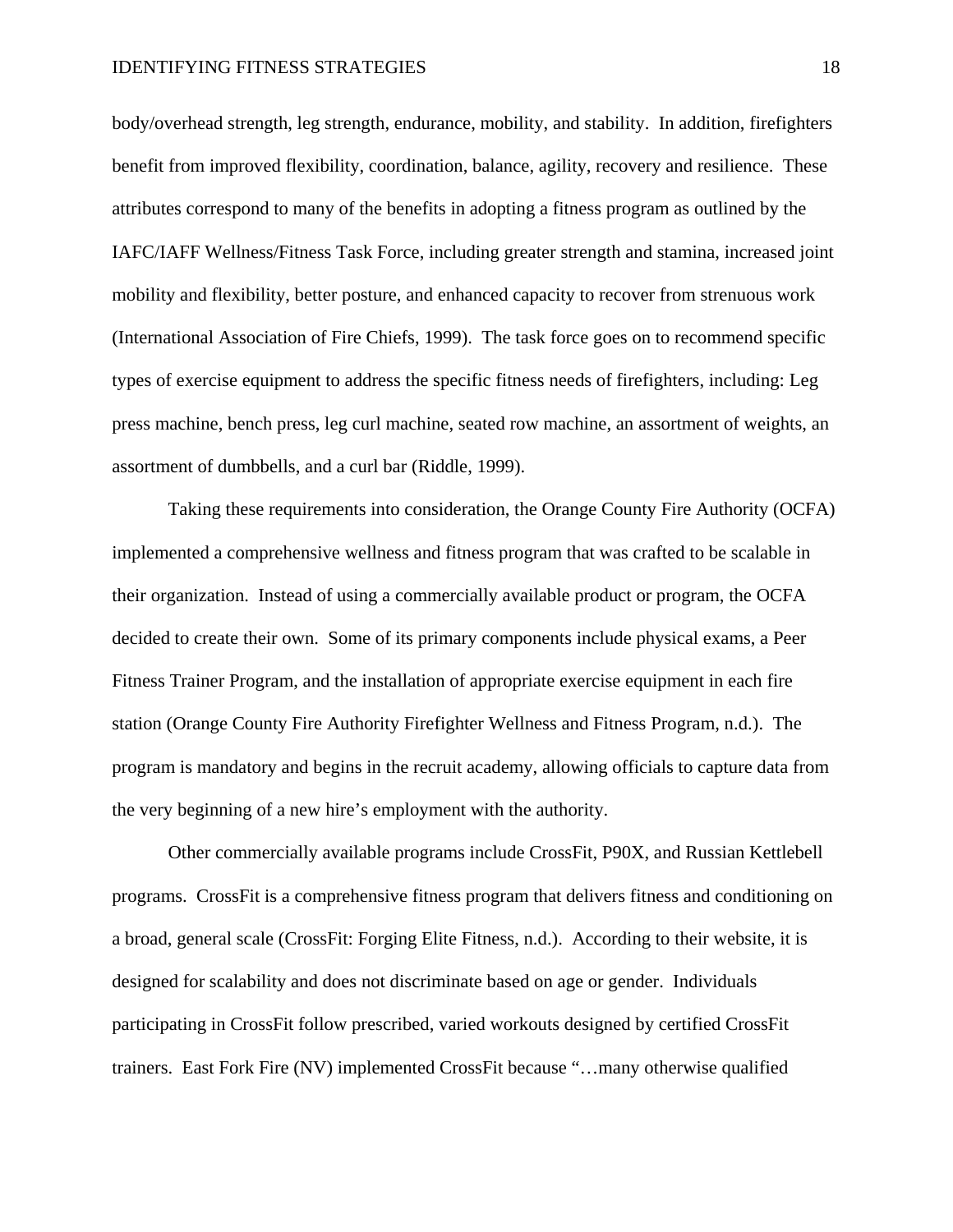applicants were failing to achieve passing scores on the department's CPAT-like obstacle course, a realistic simulation of the tasks these soon-to-be-firefighters would face in the field" (Gilson, 2007, p. 2). In the case of East Fork Fire, certain CrossFit tools were purchased and made available to members in four of their stations, providing members with the opportunity to work out while on duty (Gilson, 2007).

P90X is a similar program to CrossFit in that it is based on regularly varied, programmed workouts; however, it also attempts to minimize physical fitness plateaus through "muscle confusion" (P90X Extreme Home Fitness, n.d.). The program continually targets different muscle groups so that the body does not get used to any particular routine. The program is designed so that it can be accomplished in the home or place of employment. Ellis and Ellis (2009) reviewed P90X and CrossFit in response to their increasing popularity among fire service agencies. They reported that the P90X is a DVD based program that included several workout DVDs, nutrition information, and a fitness guide, with the exercise routines completed as guided by the DVDs. In comparing the two systems they noted that CrossFit workouts typically ran 20- 45 minutes while P90X workouts ran 45-60 minutes, and P90X emphasized physique and weight loss while CrossFit was performance-based. Also, P90X did not require special equipment, where CrossFit did (Ellis & Ellis, 2009).

Russian Kettlebells (cast iron weights with handles) is another fitness training option that uses the concept of doing the minimum amount of work to get the maximum amount of results. Kettlebells have been around since the 1700s and have become increasingly popular in more recent times. Because their mass is off center, they are apt to force individuals to use muscle groups that would more likely mimic real life situations as compared to machines that have defined direction and range of motion (Dixon, 2010). According to Dixon (2010), the kettlebell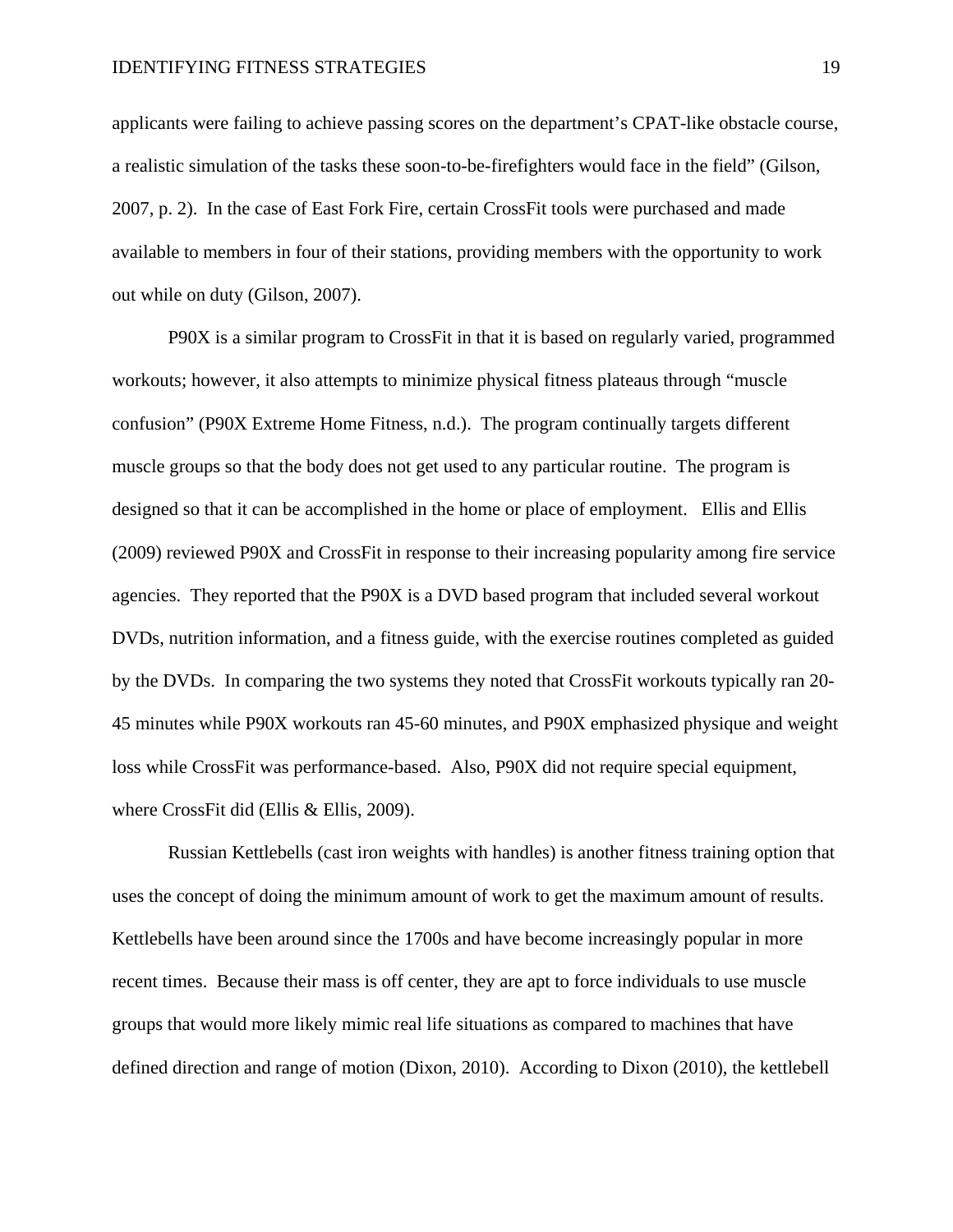works multiple muscle groups simultaneously due to the inertia created during use. This translates to highly efficient, targeted workouts without the need for a lot of expensive equipment. Participants must first learn the basic movements with the kettlebell; after which, even the most basic workouts provide a full body workout (Dixon, 2010). Ross (2003) credits kettlebell training with keeping him on the job in the fire service even after back surgery initially caused a disability retirement from the Phoenix (AZ) Fire Department. Ross (2003) claimed that the kettlebell training not only increased his strength and endurance, but also strengthened his back enough to eliminate his pain and allow him to test for a new firefighter position at the age of 48. The results of the literature review influenced the author to work collaboratively with a local fitness trainer in designing and testing a pilot fitness program for firefighters in addition to conducting survey-related research.

The author concluded the literature review by addressing the question: *Of the available programs, which require specific certification to administer?* The information gathered was useful in identifying obstacles other departments faced when implementing fitness programs, from a delivery standpoint.

There are many benefits to assigning or using a fitness coordinator when implementing a fitness program; however, there are also programs available that require someone certified in a particular discipline to make the program a success. Walterhouse (1996) explains that the continuous commitment required for a successful fitness program dictates the necessity for the program to be mandatory in nature. According to Robinson (1999): "A fitness coordinator, supportive and knowledgeable in all aspects of fitness, is the key to a successful program (p. 12). However, Robinson (1999) also points out that it takes personal initiative to see results. Taking the "train-the-trainer" approach is another cost-effective solution to providing personnel with a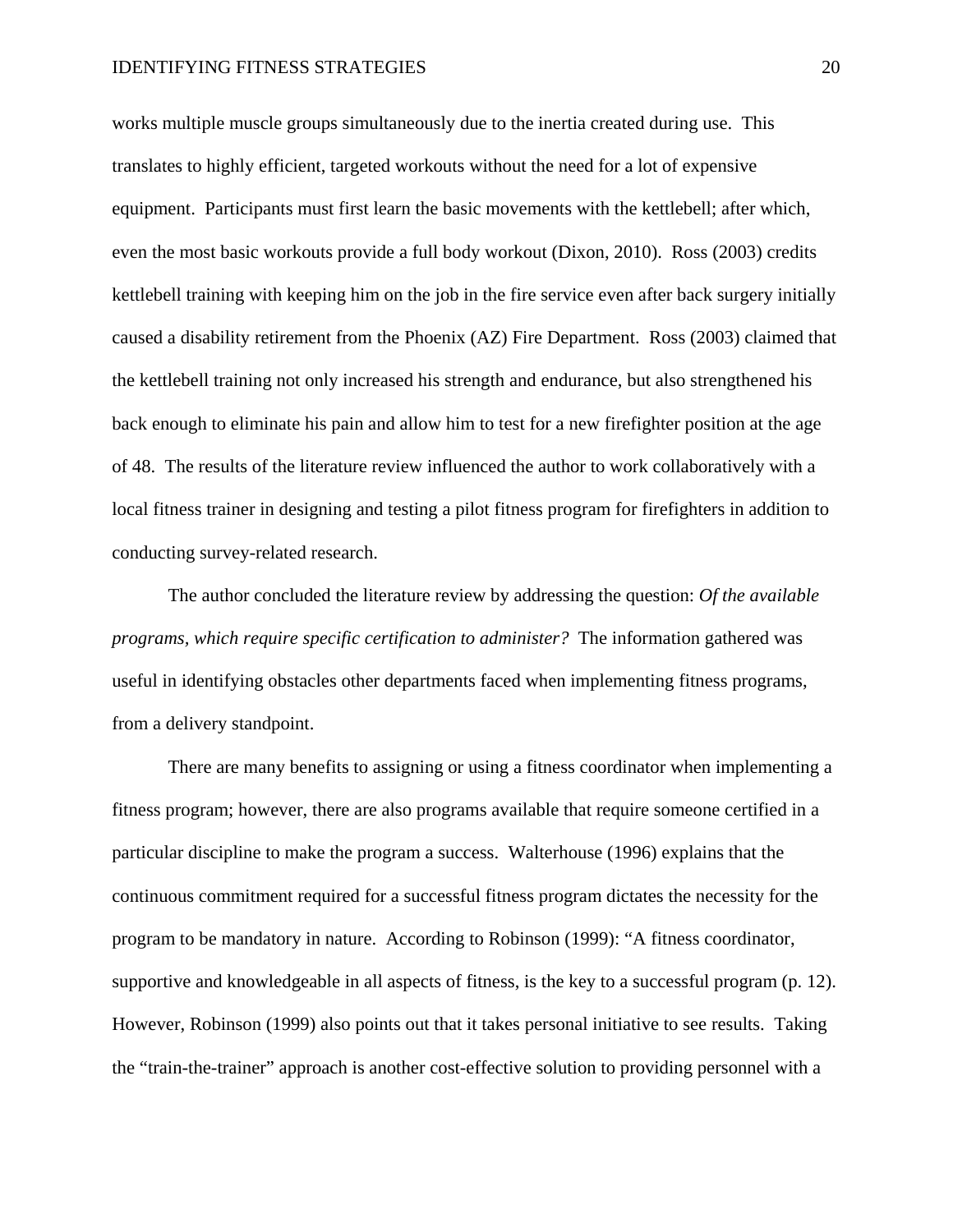person to organize, motivate and manage a physical fitness program (Ball, 1999). In either case, a fitness trainer or coordinator provides support in developing plans designed to reach fitness goals, motivating personnel, and record-keeping of fitness records including medical evaluations, fitness evaluations, exposures, and injury reports (Robinson, 1999), thus contributing to the longterm success of the program.

Peer Fitness Trainers (PFT) and personal training certifications are options to develop inhouse personnel for the role of fitness coordinator. The American Council on Exercise has developed a specific PFT training program in conjunction with the IAFC/IAFF Wellness/Fitness Initiative, and they also provide resources to attain a personal trainer certifications similar to the PFT on a more generic level. Their certifications include training on how to program exercise sessions for small and large groups and the application of the science behind physical fitness within a program, along with the option of studying advanced topics such as lifestyle and weight management (American Council on Exercise, 2012).

Traditional weight lifting and aerobic exercise machine use have not traditionally required monitoring by a specifically trained individual; however, instruction in appropriate techniques is important. Other commercially available programs such as P90X are self-guided and self motivated, while CrossFit can be completed individually or in a gym, the latter requiring membership and using certified personal trainers trained in the discipline to run the program (Ellis & Ellis, 2009).

Kettlebell training systems mimic CrossFit options. Participants typically attend "boot camp" sessions run by Russian Kettlebell Certified (RKC) instructors so that proper techniques are taught and used in order to maximize results and minimize the chance of injury (Dragon Gym website, n.d.). However, programs are becoming available that provide intensive instruction and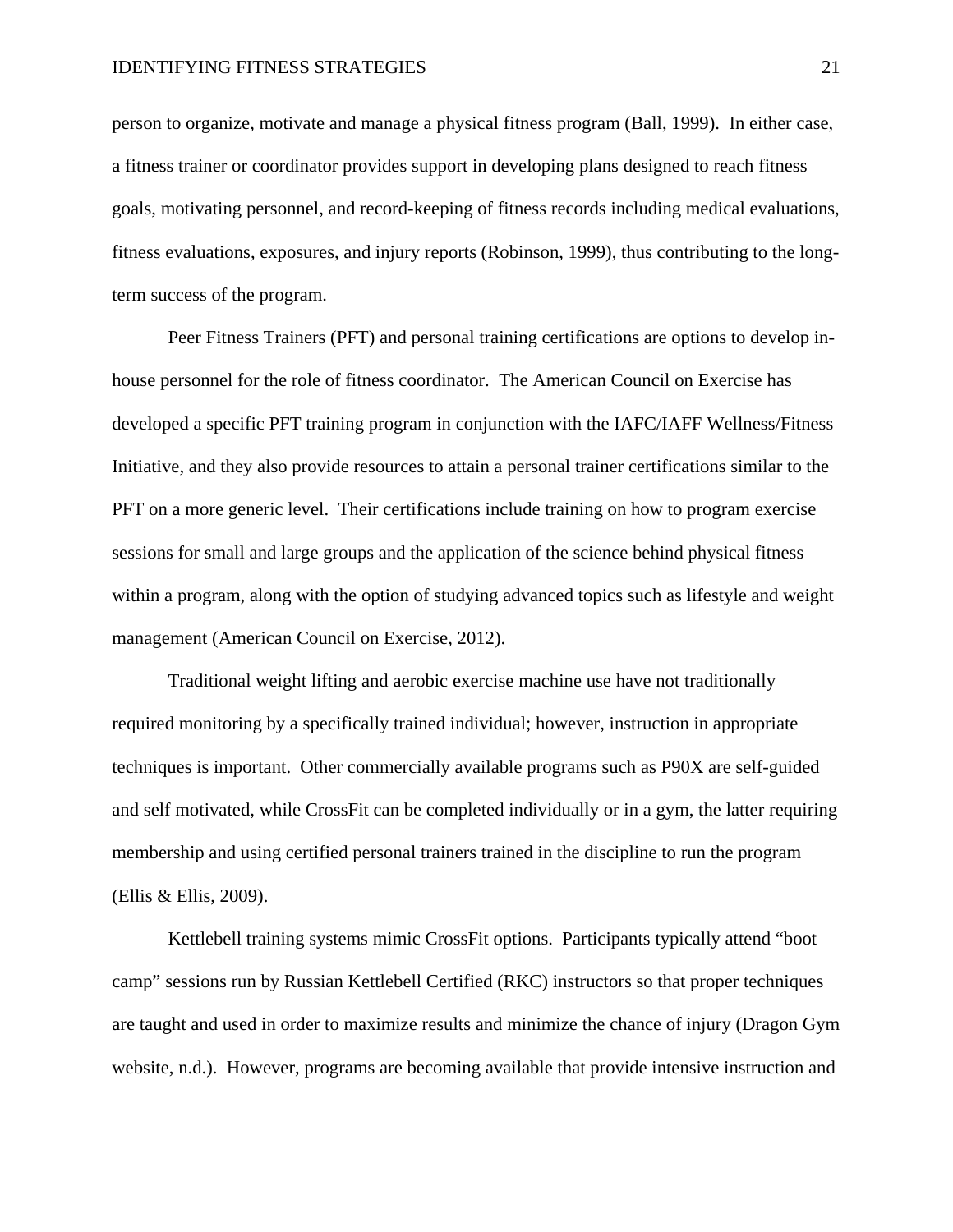testing, which, if successfully completed, provide the trainee with the necessary knowledge and skills to program and administer classes to personnel at their departments with the support of certified RKC instructors (Killing it With Kettlebells website, n.d.). Based on the findings of the literature review, specific investigation into the relevance of certified trainers was conducted and the results were used to determine what, if any advantage existed when using a certified trainer to administer departmental fitness programs.

### Procedures

The procedures used to identify strategies for improving fitness in the EWFD included the distribution of an internal survey to EWFD personnel, a regional (five county) external fitness survey distributed to fire service organizations throughout Chester, Montgomery, Bucks, Delaware and Philadelphia counties, a nationwide external fitness survey distributed throughout the 50 states, interviews conducted with local fitness professionals, and a pilot study conducted to evaluate an example fitness training program using five test subjects over a 12 week period. *Why aren't EWFD personnel maintaining an appropriate level of fitness for duty?*

In order to gain an understanding of the factors influencing EWFD personnel when considering personal physical fitness, a 10 question survey (see appendix A) was distributed to the 25 personnel that make up the department. The survey was created using Survey Monkey® and distributed electronically to each member with a link to the survey contained within an email message. The questions were designed to assist in determining respondents' overall attitude toward physical fitness, any barriers that might exist currently in the organization that would prevent personnel from engaging in a regular fitness program on duty, and what, if any organizational changes could be made that would increase the chances of implementing a successful physical fitness program within the EWFD.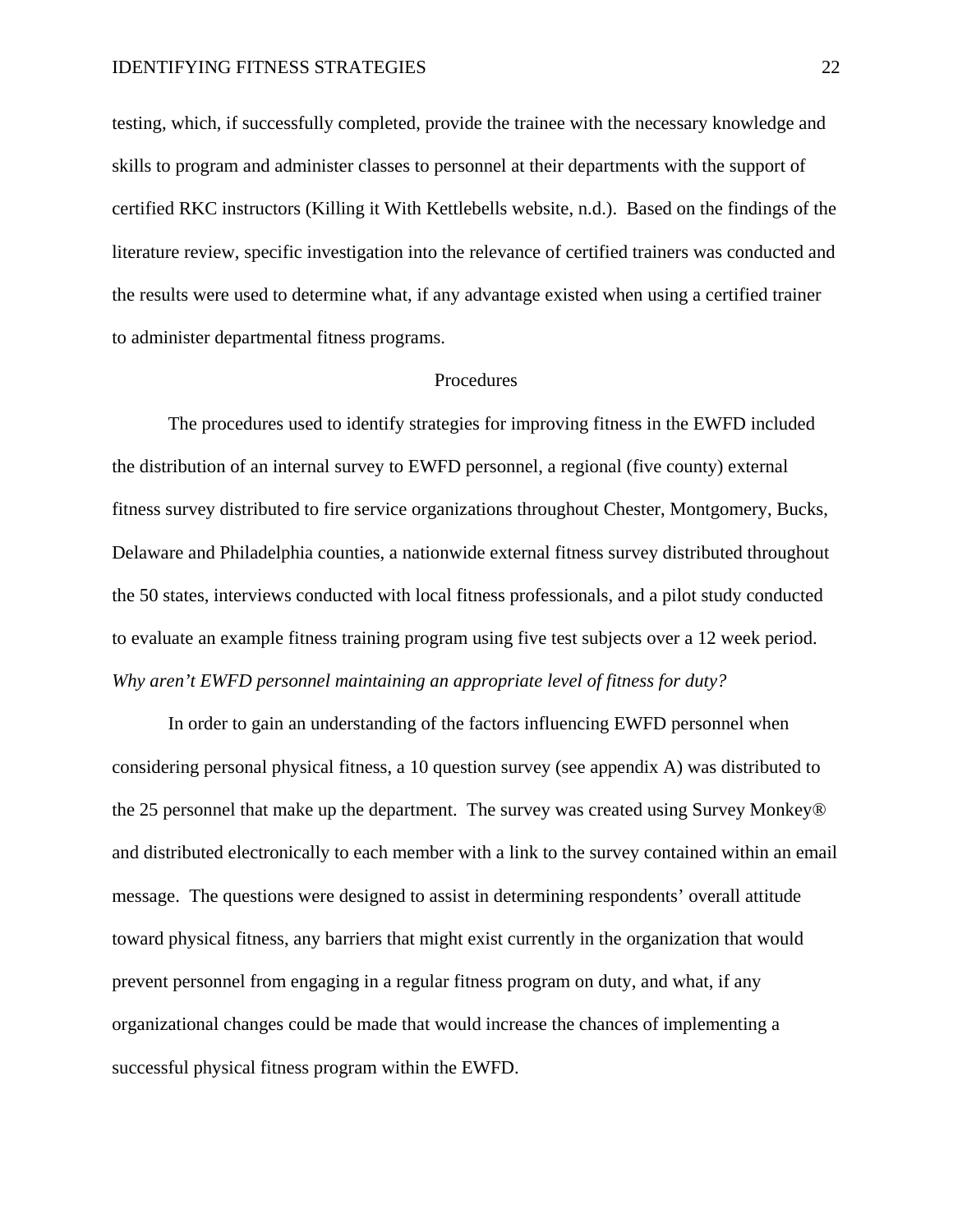## *What are other fire service organizations currently doing to address the fitness issue?*

In order to address this question, two surveys were designed using Survey Monkey®. The two surveys were identical in nature, but they were sent to two separate demographic categories: One survey (see Appendix B) was sent to a sampling of fire service organizations in the five county region encompassing Chester, Montgomery, Bucks, Delaware, and Philadelphia counties in Southeastern PA. 20 fire service organizations were randomly selected from each county, (excluding Philadelphia which received one), with the goal of reaching 50 responses. The other survey (See Appendix C) was sent nationally to a cross-section of fire service organizations in all 50 states. In order to attain the goal of 50 responses nation-wide, 70 surveys were sent with each state receiving at least one survey. The purpose for sending two separate surveys was to a) determine on a regional level what other fire service organizations were doing to address the fitness issue, given the fact that the region is largely made up of volunteer organizations, and b) determine what organizations are doing on a national scale to address the same issue. The questions were designed to assess what types of physical fitness programs were being used, whether they were policy-driven, whether they were mandatory or voluntary, whether they were being administered by a professional trainer, and whether an assessment was in place to periodically evaluate the fitness of personnel. Additionally, a question was presented in order to determine the type of organization answering the survey (volunteer, combination, or career) for statistical purposes. All regional and national surveys were sent as a link in an email message to a representative of each department.

## *What are the available options for fitness programs?*

Personal interviews were conducted with three (3) fitness professionals in order to determine, from their professional perspective, what fitness program options were available that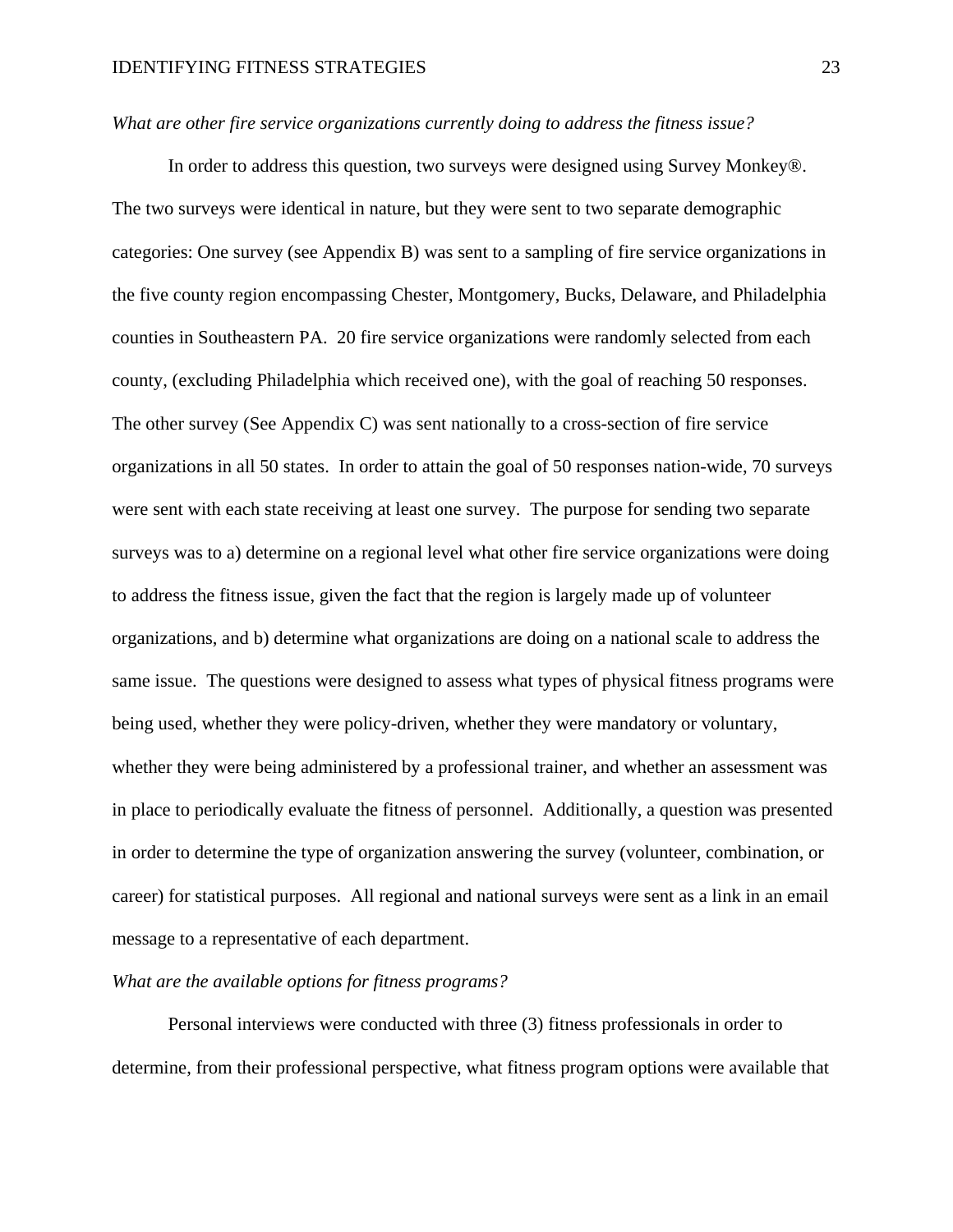would specifically serve to enhance or improve the level of fitness of fire service personnel. Interview participants were each asked to relate their experience and knowledge in fitness programs, whether any programs required specific training and certification to administer, what process, if any, is used to attain certification to administer such programs, and any other information they thought might be useful to the research regarding such programs for the fire service (see Appendix D). Respondents also provided biographical information and personal experience. Interview responses were communicated through email documents to the author.

A pilot study was also conducted by choosing a fitness modality (Russian kettlebells), collaborating with a local fitness professional to design a program that specifically targeted the primary fitness needs of fire service personnel, and engaging in a 12-week study with five (5) local emergency service personnel that volunteered to participate in the study. Participants trained three (3) times per week for 12 weeks in a program that was designed so that they could complete the sessions at a gym, at home, or at a fire station and that could either be completed independently or in a group setting with a trainer. Each participant was provided with four (4) one-hour sessions designed to train them on the specific skills and movements needed to execute the elements of the program properly. The participants then followed a strict regimen of exercises (see Appendix E) and were monitored from baseline (week one) through week 12 to determine what, if any progress was made in terms of increased strength and endurance. Data was collected and recorded at week one (baseline), and at the end of weeks four, eight, and 12. *Of the available programs, which require specific certification to administer?*

One of the advantages of being employed in the fire service is that personnel may have the ability to participate in fitness training while they are on duty. The ability to do so can free up valuable off-duty time and also promote a positive attitude about fitness throughout the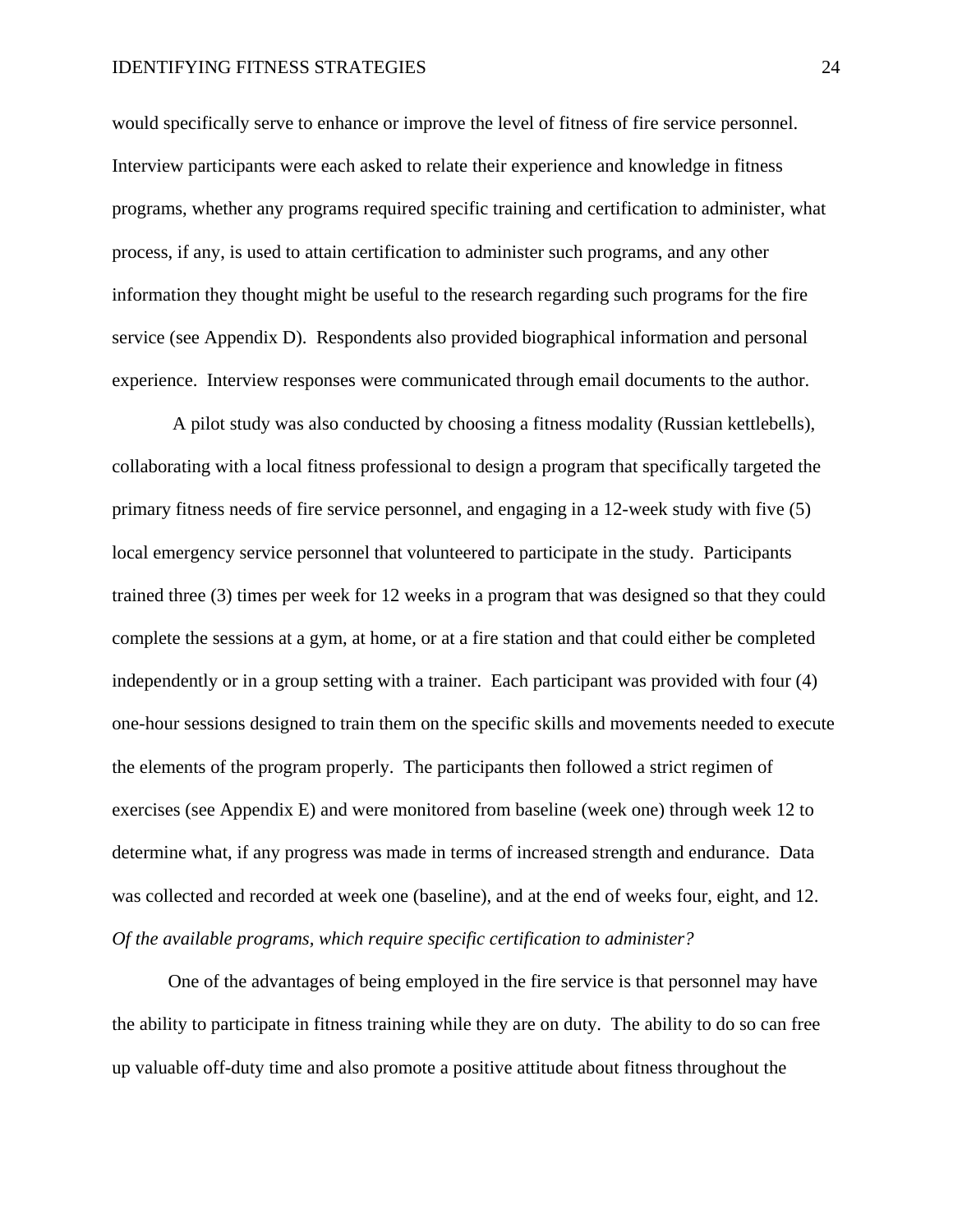department. The ability to participate safely in fitness training while on duty could be impacted by the availability of trained personnel (either in-house or contracted) to administer the necessary training program. As such, three (3) professional trainers were also interviewed in order to determine what programs require specific certification to administer and if any of these programs offer "train-the-trainer" classes so that in-house personnel can safely conduct fitness training sessions for co-workers while on duty.

Although medical monitoring is a critical component of any health and wellness program, this research was specifically limited to the physical fitness component of such programs. The research was also limited by the responses collected from the surveys and the personal experience and professional knowledge of the fitness professionals interviewed by the author and by the data collected from the five (5) participants in the fitness program pilot study conducted in conjunction with the research. Specific recommendations relevant to the EWFD were limited by the data collected through the pilot study and related interview responses.

#### Results

## *Why aren't EWFD personnel maintaining an appropriate level of fitness for duty?*

Of the 25 surveys sent, 22 responses were received (see Appendix C). 82% of the respondents indicated that they participate in some form of fitness program. None of the survey participants indicated that they exercise while on duty. The majority of respondents (45.5%) indicated that they exercise at more than one location, with just under 23% exercising at home or at a gym, respectively. Although the majority of respondents participate in a form of physical fitness, there was a wide variance in the type of program used. While just over half engage in running, walking or jogging (54.5%), there was no consistency in any of the other program choices (See figure 3).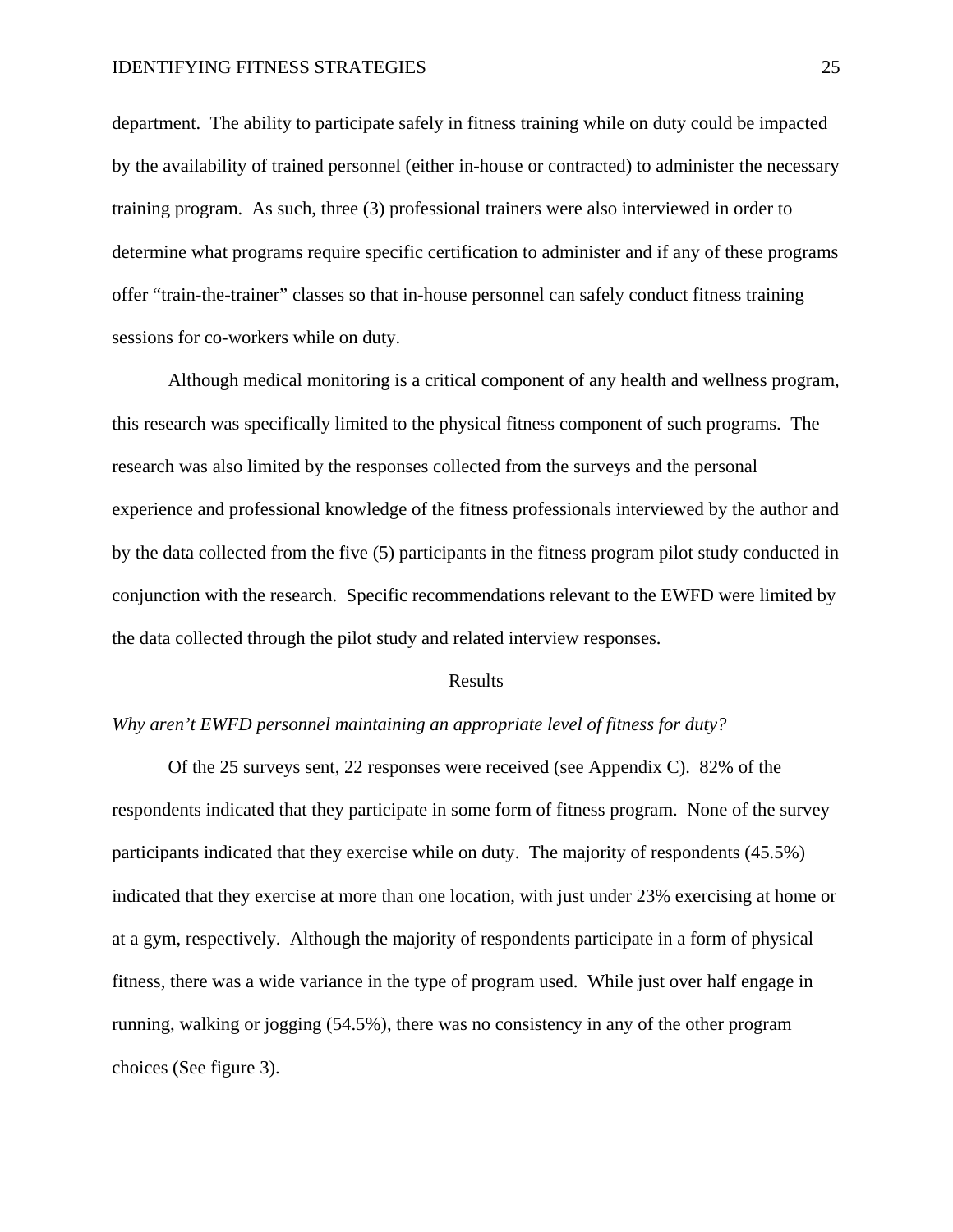

What training modality do you most often use? (select all that apply)

*Figure 3: EWFD exercise modality comparison.*

Over 77% or respondents either strongly or somewhat agreed that a mandatory fitness program would be successful (see Figure 4). While no respondents indicated that they participate in a formal exercise program while on duty, an overwhelming majority (95%) either strongly agreed or somewhat agreed that they would participate in such a program if the appropriate equipment and facilities were available in the station, and over 77% either strongly or somewhat agreed with the statement that they would participate in a work fitness program if it were administered by a fitness professional (see Figures 5  $\&$  6). Respondents unanimously agreed that their fitness had a direct impact on both personal and co-worker fireground safety.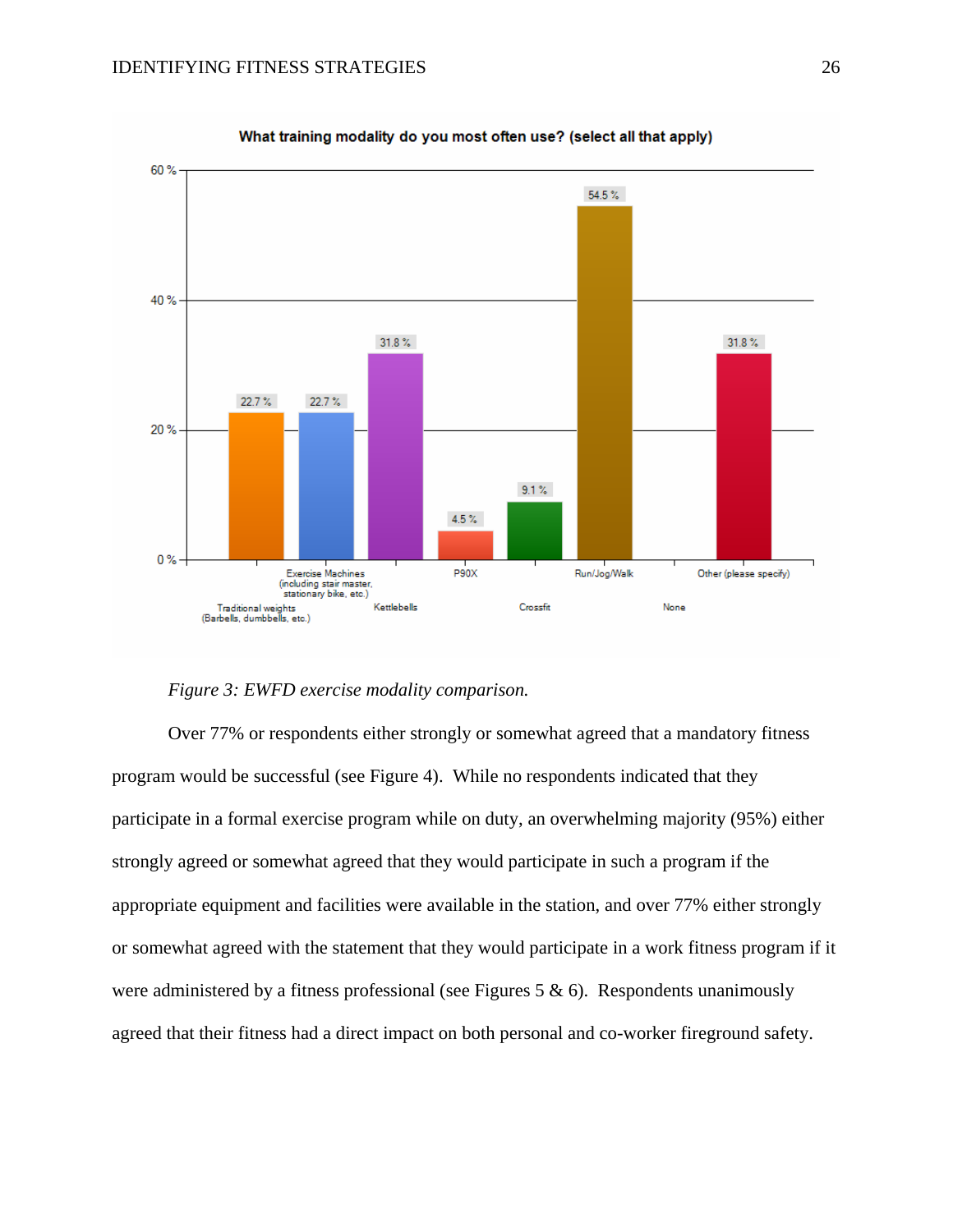

*Figure 4: EWFD mandatory fitness program response comparison.*



*Figure 5: EWFD work fitness program participation response comparison.*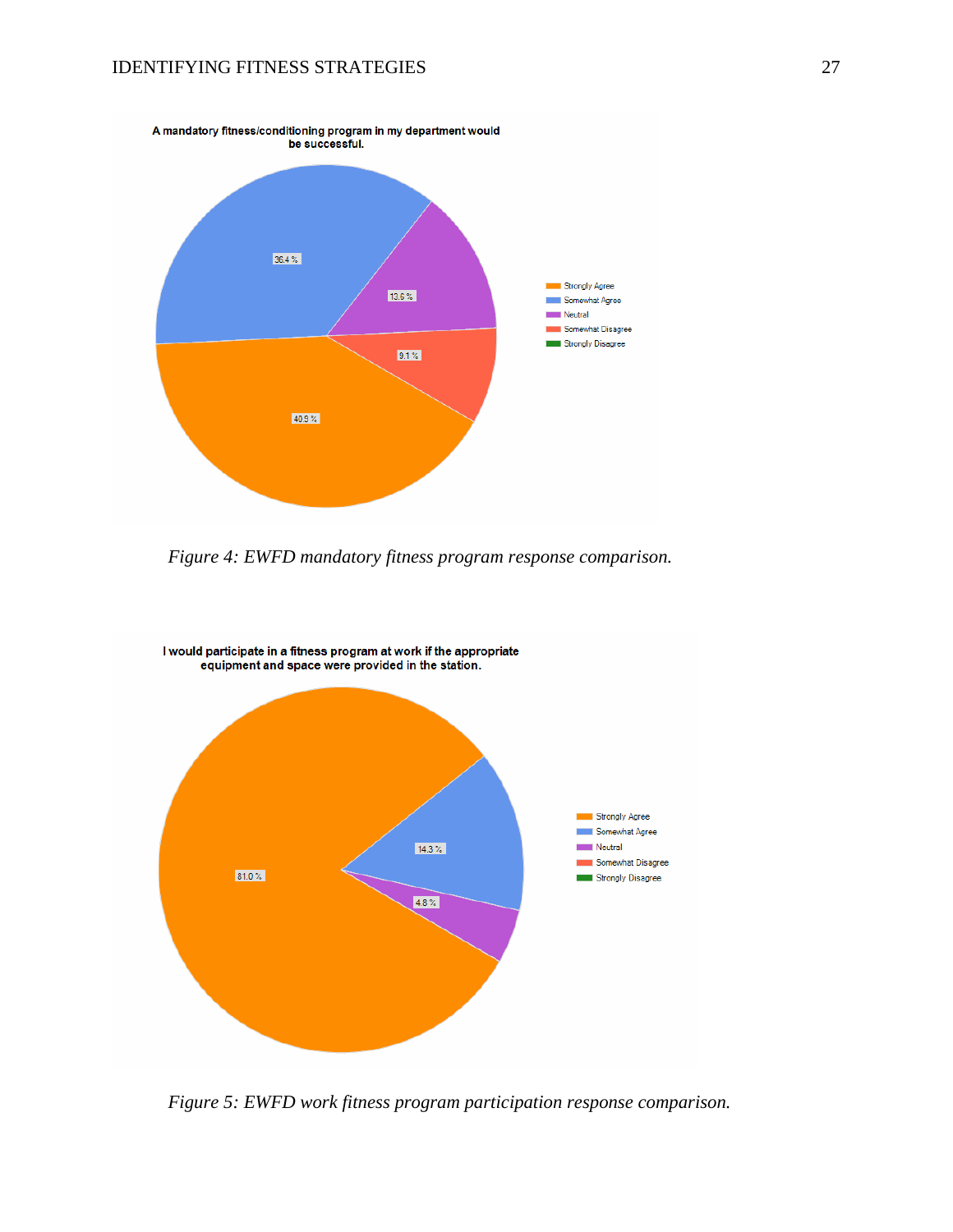



The results of two separately distributed surveys were collected and analyzed individually and compared to each other in order to gain a better understanding of the fitness problem on a regional level (an area primarily made up of volunteer or combination organizations) and on the national level, where the majority of respondents indicated they were part of a career or combination organization.

60 responses were received from the regional survey request. Nearly 80% of the respondents indicated that their organization does not currently participate in a physical fitness program. The respondents in this survey primarily classified their organizations as follows: 67% volunteer, 27% combination, and 2% career. Conversely, 49 responses were received from the national survey request. The results indicate nearly 78% of the organizations are currently participating in a fitness program. The respondents in this survey primarily classified their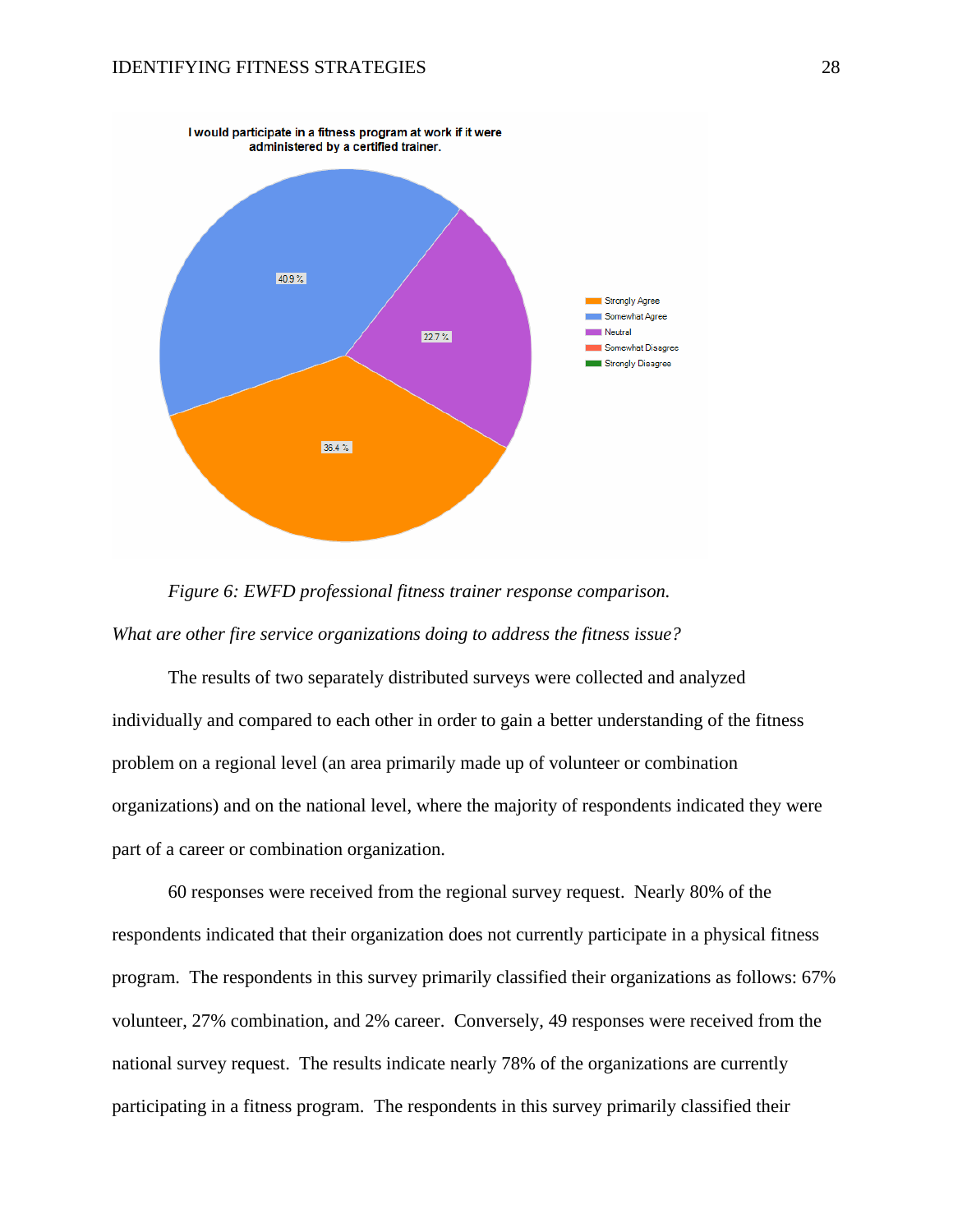organizations as follows: 69% career, 26% combination, and 4% volunteer. Figure seven (below) graphically depicts the makeup of the type of organizations that exist regionally versus nationally and the general disparity between career and volunteer organizations that employ some type of formal physical fitness program.



**Comparison of Fitness Programs in Place on Regional vs. National Level**

*Figure 7: Comparison of formal fitness programs by region.*

National survey results also showed that 33% of those organizations surveyed made their fitness programs mandatory, but 61% of respondents have a written program in place regardless of the mandatory or voluntary nature of the program, and 45% are administered by a certified trainer. Further, 63% of national respondents also indicated that their members participate in an annual or semi-annual fitness assessment. In similar fashion to the EWFD internal survey, there was a wide range of programs used, with 100% of the national respondents indicating they utilize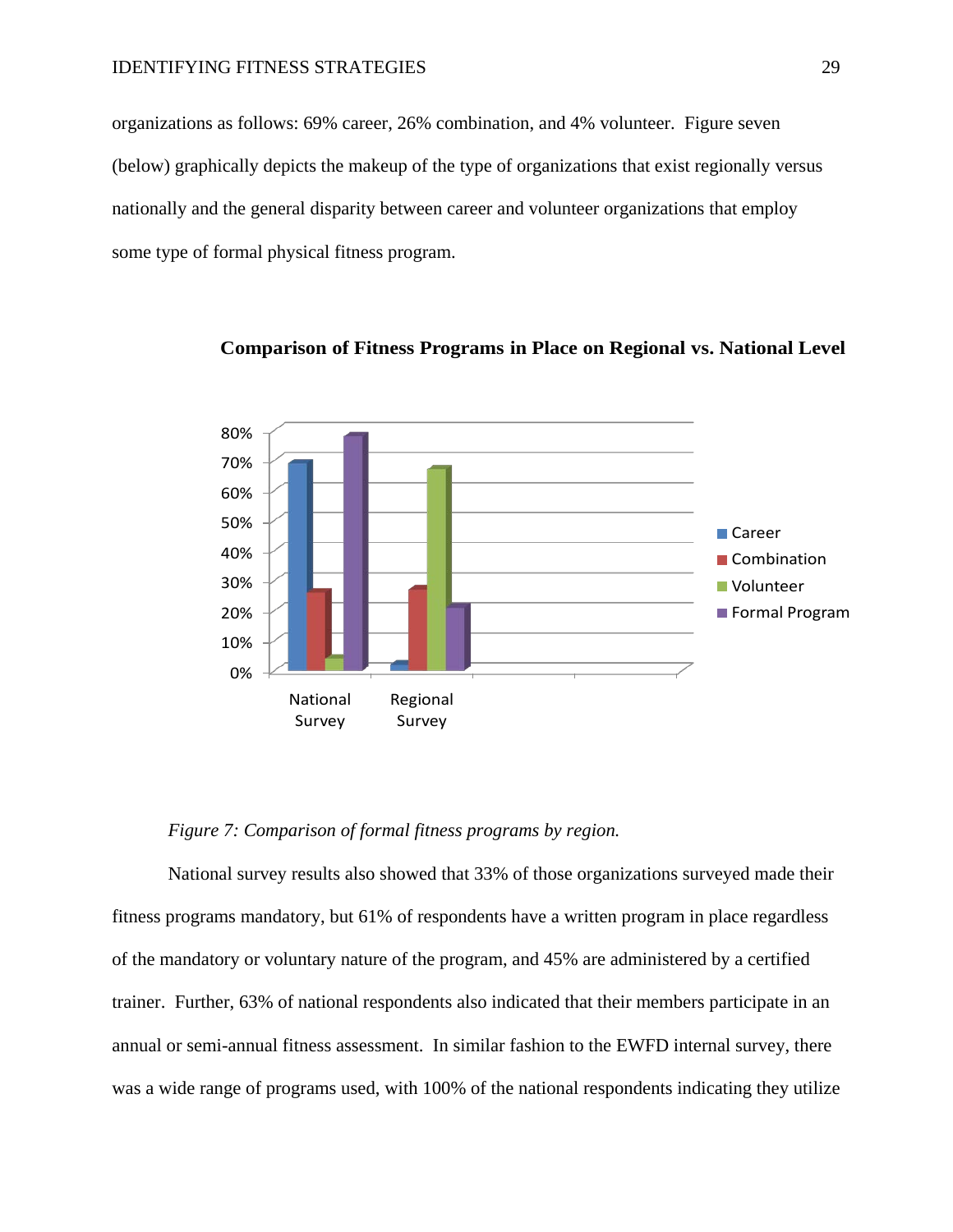both traditional weights and exercise machines, along with over 81% incorporating running,

jogging or walking (see Figure 8).



What equipment and/or programs do you provide for physical conditioning? (select all that apply)

## *Figure 8: Equipment and programs by type being used nationally.*

The results of the regional survey indicated that the vast majority of respondents do not engage in a formal program. The corresponding survey questions relating to type of program and administration of such programs were similarly weighted. The complete results of both surveys can be found in Appendix D (regional survey) and Appendix F (national survey). *What are the available options for fitness training programs?*

Three (3) professional trainers were interviewed in order to better determine the extent and effectiveness of available programs and provided their responses via email communication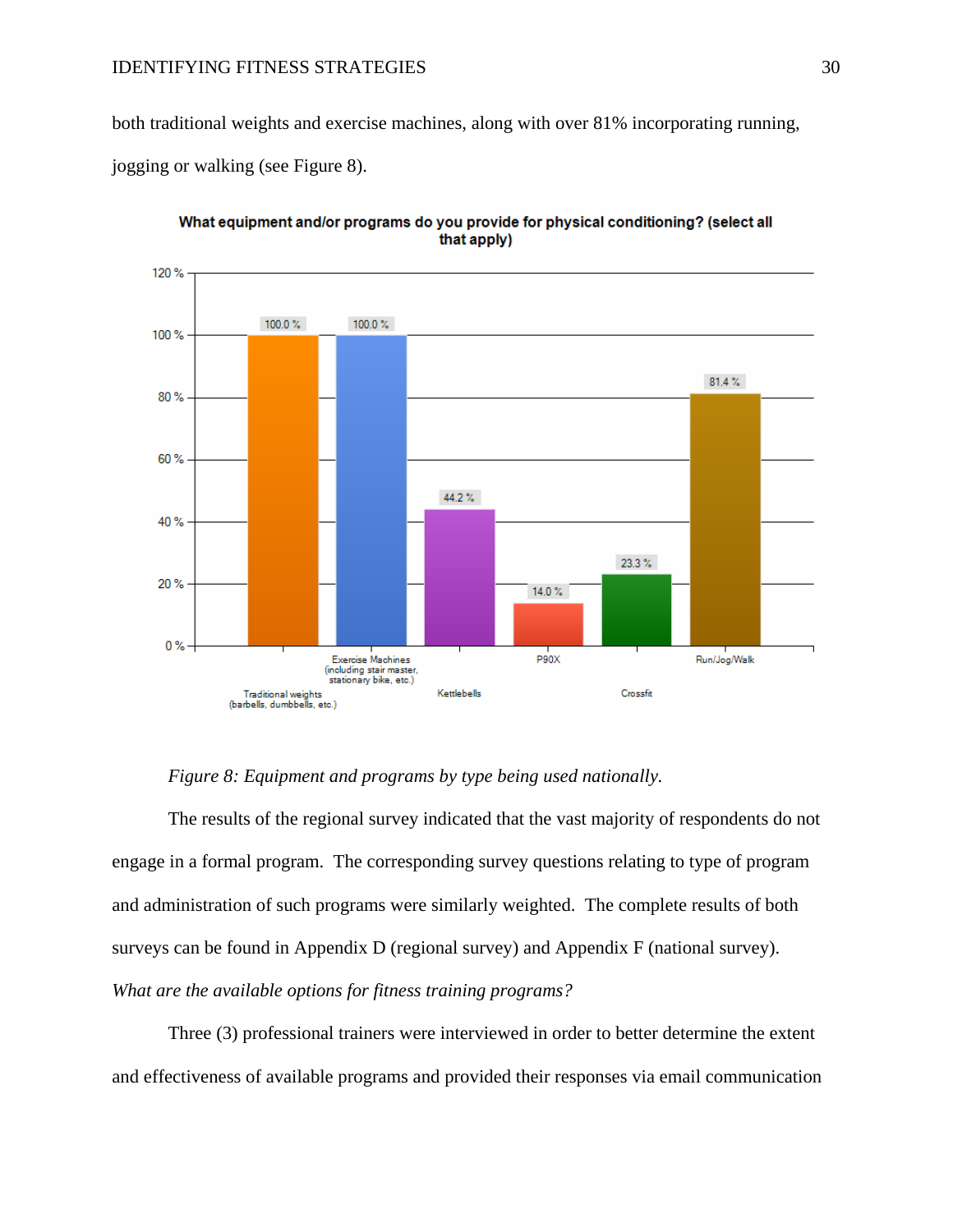(see Appendix G for interview questions). Additionally, a pilot study was conducted over a 12 week period using five (5) emergency service personnel that volunteered to participate. The program used Russian kettlebells as a primary modality, and study participants followed a strict regimen with data collection occurring at the onset of the program and at the end of weeks four, eight and 12 (See Appendix H for full program details).

From personal communications with Stephen Maze, Assistant Strength and Conditioning Coach at Drexel University, (PA), (B.S. in Exercise Science, Certified Strength and Conditioning Coach through National Strength and Conditioning Association, Certified USA-Weightlifting Sports Performance Coach, Certified Russian Kettlebell Instructor, and Certified Precision Nutrition Eating Coach) on September 6, 2012; Somnath Sikdar, owner of the Dragon Gym in Exton, PA, (5<sup>th</sup> Degree Black Belt Master Level Instructor, Certified by World Taekwondo Headquarters (Kukkiwon), Mun Moo Kwan Korea, Dragon Gym USA & Chae Teok Goh (9<sup>th</sup> Degree), RKC Instructor Certified by Pavel Tsatsouline, BSEE 2002 from University of PA) on September 12, 2012; and Pat Flynn, RKC (Martial Artist, Russian Kettlebell Certified, author of four fitness and conditioning books and owner/operator of a top fitness and conditioning blog called Chronicles of Strength) on September 28, 2012, they provided the following in responses to the interview questions:

## *Author: What are the available options for fitness training programs?*

*Maze:* "The available options for fitness training programs, today, are endless. With ever growing and evolving Internet and rapidly developing social media, fitness information, products, and program can be found just about anywhere. However, what is the most commonly being practiced in various gyms and training centers will include methods such as Olympic Weightlifting, Powerlifting, Kettlebell Training, Bodybuilding, Strongman, Sport Performance,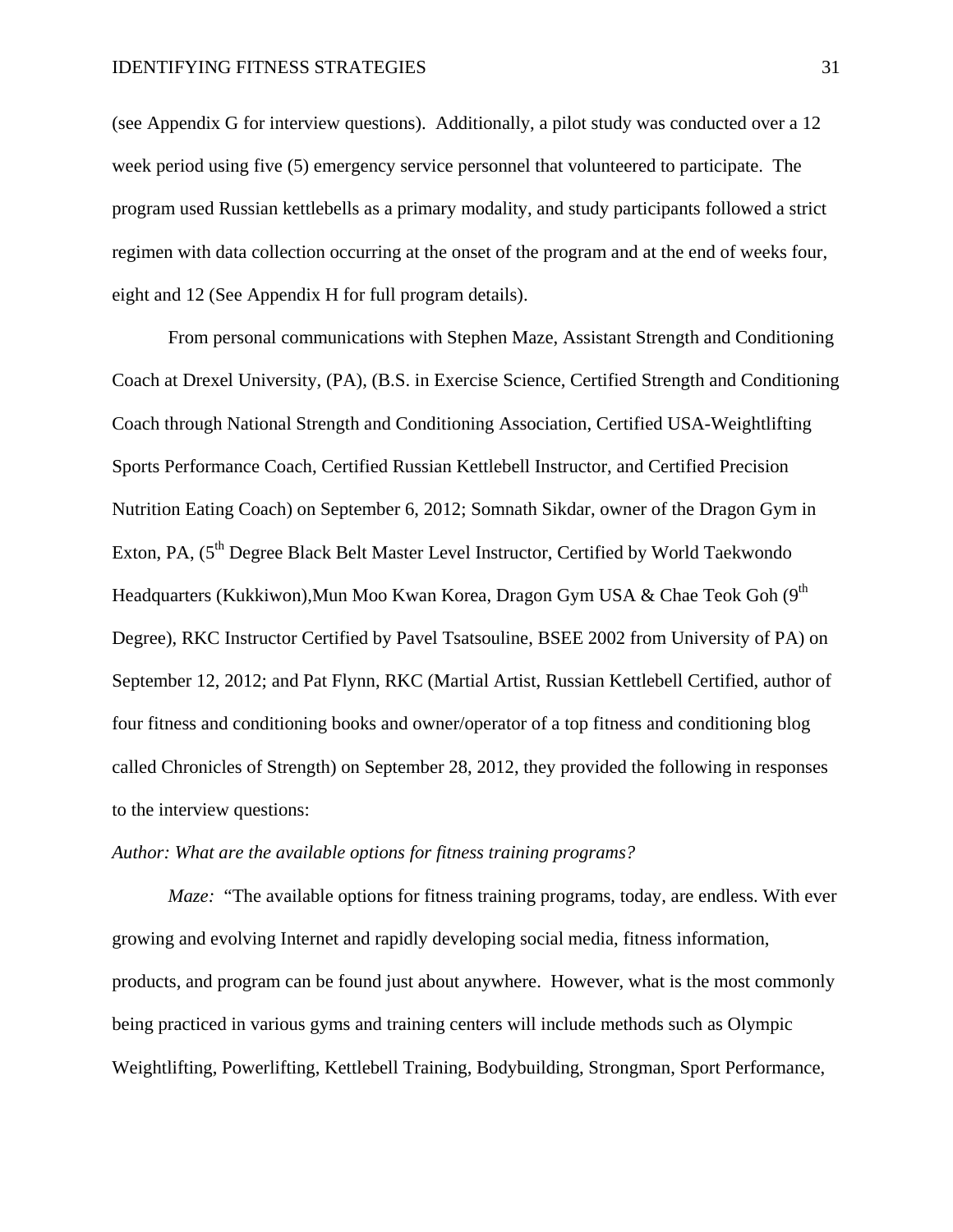Gymnastics, Martial Arts, Crossfit, and more. There are also thousands of specialized group fitness classes such as Spinning, Zumba, Bodypump, Cardio kickboxing, Yoga, Aquatics, and more. The availability of these options will ultimately depend on a person's location. However, with new technologies and information sharing, many fitness training programs are becoming available to many anywhere" (S. Maze, 2012).

*Sikdar*:"The options are basically unlimited, but we can split them into two major categories. One) Training programs for preparation/performance and, two) Training programs for recreation/aesthetics. Now while category one may have elements of category two the same cannot be said in the reverse direction. Examples of preparation/performance programs include Russian Kettlebell Certification (RKC) style Kettlebell training, squat-benchdeadlift/powerlifting type programs when the goal is not competition, Olympic Lifting Style programs when the goal is not competition, Martial Arts Training when the primary goal is not competition, Strong Man Style Training, Sprinting, short range, long range cardio – Running, cycling, rowing, etc." (S. Sikdar, 2012). Sikdar placed programs such as CrossFit and P90X in the recreational category where aesthetics is a component or the training directly relates to a particular competition.

*Flynn:* "There are hundreds of programs available. The problem is the focus on what program might be best to meet an individual's goals. In other words, individuals should explore programs based on personal fitness goals and decide what program will be most effective in helping to achieve those goals. Overall, the most effective programs tend to focus on athleticism, or training like an athlete, not to be confused with training to be an athlete. In the public safety arena, key considerations would include strength, agility, flexibility, endurance, and resilience" (P. Flynn, 2012).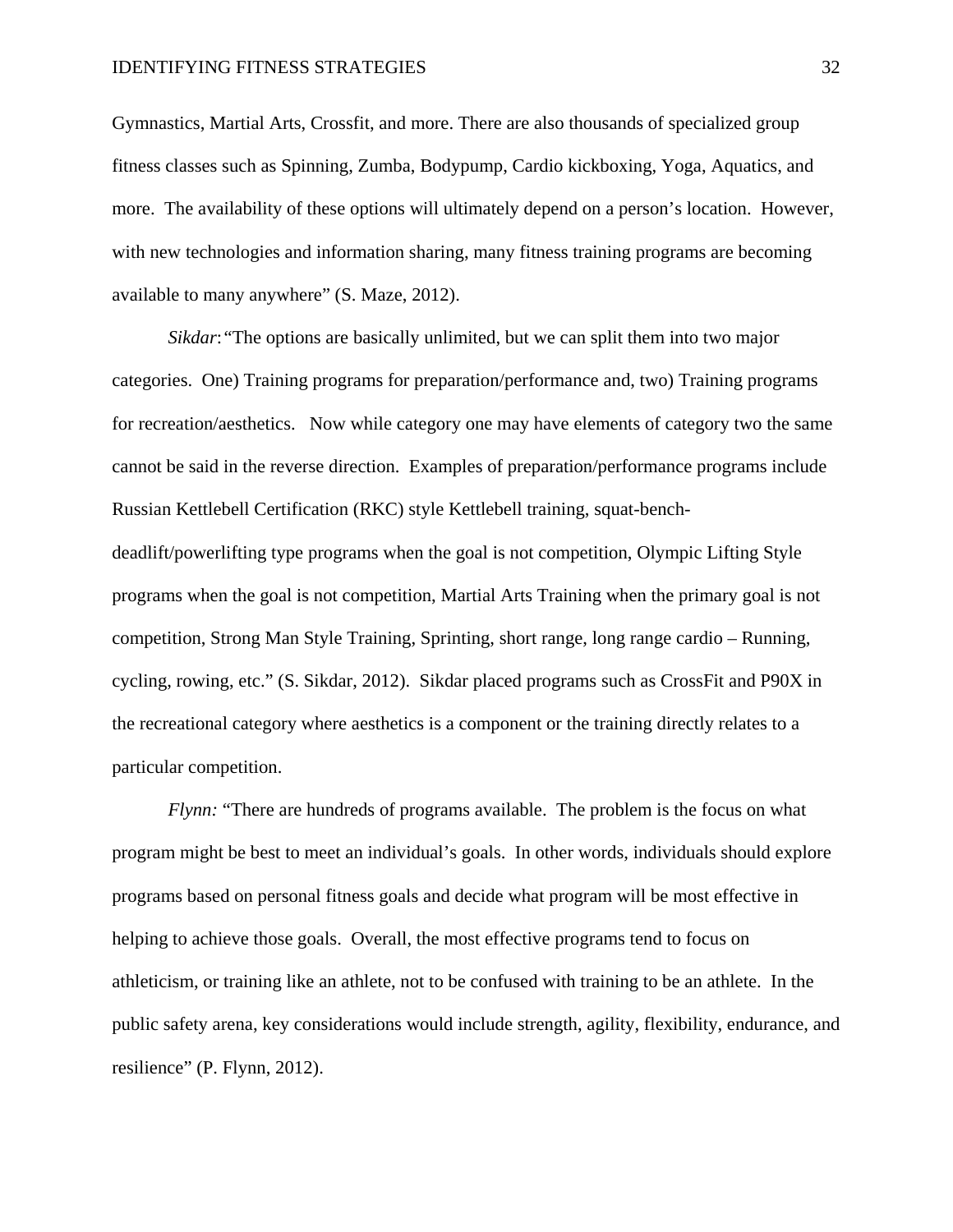*Author: Describe the programs mentioned in terms of equipment needed, time commitment, cost, availability, benefit (especially as it relates to firefighters)?*

*Maze:* "With the abundant amount of fitness programs available for firefighters there is much to consider. Much will depend on the above when making decisions to best implement a training program for firefighters. To start, I would recommend assessing a few key areas of Firefighter physical development. Then look to use a combination of training methods in order cover multiple areas of fitness that will be most related and beneficial to firefighters. For example, my recommendation for a *firefighter* fitness and training program should include look to develop in these five primary areas: 1) Athleticism and Muscular Strength (Olympic Weightlifting/Powerlifting), 2) Muscular Endurance (Strongman/Kettlebell Training), 3) Cardiovascular Endurance (High Intensity Interval Training), 4) Flexibility (Power Yoga), and 5) Body Composition (Nutrition Coaching). Olympic Weightlifting (Clean, Jerk, and Snatch) will require a one barbell, 150-300lb bumper plate set, and 8'x8' of training space. However, the biggest drawback is that it will initially require a large amount of coaching in order to learn the lifts properly. So the time commitment will depend on one's own learning curve. However, Powerlifting (Squat, Bench Press, Deadlift), which uses the same equipment, may be a better option, especially when considering the individuals training age and history. The cost, if purchasing for personal use is moderate, but is a fantastic investment. If practicing at a training center or receiving personal coaching the cost may be slightly high or moderate. The benefit for firefighters is un-paralleled. Aside from being universally the number one method of developing explosive power and strength, weightlifting demands athletic ability. Firefighters must have a high degree of athleticism in order to carry out their duties effectively. Weightlifting will develop all of the requirements for athleticism along with very high degrees of muscular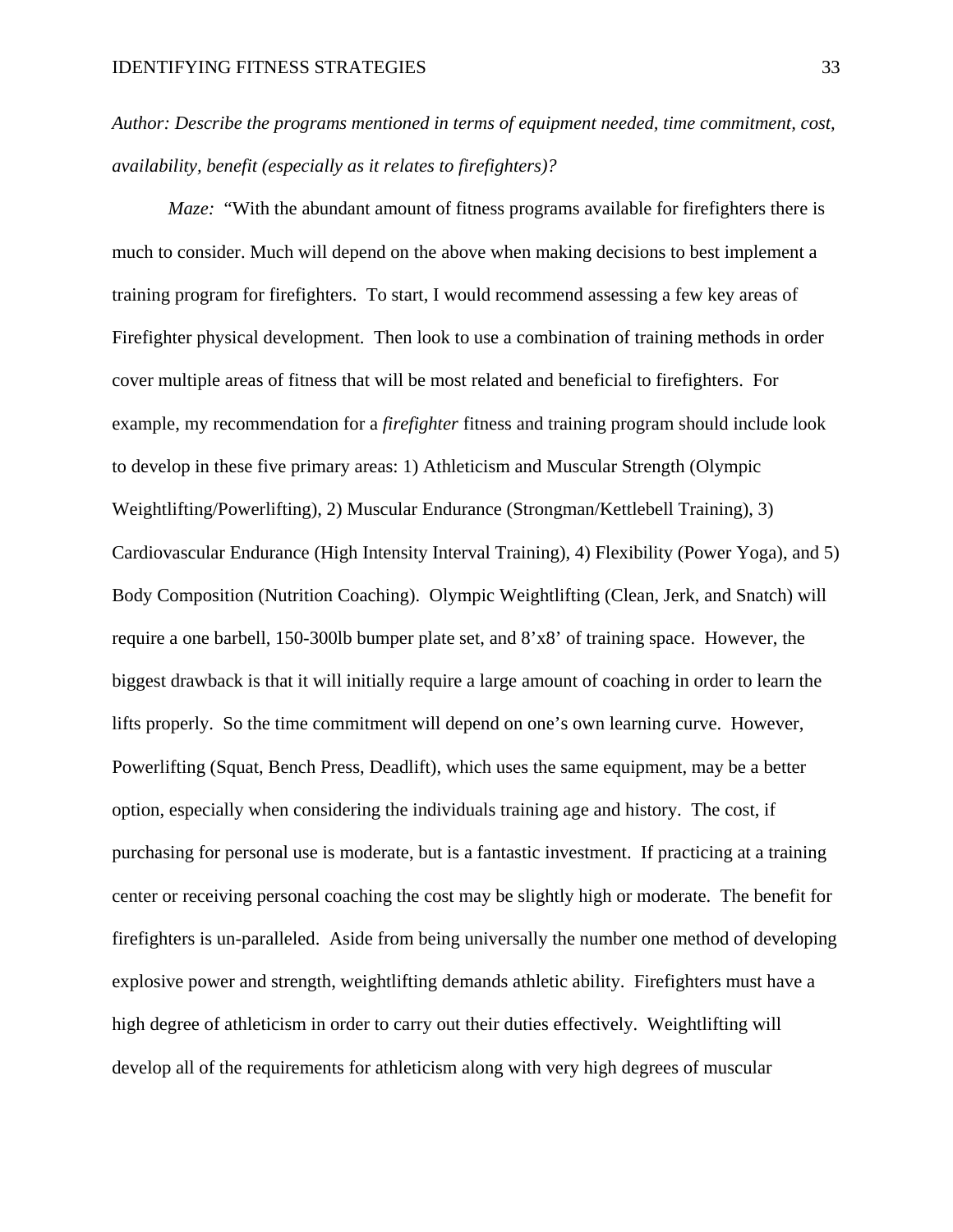strength. I highly recommend Strongman training for Firefighters. To be perfectly honest, it is probably even more beneficial to firefighters than Olympic weightlifting and powerlifting. It is the number one method of developing applied muscular strength and endurance, and it is the most specific type of training to that of a firefighter. The equipment needed can vary and be slightly costly; however, many of the training methods and programs will use simple pieces such as sandbags, farmer bars, sleds, atlas stones, training logs, large truck tires, sledge hammers, etc., Many of which can be homemade and cost very little. Strongman requires almost no coaching and can be performed instantly. As stated before, it is not only most specific to a firefighter's work but will develop every aspect of muscular endurance and strength more effectively and efficiently than any other method. Aerobic capacity and endurance can be enhanced and developed a number of ways. Interval training done at high intensities with proper recovery would be a great method to use for firefighters. A firefighter will need to perform short to moderate burst of intense actions, followed by periods of short or quick recovery. Sprint or kettlebell training can provide this type of fitness. Sprint training will simply required proper running shoes, open space (a track), or hills; however, sprint training can be done on treadmills or stationary bikes as well. I would recommend a blend of hills, bike training, and flat surface combinations to provide a different action stimulus to the body. Kettlebell training is another way to achieve great strength and endurance capabilities. A pair or multiple set of kettlebells can be required, but a great training session can be performed with just one bell. Kettlebell training will require some coaching to properly learn the lifts, but once learned is a great investment. When looking to specifically develop aerobic capacity and endurance I would be mindful of how much kettlebell work is being done in conjunction with other training methods. Kettlebell training done correctly is a fantastic system of combining strength and cardiovascular training;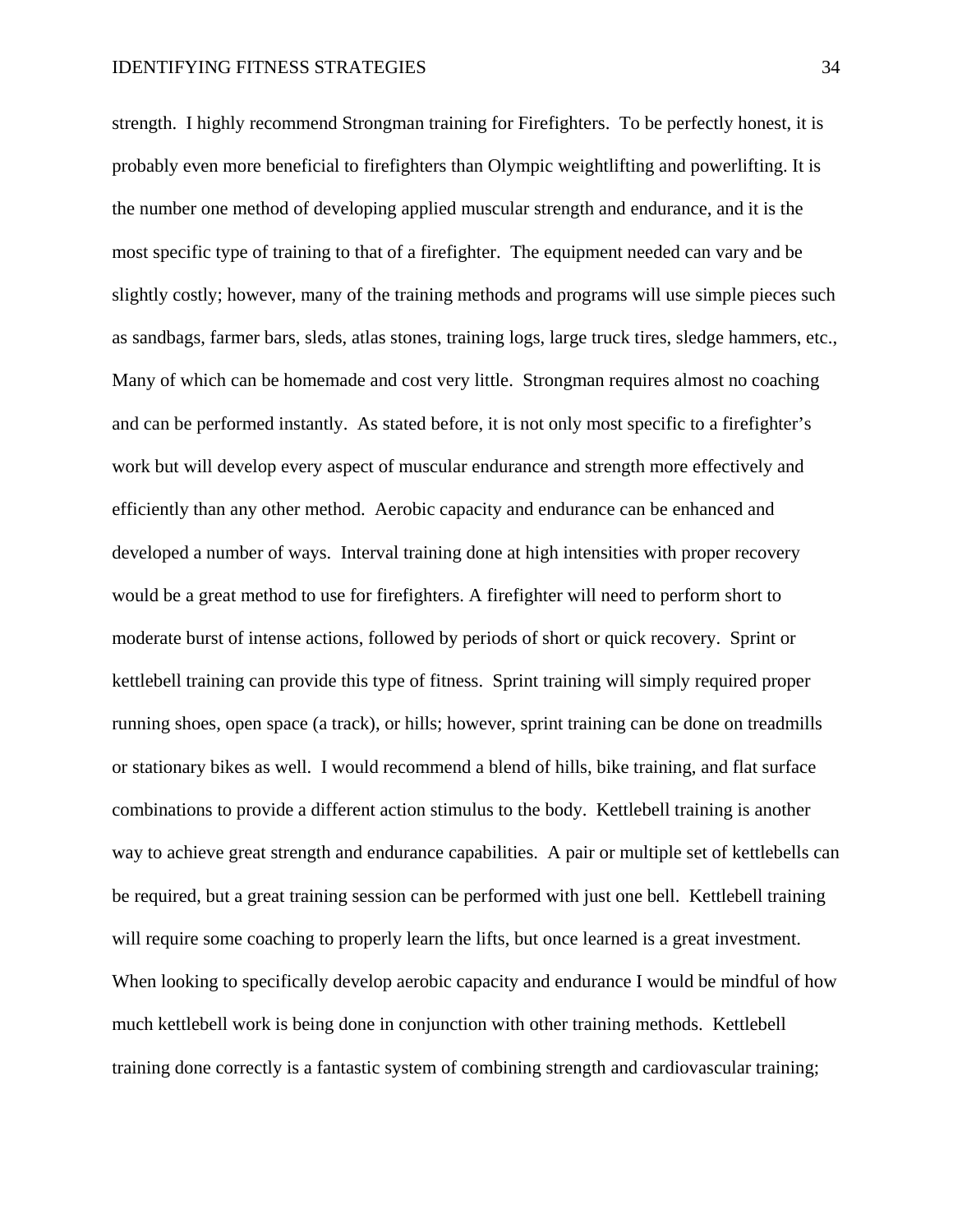however, it will place a lot of stress on the nervous and muscular systems, which may hinder muscle recovery and effect overall strength gains.

*Sikdar:* "There is a lot to get into here, so I will only mention the optimal choice in all the aforementioned categories. Kettlebells and kettlebell training will offer the most versatility, usability and benefit for firefighters. The equipment needed would consist of a small selection of kettlebells of varying weights. Effective kettlebell training can be accomplished in two-three hours per week and the cost of kettlebells varies between \$1-\$2 per pound. The benefits include being highly time efficient, the training can be done intermittently as time is available, and it increases strength, endurance and resilience" (S. Sikdar, 2012).

*Flynn:* "In terms of cost-efficiency, basic callisthenic programs are very cost effective because they may only require simple devices such as a pull-up bar. Many exercises can be done using body weight only. Kettlebells requires a minimal investment and essentially creates a gym unto itself. The bells are scalable based on experience and strength, and very little space is required" (P. Flynn, 2012).

*Author: Can any or all of the programs you spoke of be administered on a regular basis at a person's place of employment (i.e. fire station)?* 

*Maze:* "Yes, each of these programs with the adequate amount of equipment and space can be administered on a regular basis, even at a person's place of employment. In fact providing some kind of fitness training capability at ones work place would be a tremendous benefit or perk to their work environment" (S. Maze, 2012).

*Sikdar:*"Only kettlebells could be effectively administered in a limited space like a fire station if the organization wanted formal training in a minimal amount of space. Traditional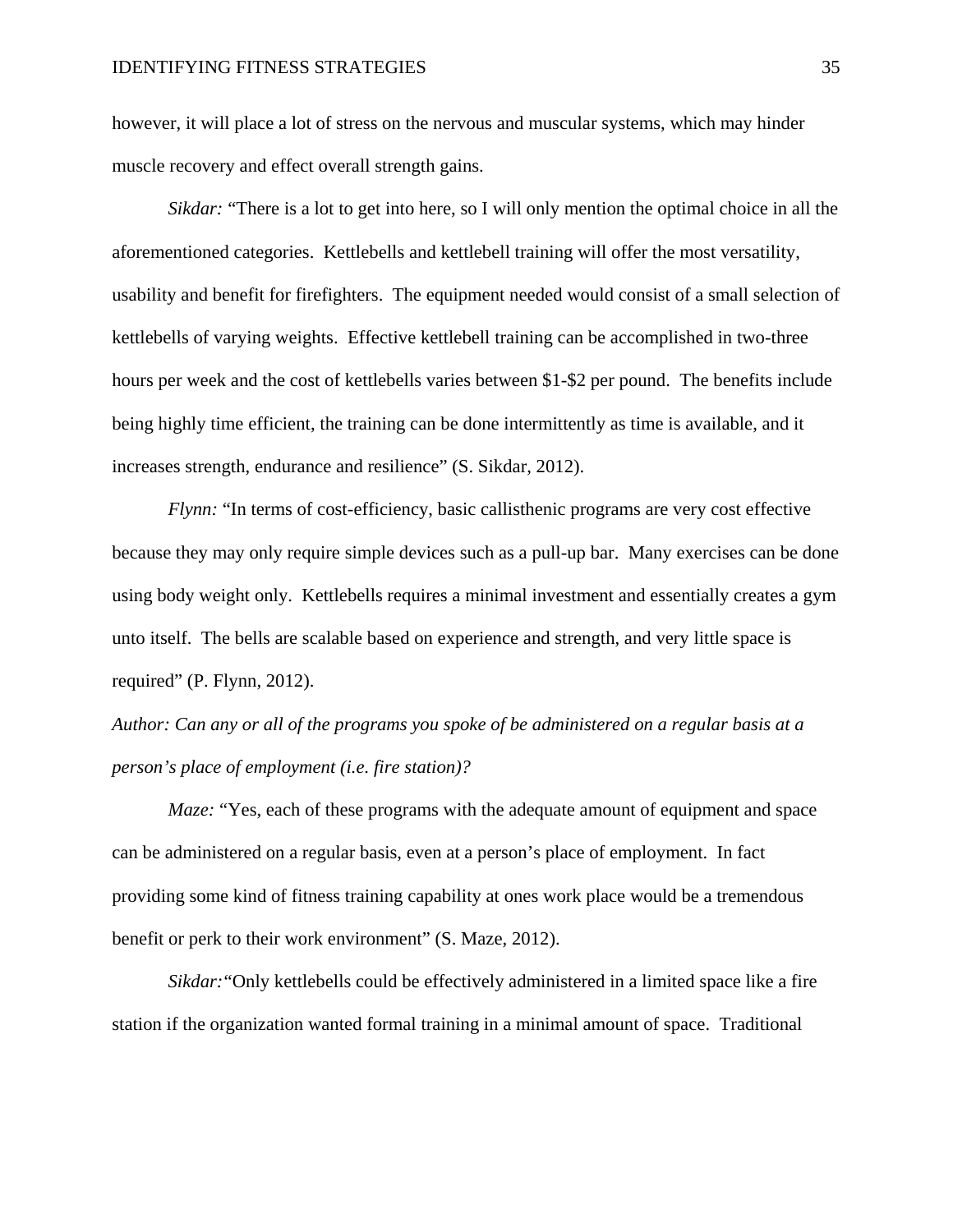programs such as weightlifting and exercise machines require large areas and are quite expensive" (S. Sikdar, 2012).

*Flynn:* "Any program can be administered at a fire station, as long as the proper space and equipment are available. Most organizations are pressed for space, so to properly execute a traditional weightlifting program with aerobic elements that require specialized machines is extremely difficult. Kettlebells provides a targeted workout that addresses the core fitness needs of firefighters will minimal space requirements" (P. Flynn, 2012).

*Author: In your experience, what are the most common personal barriers to personal health and fitness, even when it may be a necessity of an individual's occupation?*

*Maze*: "In my experience these are the three most common personal barriers to one's personal health and fitness: 1) Lifestyle: Depending on the individual, their current and past lifestyle may be a significant limiting factor in their pursuit for health and fitness. This will include many various issues such as their career or occupation, family obligations, travel schedules, hobbies, social engagements, etc., 2) Readiness to change: A person's readiness and willingness to change is the next most common barrier. Although many people want to be active, fit, and very healthy, the truth is most are simply not ready to make the necessary changes in order to do so, 3) Social Support: An individual's social support is another difficult barrier to overcome. We live a difficult society that does not truly promote the ideals of a healthy lifestyle. Having a strong social support structure to aid and assist one's goals and lifestyle choices is critical their success. However, a weak social support will do the opposite and make the barrier even more difficult to overcome" (S. Maze, 2012).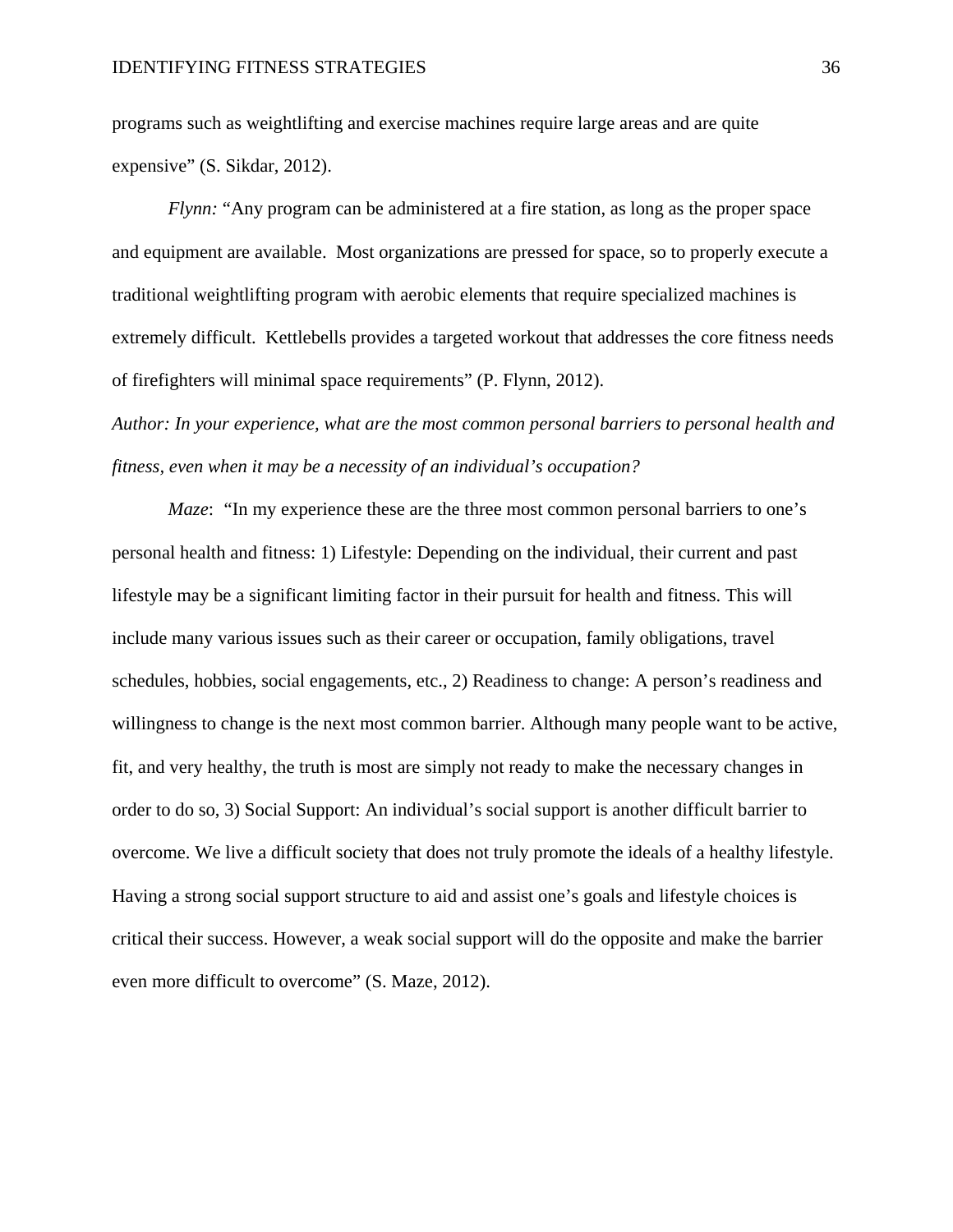*Sikdar:* "Priorities are the most common barrier. Most professionals arrange their day, *then,* try to fit in personal health and fitness. In fact it should be the opposite. Schedule your day around your health" (S. Sikdar, 2012).

*Flynn:* "Poor beliefs and poor habits. Bad habits are hard to break, and beliefs are hard to re-establish. A general lack of motivation is the result" (P. Flynn, 2012).

*Author: Anything else you want to add that you think would bring value to the discussion from your personal experience as a professional trainer?* 

*Maze:* "I believe the health and fitness industry has taken great strides over the past decade. Especially with growing technologies and information sharing, there is a tremendous amount of resources available to the public. However, there is little regulation over the content and the context of all of this information. The same goes for the practice and application of it all. Therefore it is important to look for understanding and perspective when discovering various health and fitness programs, professionals, and research" (S. Maze, 2012).

*Flynn:* "I would add that I believe enjoyment and pain are two huge factors in the personal attitude toward fitness. By that I mean there has to be some level of enjoyment in the program in order to maintain motivation. The notion that effective exercise has to be associated with a high degree of pain is also absurd, and it is a very common misconception in the fitness and conditioning arena" (P. Flynn, 2012).

The respondents of the interview questions also addressed the research question: *Of the available programs, which require specific certification in order to administer?*

*Maze*: "Many of the training programs do not necessarily *require* a specific certification in order to administer. Training methods such as weightlifting, bodybuilding, kettlebell training, etc. have been used for hundreds of years without specific qualifications. However, specific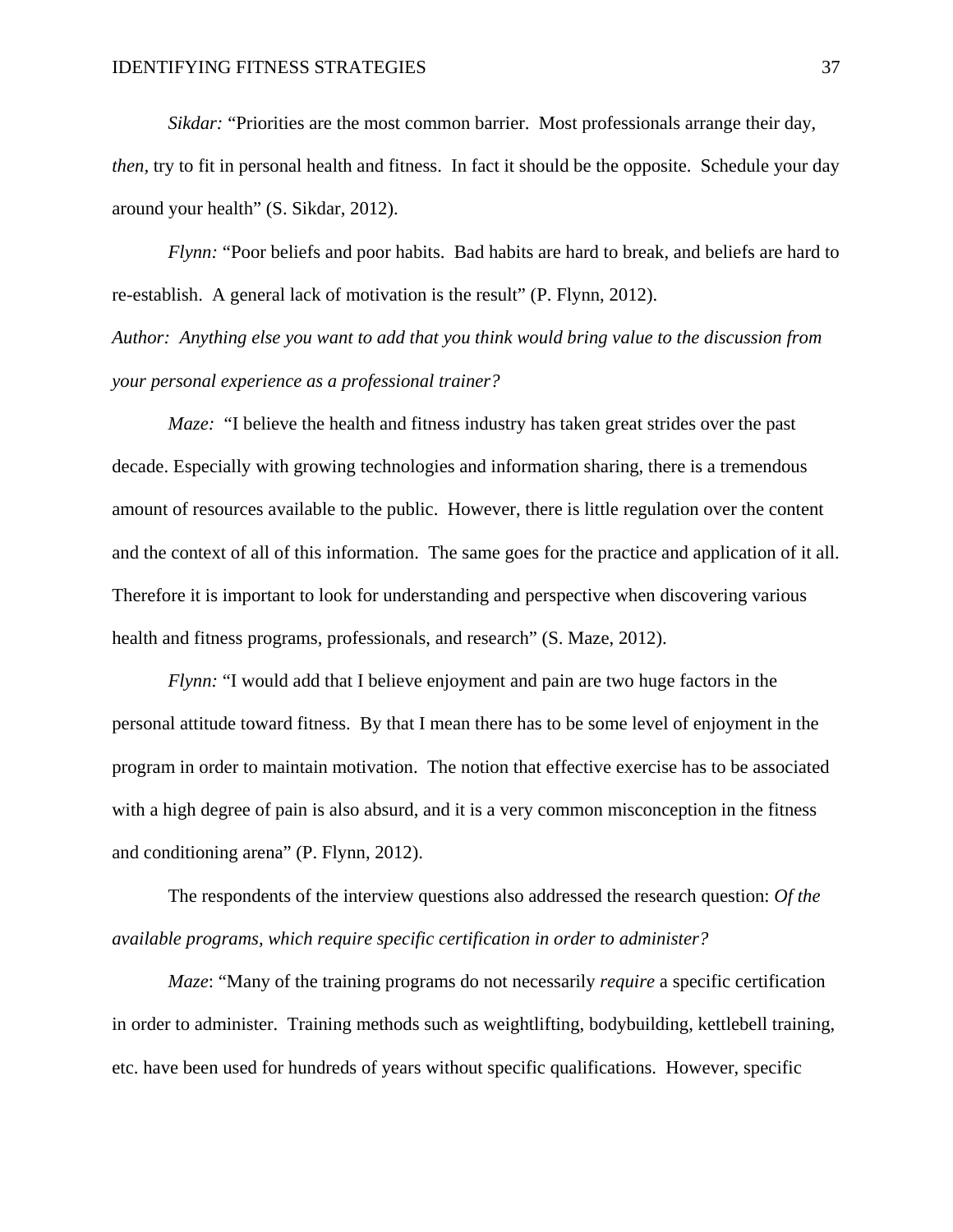fitness programs conducted through established organizations like Bikrams Yoga, Spinning, Taekwondo, Gymnastics, etc. will most likely need a qualification or certification in order to practice. Many professional organizations and businesses will strictly require specific degrees, certifications, and qualifications of their employees and new hires. For example, the gold standard for a Collegiate Strength and Conditioning Coach is to be a Certified Strength and Conditioning Specialist through the National Strength and Conditioning Association. The certification in particular also requires an individual to possess a college degree in order to be eligible for the written exam. Unfortunately, there is very little regulation and control over the fitness industry today, and fitness professionals are not required to actually be licensed or registered in order to perform their practice. I personally feel there is a large discrepancy between a professional being 'certified' and being 'qualified'. Many certifications are simple tests, exams, or a practical weekend workshops, that are for the most part, fairly easy to pass. Formal education and practice is a good aspect to have; however, there is a need for a lot of practical knowledge and experience for a trainer or coach to possess before truly practicing. Therefore, I feel it is very important to look into a fitness professional background, education, history of formal training, and practical experience in the field, to discover if they are actually 'qualified' to administer practices they market themselves to do".

Maze (2012) continued: "There are many processes to become actively involved in the fitness and health industry. To become certified, anyone can easily Google the particular certification, sign-up, pass the test or attend the workshop, and be certified. However if someone wants to be qualified to teach and coach these programs I would recommend the following: To start, the most important step would be to already possess a strong personal background and passion for health and fitness, along with being active and self educated. Hopefully, this will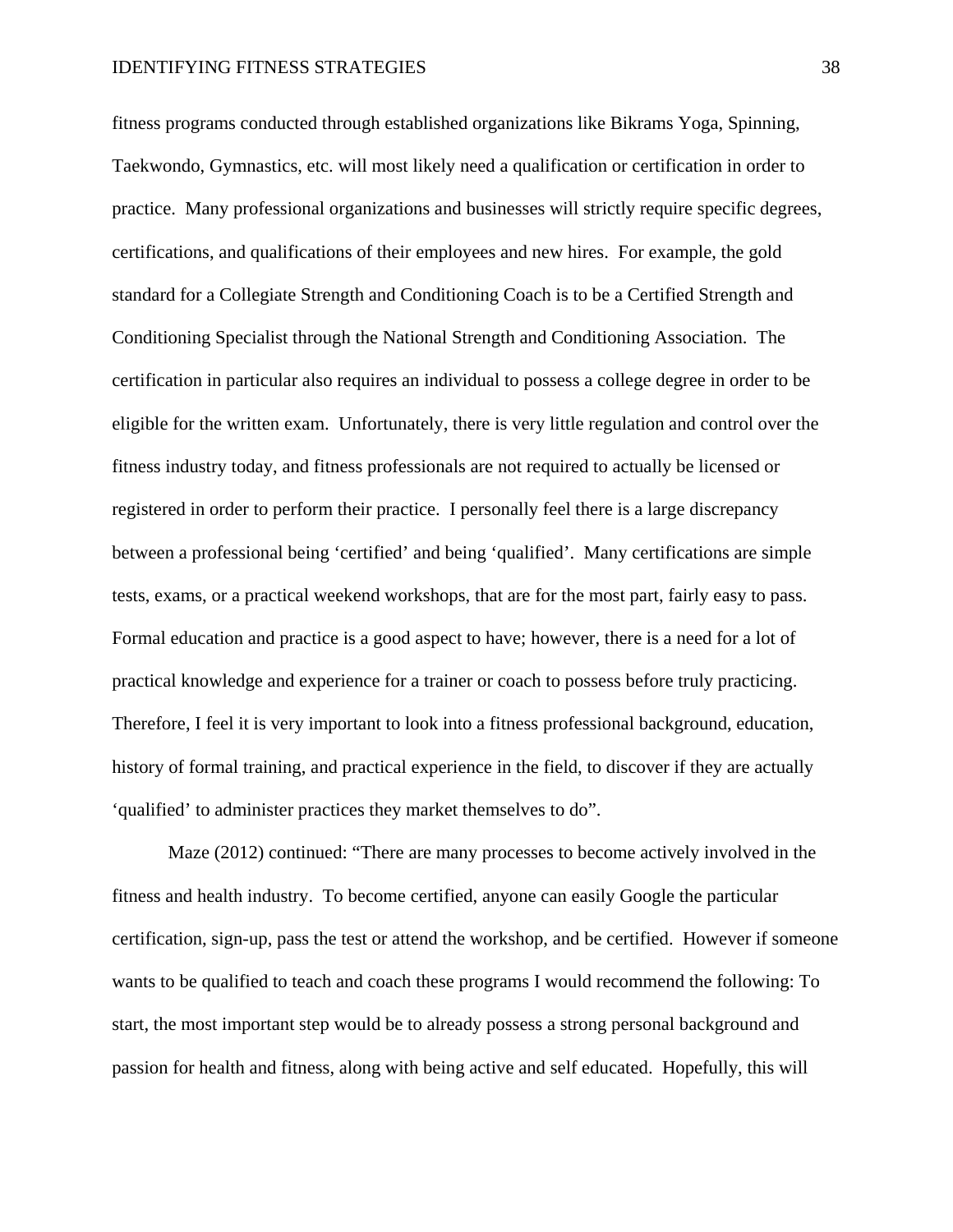lead to the next step of gaining some kind of formal education. This can be obtained through either a college degree or through an accredited organization. The next step would be to gain practical and applied experience in the particular field of study. This can be some kind of internship, mentorship, or clinical practice with a professional organization. After these steps, continued personal experience, practice, and education, one then can become qualified to teach the programs used as examples" (S. Maze, 2012).

*Sikdar*: "Russian Kettlebells Challenge (RKC) and Killing it With Kettlebells (KWIK) are recognized certifications for kettlebells. Only KIWK teaches you how to teach in addition to teaching you proper techniques, and certifies you on that ability" (S. Sikdar, 2012).

Sikdar (2012) also provided the following comments on specific certifications: "In terms of state/federal regulation, I don't know that any training modality requires certification/licensing to either participate or instruct. In my mind that is a good thing. Regulation tends to stifle competition and reduce quality. To my knowledge, certification is generally done by private organizations that either hold intellectual property or trademarks for certain training modalities" (S. Sikdar, 2012).

*Flynn:* "I run a kettlebell certification program that teaches participants the proper techniques in using bells, but it also teaches participants to program sessions, teach in small and large groups, and to identify correctives. There is regular follow-up for certified trainers in the program and it can be run at our gym or we can come to you to provide the training. It is a threeday program with testing and evaluation at the end" (P. Flynn, 2012).

In addition to the interviews conducted, five (5) participants employed in the public safety profession completed a pilot study that used the Russian kettlebell as a primary modality. This study was voluntary and spanned 12 weeks, with each participant training three (3) times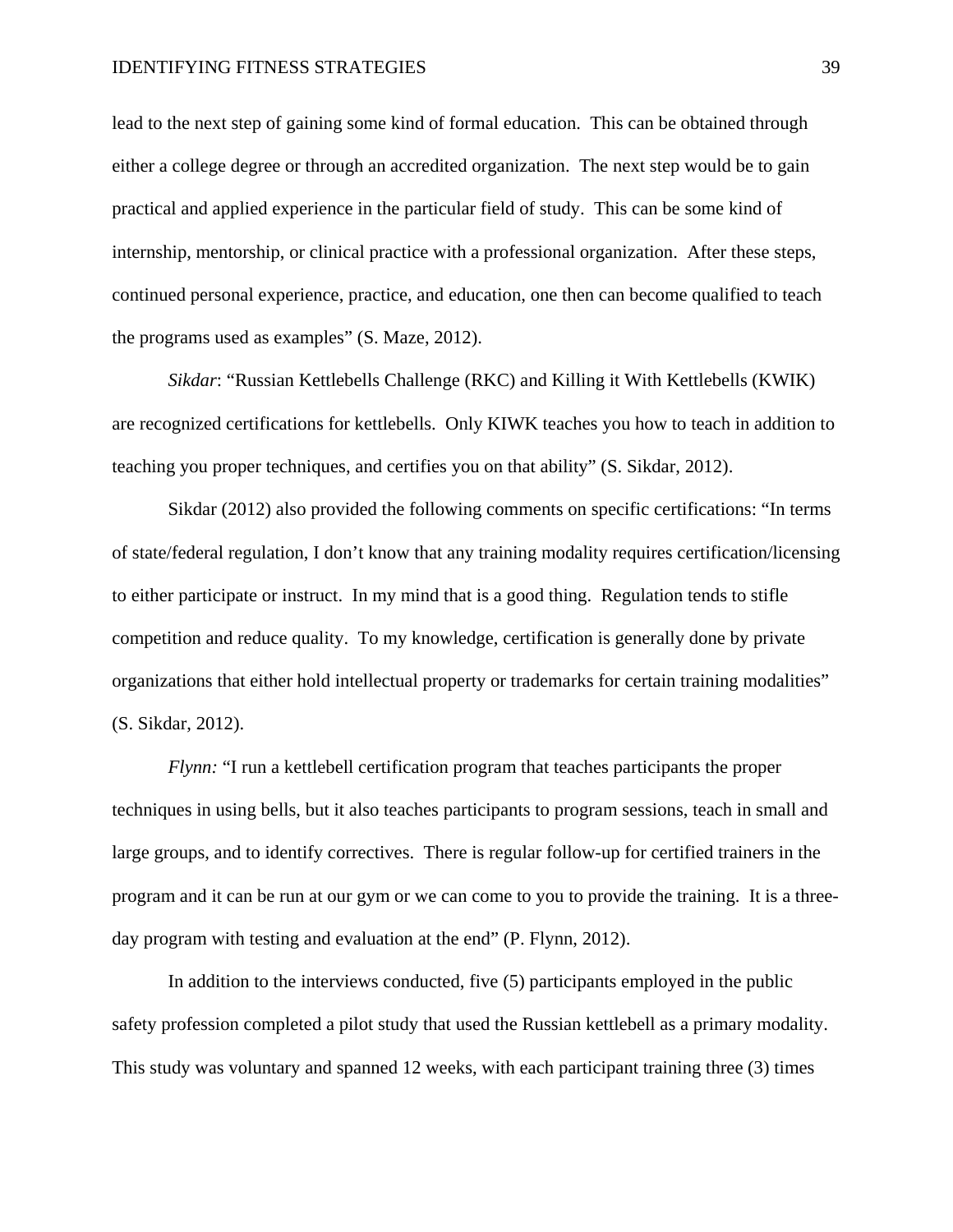per week based on a specific program that was designed by Pat Flynn, RKC, in collaboration with the author, and data was collected at regular intervals throughout the program (see Figure 9).

|                       | Week 1 | Week 4                                 | Week 8                      | Week 12        | % Gain (Total Bell Weight) |
|-----------------------|--------|----------------------------------------|-----------------------------|----------------|----------------------------|
|                       |        |                                        |                             |                |                            |
| Participant #1        |        |                                        |                             |                |                            |
| Turkish Get-up        | 12 Kg  | 12 Kg                                  | 16 Kg                       | 20 Kg          | 67%                        |
| Swings                | 16 Kg  | 24 Kg                                  | 24 Kg                       | 20/24 Kg Combo | 175%                       |
| <b>Military Press</b> | 16 Kg  |                                        | Double 16 Kg 16/20 Kg Combo | Double 24 Kg   | 200%                       |
| Squat                 | 16 Kg  |                                        | Double 16 Kg 20/24 Kg Combo | 24/28 Kg Combo | 225%                       |
| <b>Particpant #2</b>  |        |                                        |                             |                |                            |
| Turkish Get-up        | 16 Kg  | 16 Kg                                  | 16 Kg                       | 20 Kg          | 25%                        |
| Swings                | 24 Kg  | 28 Kg                                  | 36 Kg                       | 40 Kg          | 67%                        |
| <b>Military Press</b> | 24 Kg  | Double 24 Kg                           | Double 28 Kg                | Double 28 Kg   | 133%                       |
| Squat                 | 28 Kg  | 36 Kg                                  | Double 28 Kg                | 28/32 Kg Combo | 114%                       |
| <b>Particpant #3</b>  |        |                                        |                             |                |                            |
| Turkish Get-up        | 12 Kg  | 16 Kg                                  | 20 Kg                       | 24 Kg          | 100%                       |
| <b>Swings</b>         | 20 Kg  | 24 Kg                                  | 28 Kg                       | 32 Kg          | 60%                        |
| <b>Military Press</b> | 16 Kg  | 24 Kg                                  | Double 24 Kg                | Double 24 Kg   | 200%                       |
| Squat                 | 20 Kg  |                                        | Double 24 Kg 24/28 Kg Combo | 28/32 Kg Combo | 200%                       |
| Participant #4        |        |                                        |                             |                |                            |
| Turkish Get-up        | 8 Kg   | 8 Kg                                   | 12 Kg                       | 16 Kg          | 100%                       |
| Swings                | 8 Kg   | 16 Kg                                  | 20 Kg                       | 20 Kg          | 150%                       |
| <b>Military Press</b> | 8 Kg   | 8 Kg                                   | 12 Kg                       | 12 Kg          | 50%                        |
| Squat                 | 8 Kg   | 12 Kg                                  | 12 Kg                       | 16 Kg          | 100%                       |
| <b>Participant #5</b> |        |                                        |                             |                |                            |
| Turkish Get-up        | 16 Kg  | 20 Kg                                  | 24 Kg                       | 24 Kg          | 50%                        |
| Swings                | 28 Kg  | 28 Kg                                  | 36 Kg                       | 40 Kg          | 43%                        |
| <b>Military Press</b> |        | Double 20 Kg Double 24 Kg              | Double 28 Kg                | 28/32 Kg Combo | 50%                        |
| Squat                 |        | Double 24 Kg Double 28 Kg              | Double 28 Kg                | Double 32 Kg   | 33%                        |
|                       |        |                                        |                             |                |                            |
| Conversions:          |        | 8 Kg=18 Lbs 12 Kg=26 Lbs 16 Kg=35 Lbs  |                             |                |                            |
| (Approximate)         |        | 20 Kg=47 Lbs 24 Kg=53 Lbs 28 Kg=61 Lbs |                             |                |                            |
|                       |        | 32 Kg=70 Lbs 36 Kg=80 Lbs 40 Kg=88 Lbs |                             |                |                            |

*Figure 9: Kettlebell fitness program pilot study results.*

## Discussion

*Why aren't EWFD personnel maintaining an appropriate level of fitness for duty?*

Averkamp (2012) asserted that one of the top five reasons people do not exercise is lack

of motivation, with a second reason being the costliness of programs. The results of the internal

study agree with Averkamp's research in suggesting that a primary motivator in better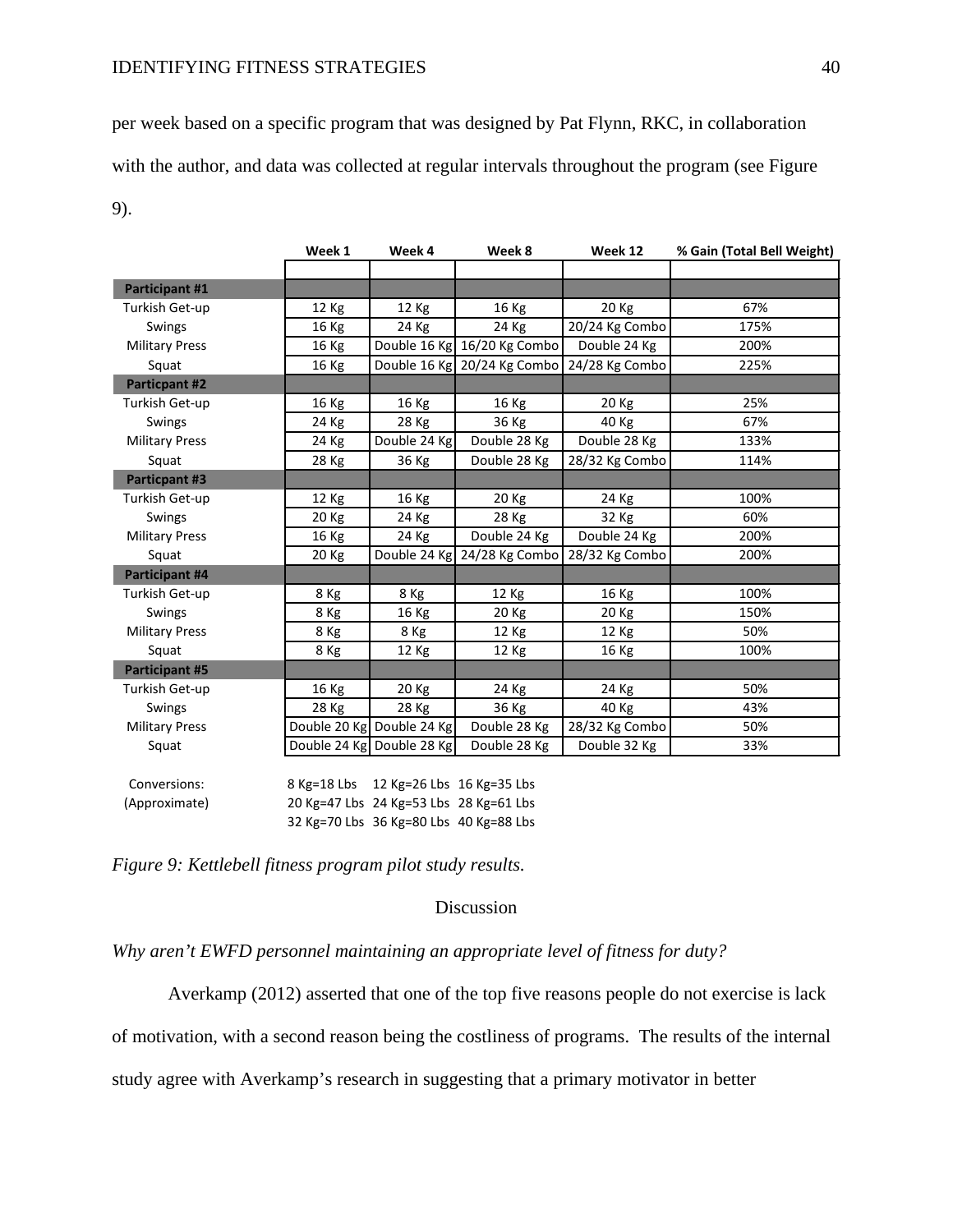participation while on duty would be the combination of better facilities, better equipment, the option of engaging a professional trainer, and the establishment of a mandatory fitness program.

In contrast to evidence from Schneider (2010) indicating strength and flexibility training are strongly recommended for overall health improvement and injury prevention, the research indicated that over half of the respondents participate in a running, jogging or walking regimen, with much lower percentages engaging in more comprehensive fitness training that includes strength and flexibility training (See Appendix B). Although the internal survey research agrees with Staley, Weiner, & Linnan (2011) in establishing the importance of physical fitness to the occupation of firefighting and overall health, the wide variance in specific exercise regimens used by results also suggest that EWFD personnel do not generally develop personal fitness plans that set goals in order to contribute to the success of the plan, as suggested by Basri & Bergman (2010). The overall implications of a lack of focused, formal training programs and specific motivation and mandates from superiors lends itself to a continued unorganized approach to physical fitness and potentially, increased instance of injury or death to EWFD personnel.

The internal survey research was conclusive in establishing that it is not a question of how important physical fitness is to department personnel or that there is a lack of understanding of the impact of fitness on fireground safety. Rather, it points to a lack of planning, facilities, and specific, documented guidelines regarding fitness. Without changes in these categories, EWFD personnel are likely to continue addressing fitness in this unorganized and somewhat uneducated manner.

*What are other fire service organizations doing to address the fitness issue?*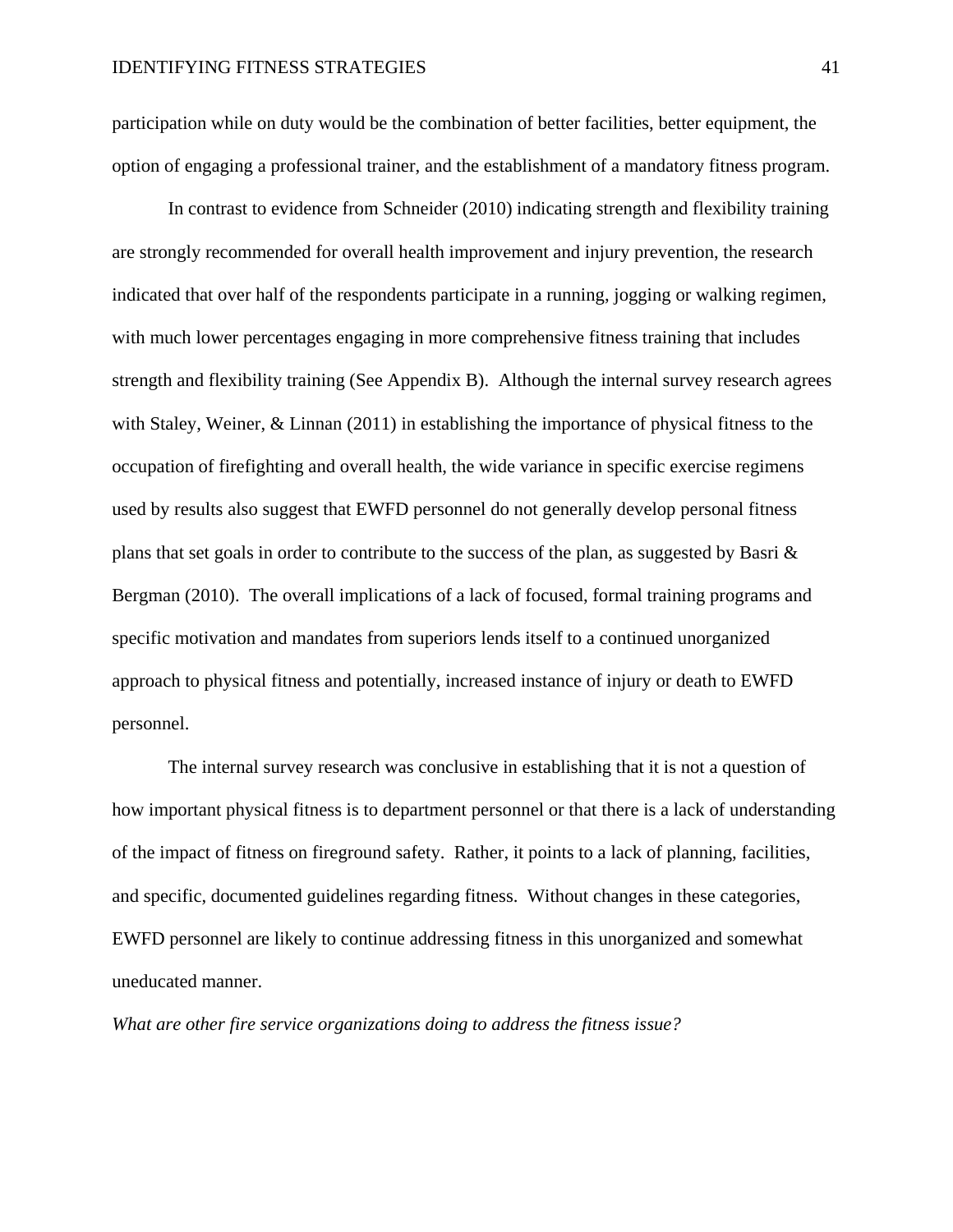The results of the regional survey are in direct contrast with recommendations from Staley, Weiner, & Linnan (2011) that suggest an expansion of firefighter training to include physical fitness and well-being strategies, and seems to suggest a lack of health and wellness promotion from organizational leadership as recommended by the USFA (2008). To that end, the regional survey strongly concurs with the contention that the lack of fitness programs in the volunteer fire service is an emerging health issue that has severely impacted the volunteer service (USFA, 2008). Conversely, on a national level where the majority of organizations polled were career oriented, the results are more closely aligned with Staley, Weiner, & Linnan (2011) as well as NFPA 1583 and the recommendation that organizations provide minimum requirements for a health-related fitness program for its members (2008).

Included in the components of such a program were the assignment of a fitness coordinator and periodic assessments for all employees. In line with the IAFC/IAFF/ACE (2012) initiative to develop a Peer Fitness Trainer Program (PFT), and recommendations from NFPA 1583 (2008) to include the assignment of a qualified fitness coordinator, 45% of national respondents utilize the services of a professional trainer to administer their programs. Again in direct contrast to the regional respondents, regional polling indicated 73% of the organizations do not currently engage in such a program at all.

Overall, there is a strong link between the make-up of the organizations polled (career vs. volunteer) and the implementation of health and fitness programs. The USFA (2008) suggested that active endorsement by senior fire service leadership is necessary for the development of such programs, and the results of the surveys indicate that this support exists on a much greater level in career-based departments than in organizations that are primarily volunteer-based.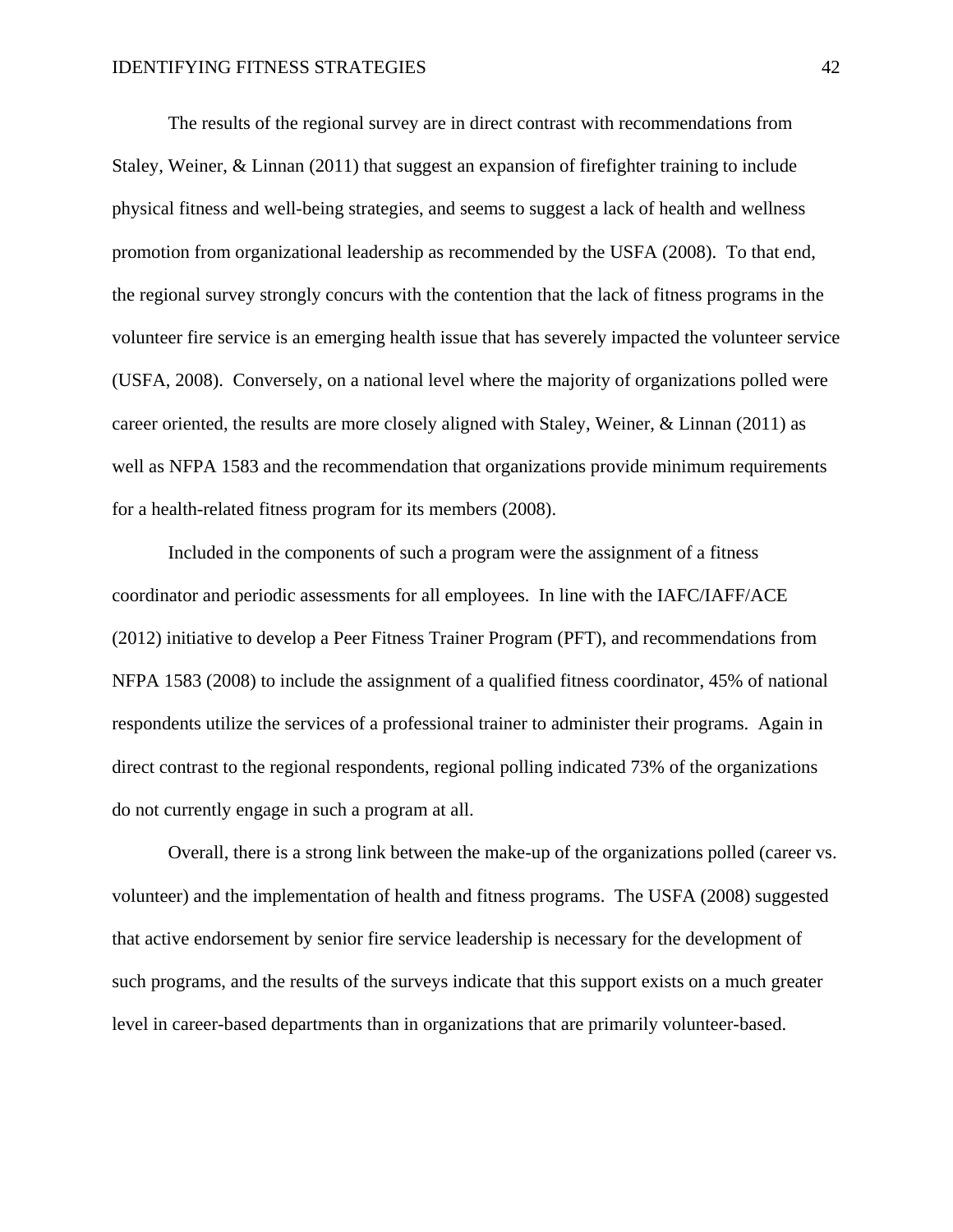Regardless of employee designation (paid or volunteer), the surveys both indicate a lack of specific direction in terms of type of program used. This data aligns with several examples cited in the literature review including Lake Forest Fire Department, IL (Martinelli, 2010), Clinton Fire Department, MS (Burnside, 2010), Silver City Fire Department, NM (n.d.), and the Peoria Fire Department, AZ (Egherman, 2011), where each department has developed a physical fitness program based on internal departmental assessments and needs with widely varying use of equipment and routines.

The implications of the research coincide with the continuing trend of firefighter fatalities largely being a result of heart disease rather than fireground injury (USFA, 2012) on a regional and national scale. From an organizational perspective, there are severe health-related implications attached to continued lack of a formal fitness program, particularly due to the size of the EWFD and low number of personnel. Consideration of the past history of medical issues already experienced within the organization as a ratio to total number of employees only serves to strengthen this point.

## *What are the available options for fitness training programs?*

Interview participants generally agreed on the fact that there are a multitude of fitness options available in today's society. There was also general consensus on the specific fitness needs in the firefighting community, which aligns with the IAFC/IAFF Wellness/Fitness Task Force (1999), where strength, stamina, joint mobility, flexibility, better posture and increased capacity to recover from strenuous work were all cited as specific factors which must be addressed. Interview respondents also concurred with Riddle (1999) that there is a wide variety of equipment available that can help firefighters achieve their fitness goals.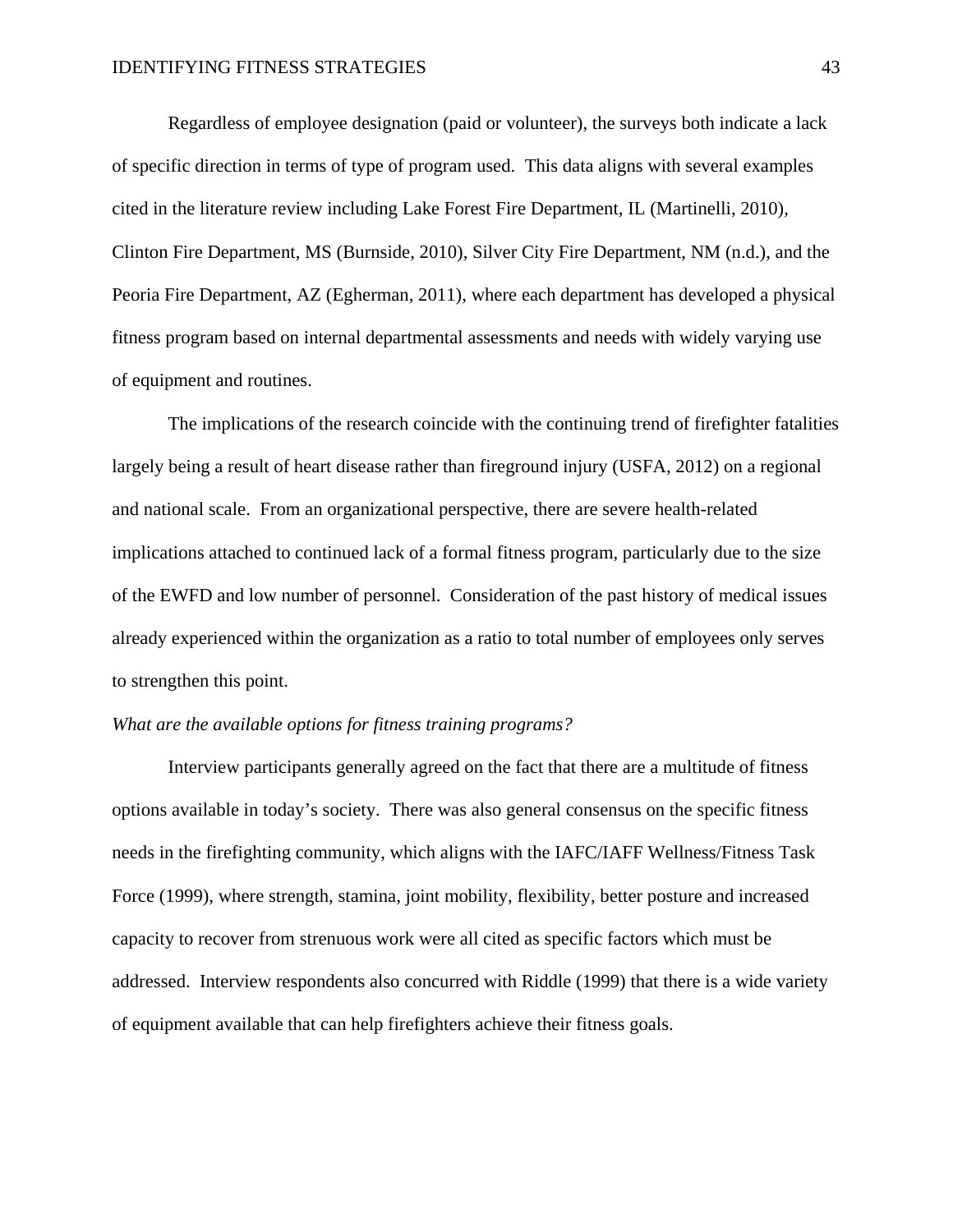In terms of types of programs and their effectiveness for firefighters, there was less cohesiveness between interview respondents. Rather, the suggested programs tended to more closely align with each respondent's personal background and experience with specific modalities, although all respondents consistently cited the use of Russian kettlebells as a sound overall strength and conditioning modality. Responses to this question paralleled the general theme that organizations tend to evaluate, pursue, and implement fitness program modalities based on assessments conducted within the organization, as indicated by Gilson (2007), Orange County Fire Authority (n.d.), Silver City Fire Department (n.d.), Burnside (2010), and Martinelli (2010), all of whom describe varying organizational programs and assessments that employ a wide range of equipment.

The pilot study incorporated the Russian kettlebell into a program that addressed the core fitness needs of firefighters as established through research and literature review. Other factors that influenced the design of the pilot study included consideration of the efficiency of the individual training sessions, the time required to accomplish the training on a weekly basis, and its overall targeted effectiveness relative to gains in strength and endurance.

Since the kettlebell can be considered a gym unto itself that addresses all of the core fitness needs of the participants, it was not necessary to compare the results of the study to tasks outside of the study. Rather, by recording initial kettlebell weights used and charting progress, positive, verifiable increases in strength and endurance were documented for each participant based on the increase in the weight(s) of the kettlebells used for each exercise. Increases in kettlebell weights used by participants ranged from 25% to 200% over the length of the study depending on the exercise. The results and the program format coincide with Walterhouse's (1996) observation that continuous commitment is necessary for a program to be successful.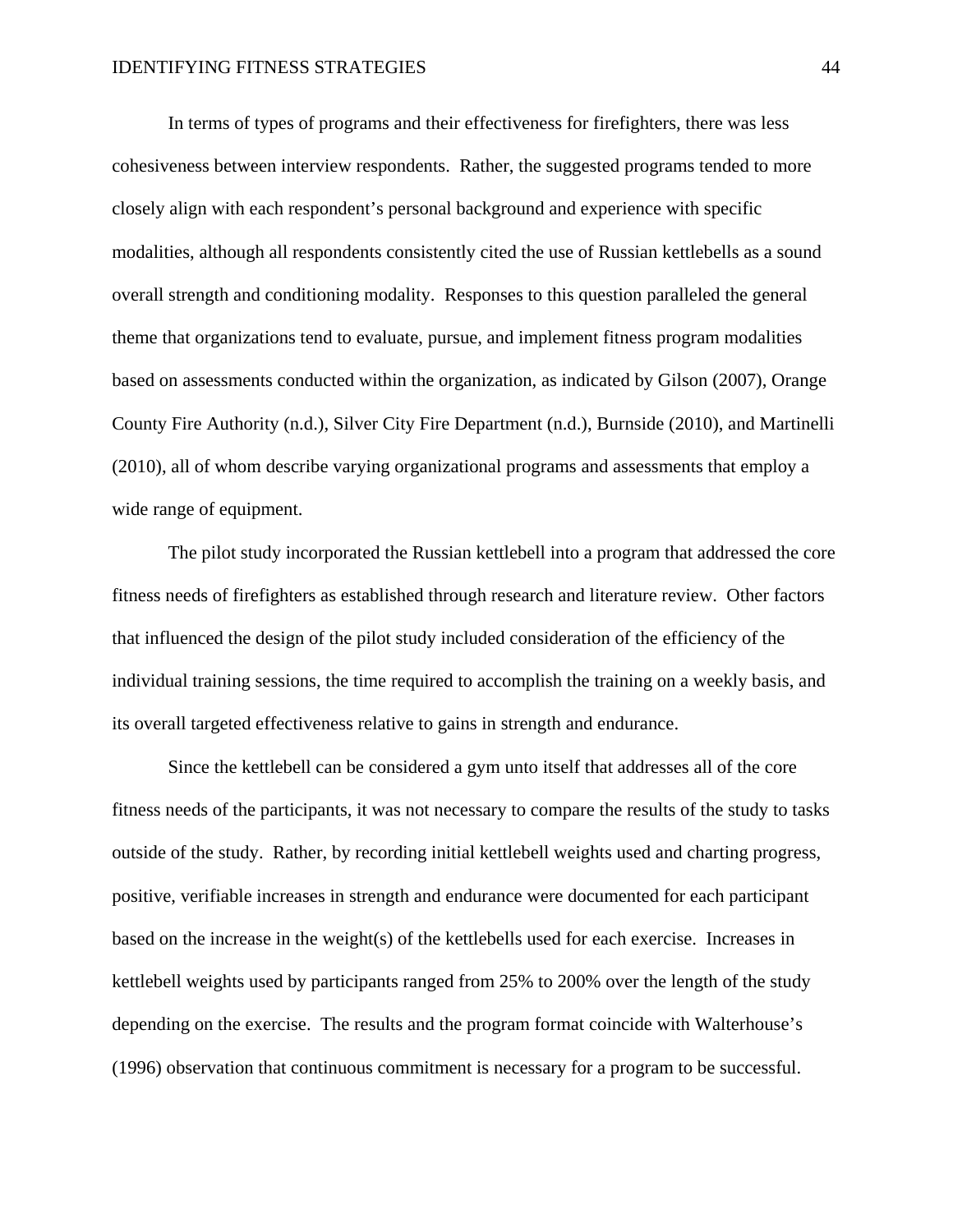They also support Ross (2003), who credited his ability to return to the fire service profession after a disability retirement to the Russian kettlebell, which works in both conditioning and rehabilitative fashions to improve strength and stability. The program demonstrates the need for personal commitment and potential for personnel to become directly engaged in their own success, as suggested by Robinson (1999) as well as being a program that has the availability of in-house certification, in alignment with Ball (1999), who suggested that utilizing department personnel is one of the most cost effective methods to implement and maintain a formal program. *Of the available programs, which require specific certification in order to administer?*

A common theme throughout the literature review was the suggestion that a formal fitness program would stand a better chance of success if it included the designation of specific personnel to administer the program. The interview respondents concurred with Walterhouse (1999), Robinson (1999), and the IAFC/IAFF/ACE initiative to expand the ranks of PFTs within the fire service to better manage fitness programs. Interview respondents tended to use the term "qualified" versus "certified" when describing personnel trained to properly administer such programs. Additionally, national survey results, although not considered a mandate, indicated that 45% of respondents had a professional trainer assigned to administer their fitness programs.

The approach to the research was to evaluate current facts and information through literature review and original research in order to identify the factors that influence participation in physical fitness programs from a personal and organizational standpoint. The results clearly documented specific trends and factors internally in the EWFD and on a broader scale; including inconsistencies in the programs being used by organizations, the motivational factors involved in personal fitness improvement, and the impact that an organization's status as career or volunteer had on the implementation of fitness programs.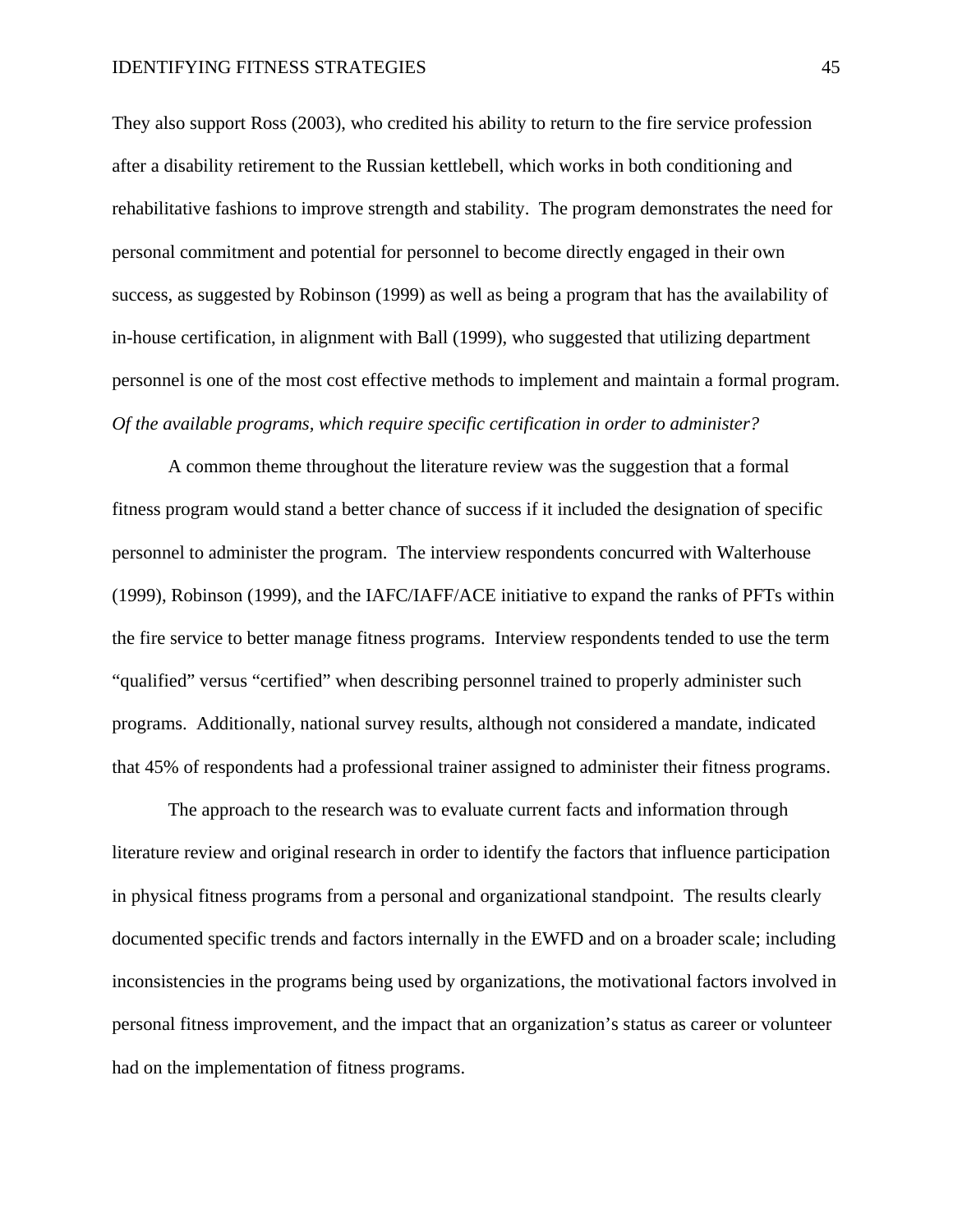Sufficient evidence was collected to recommend the implementation of a Russian kettlebell physical fitness program for the EWFD that takes into consideration current the economic climate and space limitations that exist at the EWFD in addition to the efficiency and effectiveness of the program as demonstrated in the pilot study.

Additionally, the data collected also formalized some of the causative factors that influence the implementation of fitness programs from an organizational standpoint, particularly when comparing career and volunteer organizations. To that end, the research also provided data that led to recommendations on a national level that are designed to help place a higher priority on the fitness and conditioning of fire service personnel from a cultural and organizational standpoint nationwide.

## Recommendations

In the near term (0 months to 1 year), due to the physical space limitations of the current fire station, it is recommended that EWFD administration investigate and implement a fitness program that uses Russian kettlebells as a primary modality. Based on the pilot study conducted and the responses provided through the interview process, the kettlebell program accomplishes the goal of improving firefighter fitness and conditioning at a significantly lower cost than most programs that use traditional equipment, and it can be conducted in a small space. Since the EWFD already has in place a documented medical monitoring program, it is recommended that a policy on physical fitness be developed that, once implemented, enforces mandatory program participation. It is further recommended that the EWFD establish an in-house fitness coordinator, through the PFT program, a specific fitness program certification such as Killing it With Kettlebells™, or both; in order to provide for consistency in on-going training of members and maintenance of the fitness program. It is recommended that EWFD administration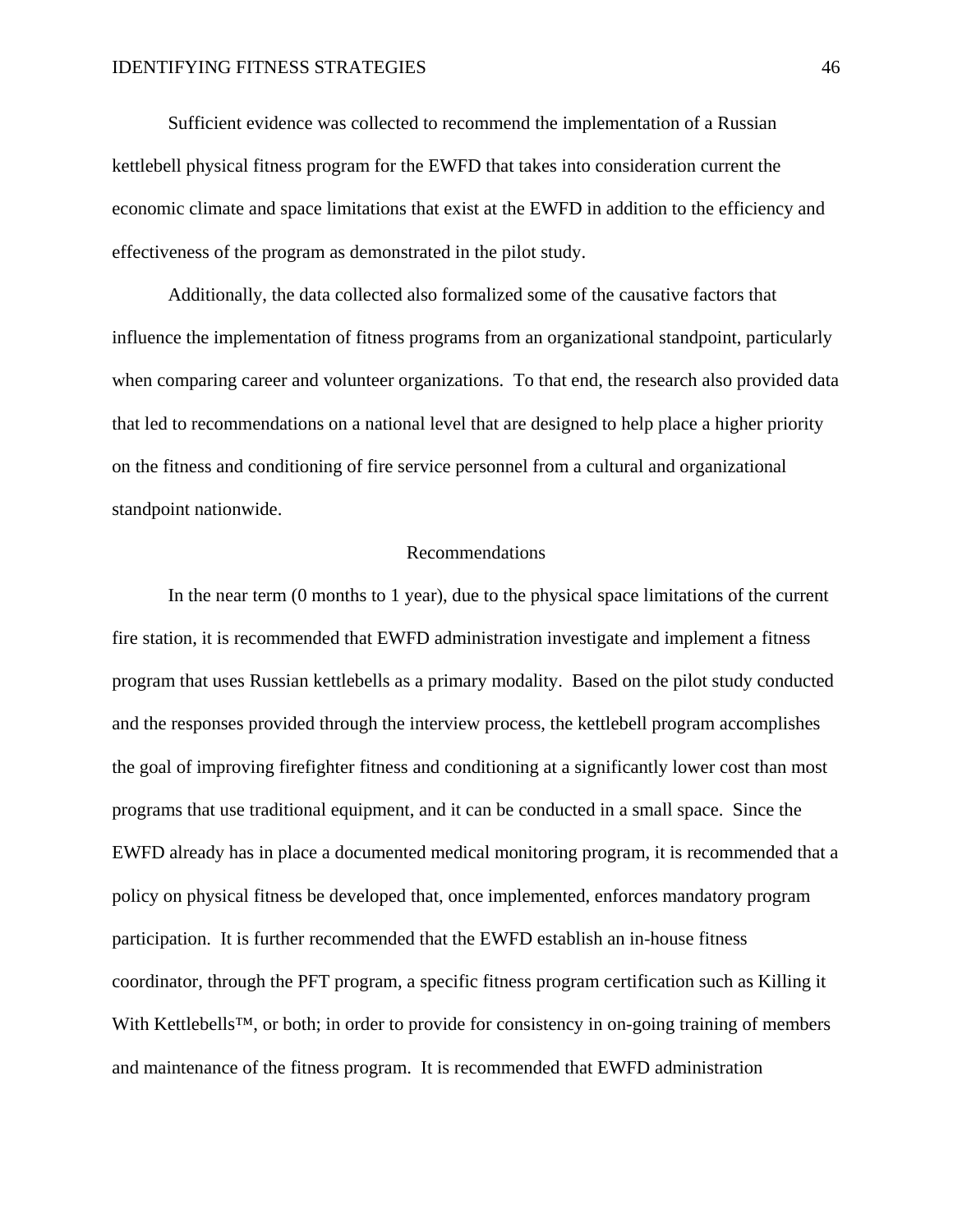determine and implement a periodic fitness assessment program in order to assure that personnel are maintaining the appropriate level of fitness.

In the mid-term, (one year-three years), it is recommended that an on-going monitoring program be established that records and tracks the progress of the EWFD members and their participation in the fitness program. In conjunction with the design and development of EWFD's new fire station, it is recommended that a fitness room be incorporated into the facility that can accommodate the appropriate equipment and the appropriate space to utilize such equipment. Consideration should be given to consultation with area gym owners and trainers in developing this room so that it is designed to the standards needed in order to be effective.

In the long term (three years and beyond), it is recommended that a study be completed that compares EWFD worker's compensation claim payouts prior to the implementation of the fitness program versus after the incorporation of said program within the organization. It is also recommended that follow-up research be conducted to determine EWFD personnel attitudes toward their own physical conditioning so that the results can be compared to the results of the internal study conducted as part of this research.

The research also clearly indicated a disparity in the existence of fitness programs on a regional and national level that coincides with organizational status as career or volunteer. As such, it is recommended that the USFA revisit its position on firefighter health and fitness and implement changes that better prioritize health and wellness in the fire service, particularly in the volunteer organizations throughout the country.

Specifically, it is suggested that the USFA work closely with the NFPA in refining NFPA 1583 in order to develop more influential language in terms of appropriate fitness programs for the fire service. Whether an intended consequence or not, it is obvious that connecting volunteer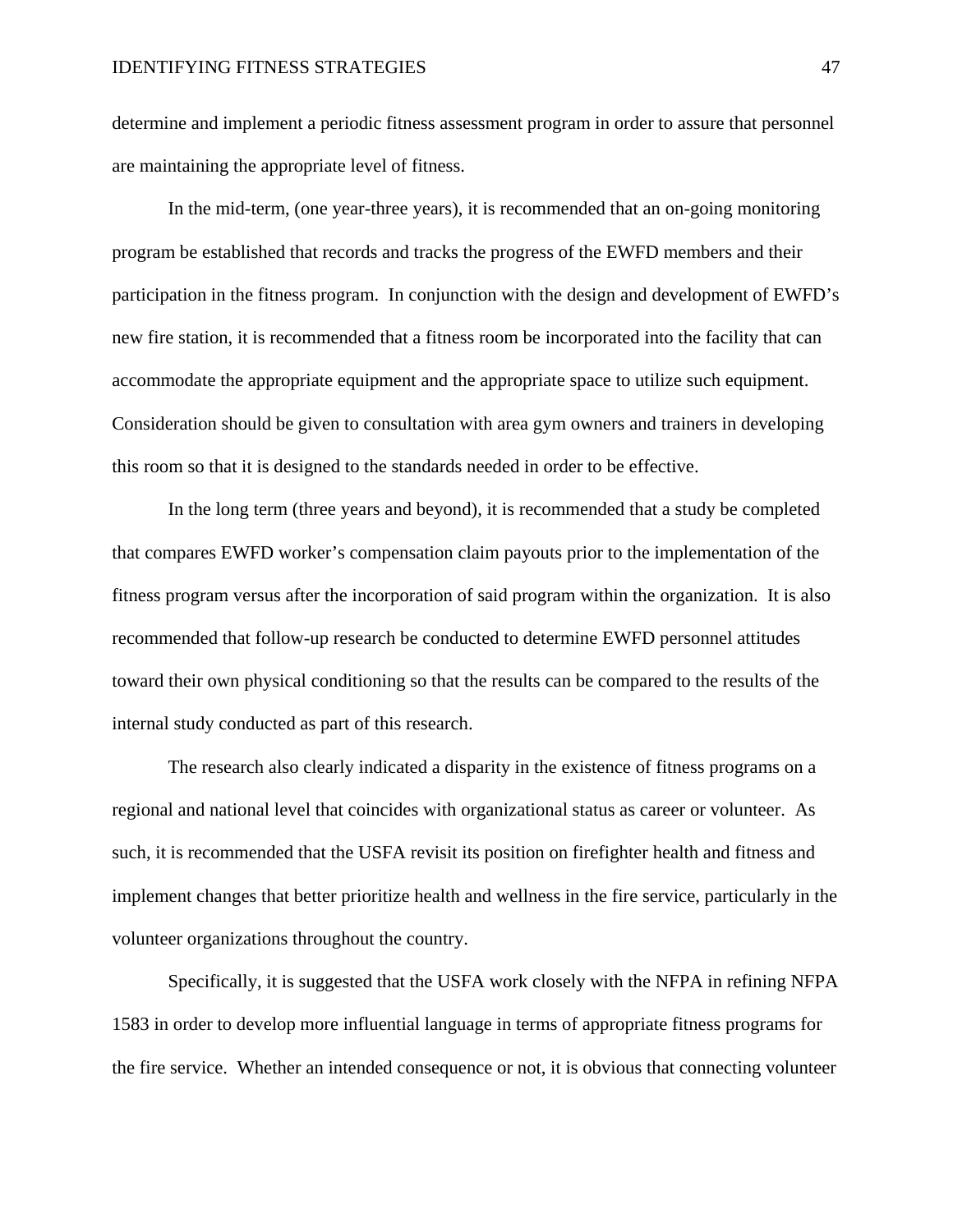firefighter certification to federal grant funding had a significant positive impact on the number of nationally certified fire service personnel. To that end, it is recommended that the USFA consider developing requirements that fire service organizations enter into a formal fitness program that includes a written policy and to document such initiatives in order to be considered a priority for federal grant funding in the future. It is further recommended that the USFA consider realigning its funding priorities to place a higher importance on fitness programs, equipment, and medical monitoring for the fire service in order to advocate, from an executive fire service leadership standpoint, the critical importance of improving firefighter health and wellness.

It is recommended that future researchers conduct similar research within their organizations to better determine the causative factors affecting the health and wellness of members. Although many commonalities were identified in this research with respect to the reasons why personnel do not engage in a fitness program and what factors may influence increased participation, it must also be understood that each fire service organization may face unique adaptive challenges as well, and any positive change to such an organizational culture can only be achieved if the leadership of each organization understands those challenges.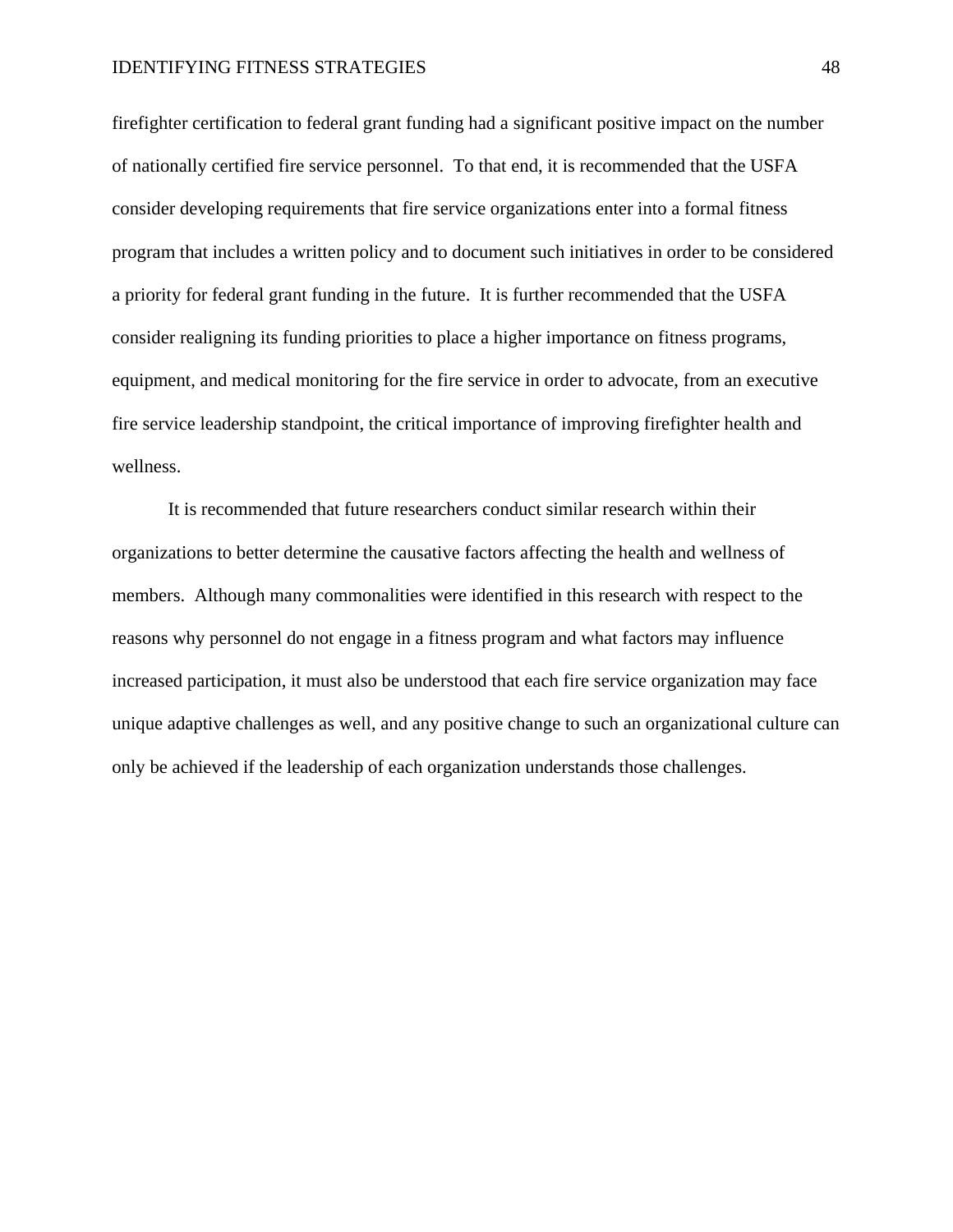#### References

American Council on Exercise. (2012).

http://www.acefitness.org/getcertified/certification\_iaff.aspx

- Anonymous (2012, July 18). USFA releases 2011 LODD numbers. *Fire Chief Magazine*. Retrieved from http://firechief.com/health-amp-safety/usfa-releases-2011-lodd-numbers
- Averkamp, S. (2012). *Top five reasons people don't exercise*. Retrieved from http://www.fitnessforweightloss.com/top-5-reasons-people-dont-exercise/

Ball, D. R. (1999, April). Personnel trainer. *Fire Chief Magazine*, 60-66.

- Basri, R., & Bergman, E. (2010, May). Keeping your health and fitness resolutions. *Firehouse Magazine*, 88-90.
- Burnside, J. B. (2010). *Reducing the incidence of heart disease among firefighters by enhancing the physical fitness program within the Clinton Fire Department*. Retrieved from United States Fire Administration: http://www.usfa.fema.gov/pdf/efop/efo44759.pdf
- Carter, M. (2006). *Heart disease still the most likely reason you'll die*. Retrieved from http://articles.cnn.com/2006-10-30/health/heart.overview\_1\_heart-disease-americanheart-association-obesity?\_s=PM:HEALTH

Crossfit: Forging Elite Fitness. (n.d.). http://www.crossfit.com/cf-info/what-crossfit.html

Dixon, R. (2010). *Kettlebell history*. Retrieved from http://www.livestrong.com/article/337482 kettlebell-history/

Dragon Gym website. (n.d.).

http://www.dragongym.com/index.php?page=our%20programs/Russian%20kettlebells.ht m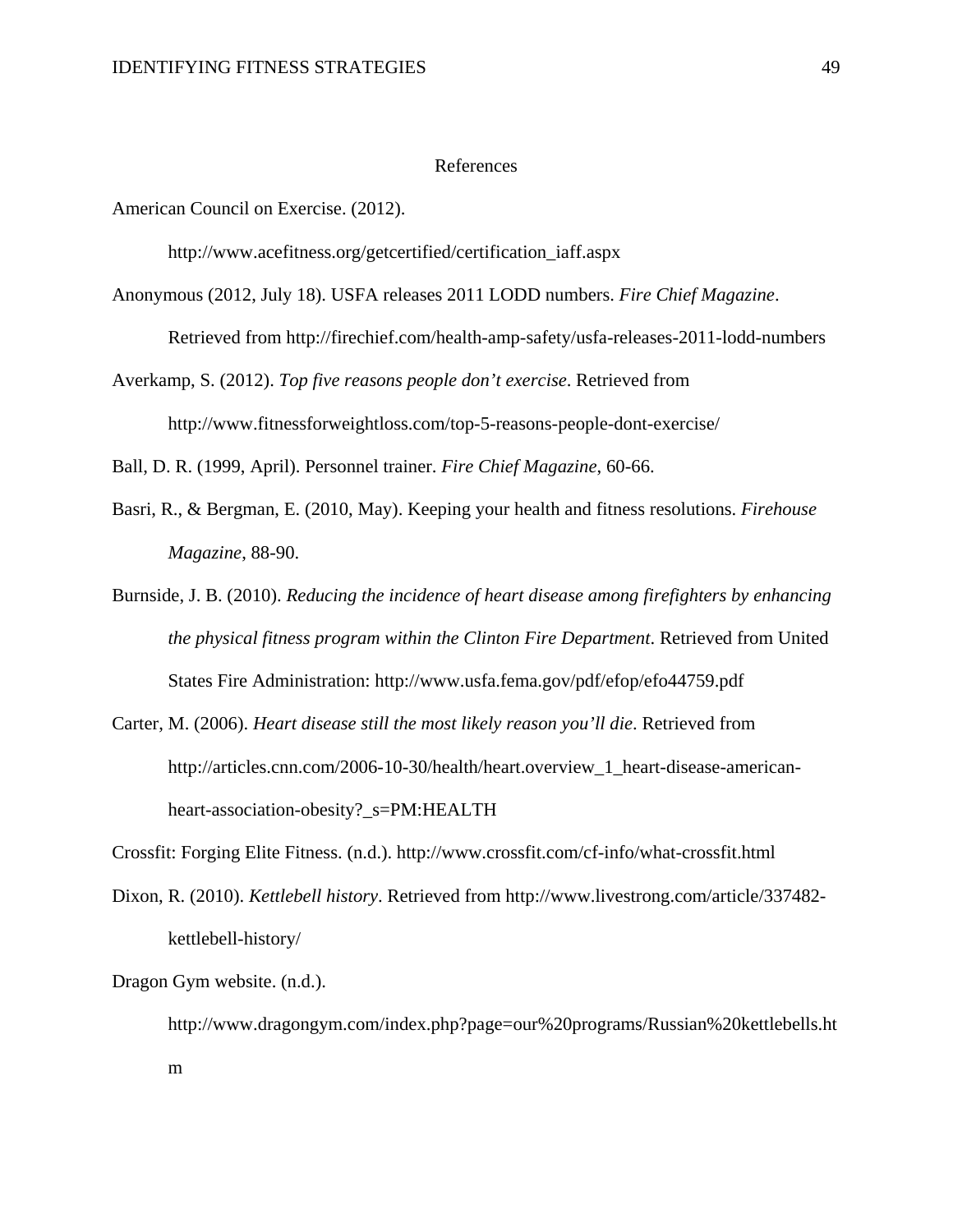Egherman, M. (2011, December). Recruit fitness training. *Fire Rescue Magazine*, *29*(12), 40-43.

Ellis, J., & Ellis, M. (2009, November). A review of the CrossFit and P90X workout programs. *Fire Rescue Magazine*. Retrieved from

http://www.firefighternation.com/article/firefighter-fitness-and-health/review-crossfitp90x-workout-programs

- Gilson, J. (2007, May). Implementing CrossFit at East Fork Fire. *The CrossFit Journal*, *57*, 1-3. Retrieved from http://library.crossfit.com/free/pdf/57\_07\_CF\_East\_Fork\_Fire.pdf
- Heifetz, R. A., & Linsky, M. (2002). *Leadership on the line: Staying alive through the dangers of leading*. Boston, MA: Harvard Business School Press.

International Association of Fire Chiefs. (1999). http://www.iafc.org/wfi

- International Association of Fire Chiefs. (n.d.). *Guide to implementing IAFC / IAFF fire service joint labor management wellness / fitness initiative specially designed for small and medium-sized fire departments*. Fairfax, VA: The Association.
- Johnson, G. (2012, May/June). Evaluating firefighter fitness for duty. *Minnesota Fire Chief Magazine*, *48*(5), 24-25, 35.

Killing it With Kettlebells website. (n.d.). http://killingitwithkettlebells.com/

Matrinelli, B. (2010, May). Taking firefighter fitness to the next level. *Firehouse Magazine*, 94.

National Fire Protection Association. (2008). *NFPA 1583: Standard on health-related fitness programs for fire departments*. Quincy, MA: National Fire Protection Association.

Orange County Fire Authority Firefighter Wellness and Fitness Program. (n.d.).

http://www.ocfa.org/\_uploads/pdf/ocfireauthbrochfinal.pdf

P90X Extreme Home Fitness. (n.d.). http://www.beachbody.com/product/how-p90x-worksmuscle-confusion.do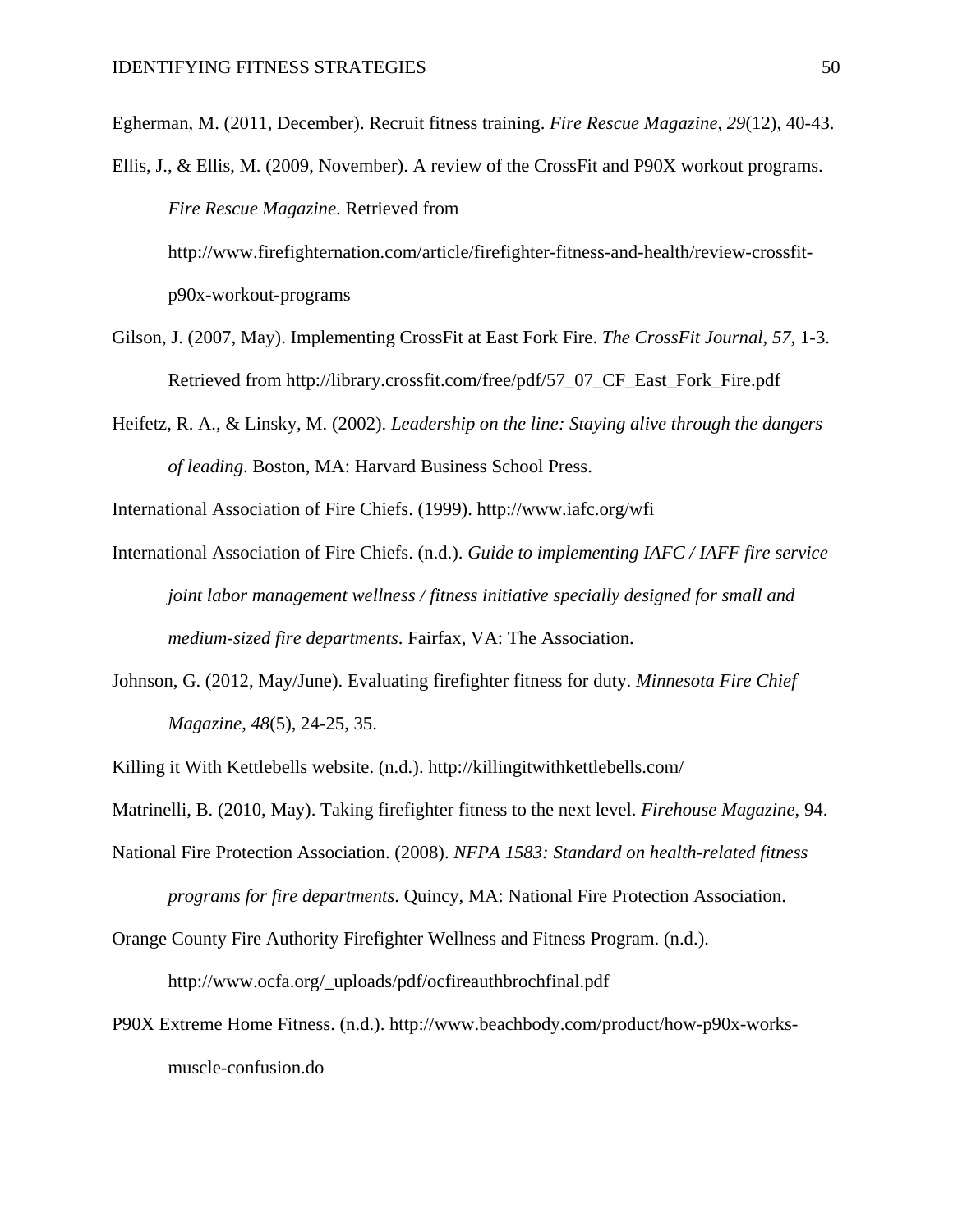- Riddle, K. D. (1999). *Evaluating fire department health and wellness programs*. Retrieved from United States Fire Administration: http://www.usfa.fema.gov/pdf/efop/efo29429.pdf
- Robinson, T. (1999, February). Fire department physical fitness: Getting a program started. *Fire Rescue Magazine*, 12-13.

Ross, B. (2008). *It's got to be the kettlebells*. Retrieved from http://www.dragondoor.com/articles/its-got-to-be-the-kettlebells/

- Schneider, E. L. (2010). *Firefighter fitness: A health and wellness guide*. New York: Nova Science.
- Sendlebach, T. E. (2011, November). To be the best. *Fire Rescue Magazine*, 2.
- Silver City Fire Department. (n.d.).

http://www.townofsilvercity.org/r/town\_of\_silver\_city\_NM.php?r=60,6r7s3

- Staley, J. A., Weiner, B., & Linnan, L. (2011, September). Firefighter fitness, coronary heart disease, and sudden cardiac death risk. *American Journal of Health Behavior*, *35*, 603- 617.
- United States Fire Administration. (2008). *Emerging health and safety issues in the volunteer fire service* (FA-317). Emmitsburg, MD: United States Fire Administration.
- United States Fire Administration. (2009). *Health and wellness guide for the volunteer fire and emergency services* (FEMA-FA321). Emmitsburg, MD: United States Fire Administration.
- United States Fire Administration. (2012, July). *Firefighter fatalities in the United States in 2011*  (Annual Report). Retrieved from http://www.usfa.fema.gov/downloads/pdf/publications/ff\_fat11.pdf: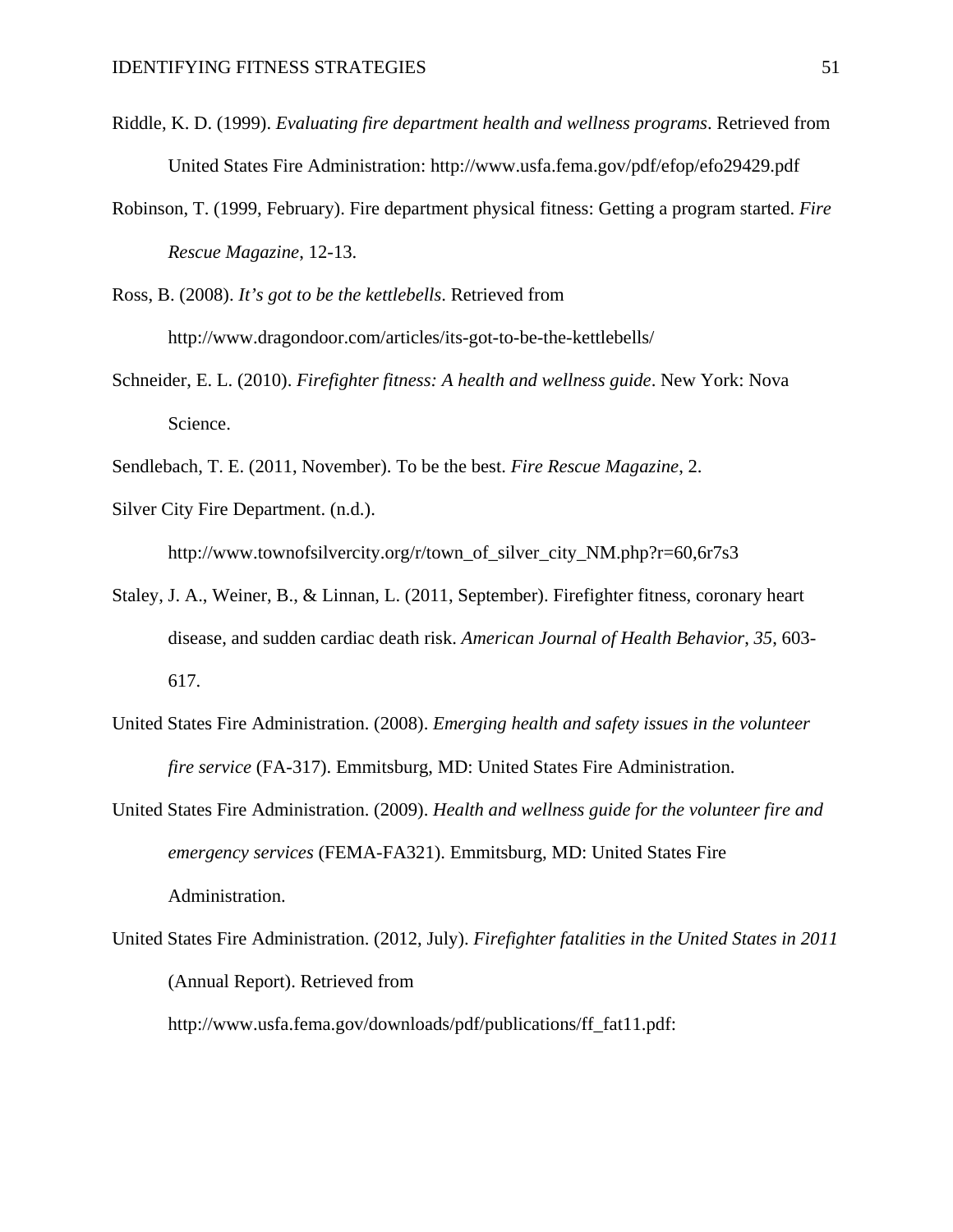Walterhouse, G. L. (1996, April). Benefits of mandatory physical fitness programs. *Health and Safety for Fire and Emergency Service Personnel*, *7*(4), 1, 4-5.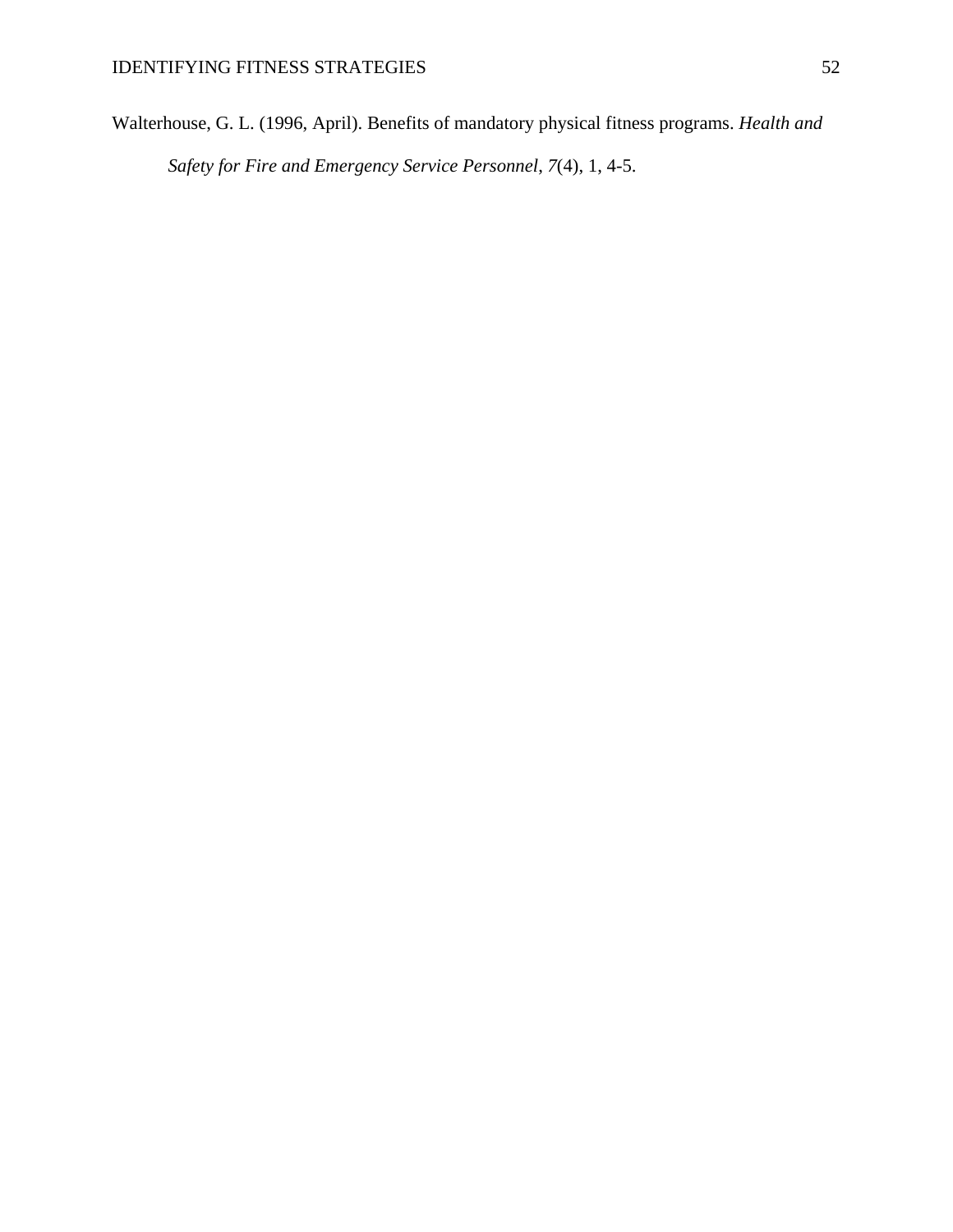## Appendix A

# East Whiteland Fire Department Internal Fitness Survey

## **1. Do you currently engage in a fitness/conditioning program?**

- $\blacksquare$  Yes, at work
- $\blacksquare$  Yes, at home
- $\blacksquare$  Yes, at a gym
- $\blacksquare$  Yes, at more than one location
- $\square$   $_{\rm No}$

## **2. How frequently do you train?**

- $\Box$  Once a week
- $\Box$  Twice a week
- $\Box$  Three times a week
- **More than three times a week**
- $\Box$  Never

**\***

# **3. What training modality do you most often use? (select all that apply)**

- Traditional weights (Barbells, dumbbells, etc.)
- Exercise Machines (including stair master, stationary bike, etc.)
- $\Box$  Kettlebells
- $\n **P90X**\n$
- **Crossfit**
- Run/Jog/Walk
- None
- $\overline{a}$ Other (please specify)

**\***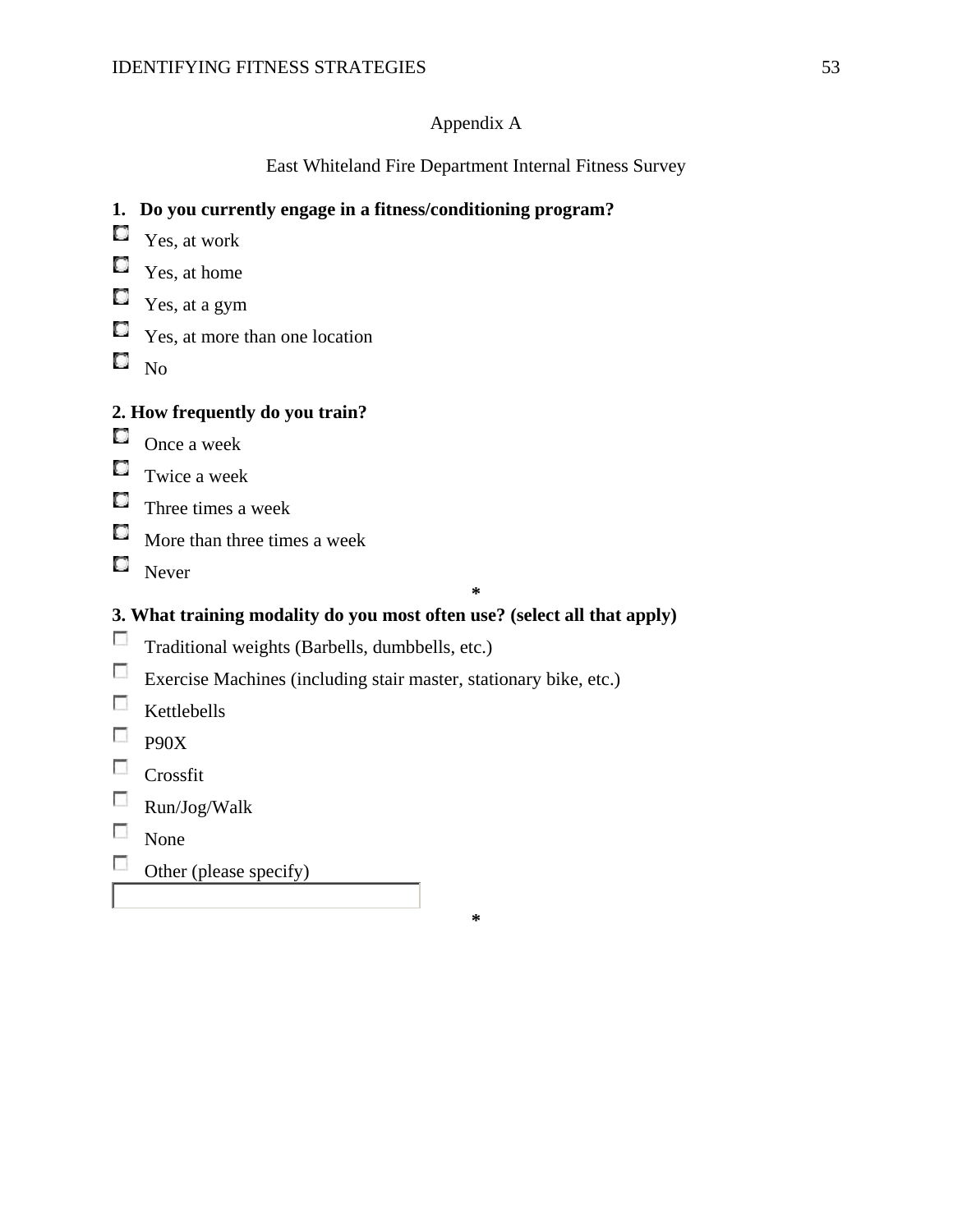- **4. If you do not work out, what reason most closely describes why?**
- С Not enough time

No personal motivation C.

С Availability of equipment

- $\Box$  No motivation from superiors
- Physical Environment at fire station not conducive
- $\Box$ I am already fit/conditioned for my job

 $\square$   $_{\rm N/A}$ 

 $\Box$  Other (please specify)

**5. A mandatory fitness/conditioning program in my department would be successful.**

- О Strongly Agree
- Somewhat Agree
- Neutral
- Somewhat Disagree
- Strongly Disagree

## **6. I would participate in a fitness program at work if the appropriate equipment and space were provided in the station.**

- Strongly Agree
- C. Somewhat Agree
- $\blacksquare$  Neutral
- $\Box$ Somewhat Disagree
- $\Box$ Strongly Disagree

# **7. I would participate in a fitness program at work if it were administered by a certified trainer.**

- C. Strongly Agree
- Somewhat Agree
- $\Box$  Neutral
- Somewhat Disagree
- Strongly Disagree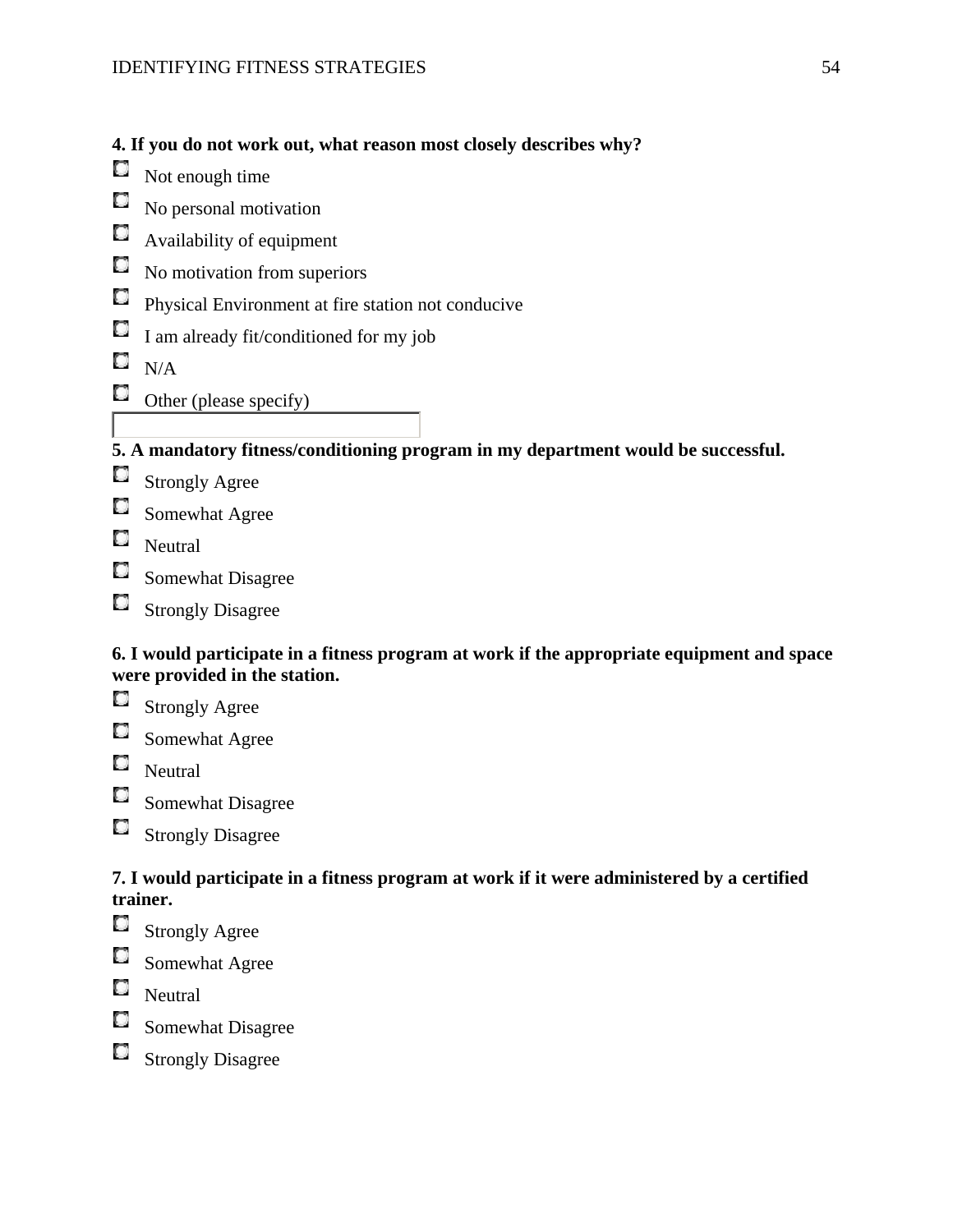# **8. My physical conditioning has a direct impact on my personal safety on the fire ground.**

- Strongly Agree
- $\mathcal{L}$ Somewhat Agree
- Neutral
- Somewhat Disagree
- Strongly Disagree

# **9. My physical conditioning has a direct impact on co-worker safety on the fire ground.**

- Strongly Agree
- Somewhat Agree
- Neutral
- Somewhat Disagree
- $\Box$ Strongly Disagree

# **10. I place a high priority on my personal fitness and conditioning.**

- Strongly Agree
- Somewhat Agree
- Neutral
- Somewhat Disagree
- Strongly Disagree

#### Done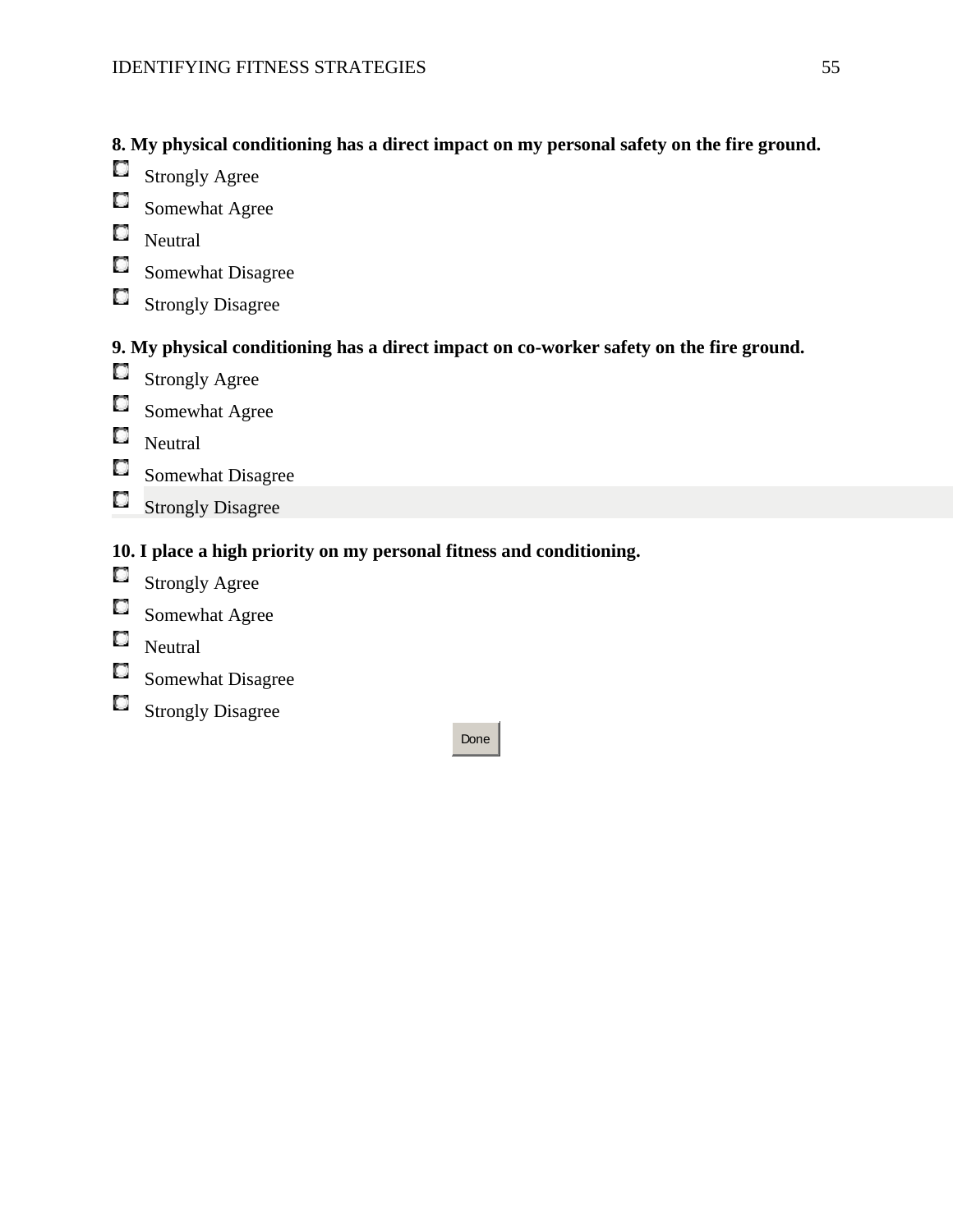# Appendix B

# EWFD Survey Results

# Fitness and Conditioning Questionnaire-EWFD Internal

| Do you currently engage in a fitness/conditioning program?            |                     |                   |  |
|-----------------------------------------------------------------------|---------------------|-------------------|--|
| <b>Answer Options</b>                                                 | Response<br>Percent | Response<br>Count |  |
| Yes, at work                                                          | 0.0%                | 0                 |  |
| Yes, at home                                                          | 22.7%               | 5                 |  |
| Yes, at a gym                                                         | 22.7%               | 5                 |  |
| Yes, at more than one location                                        | 45.5%               | 10                |  |
| No                                                                    | 9.1%                | $\overline{2}$    |  |
|                                                                       | answered question   | 22                |  |
| How frequently do you train?                                          | skipped question    | 0                 |  |
| <b>Answer Options</b>                                                 | Response<br>Percent | Response<br>Count |  |
| Once a week                                                           | 18.2%               | $\overline{4}$    |  |
| Twice a week                                                          | 27.3%               | 6                 |  |
| Three times a week                                                    | 27.3%               | 6                 |  |
| More than three times a week                                          | 27.3%               | 6                 |  |
| <b>Never</b>                                                          | 0.0%                | $\overline{0}$    |  |
|                                                                       | answered question   | 22                |  |
| What training modality do you most often use? (select all that apply) | skipped question    | $\bf{0}$          |  |
| <b>Answer Options</b>                                                 | Response<br>Percent | Response<br>Count |  |
| Traditional weights (Barbells, dumbbells, etc.)                       | 22.7%               | 5                 |  |
| Exercise Machines (including stair master, stationary<br>bike, etc.)  | 22.7%               | 5                 |  |
| Kettlebells                                                           | 31.8%               | $\overline{7}$    |  |
| <b>P90X</b>                                                           | 4.5%                | $\mathbf{1}$      |  |
| Crossfit                                                              | 9.1%                | $\overline{2}$    |  |
| Run/Jog/Walk                                                          | 54.5%               | 12                |  |
| None                                                                  | 0.0%                | $\mathbf 0$       |  |
| Other                                                                 | 31.8%               | $\overline{7}$    |  |
|                                                                       | answered question   | 22                |  |
|                                                                       | skipped question    | 0                 |  |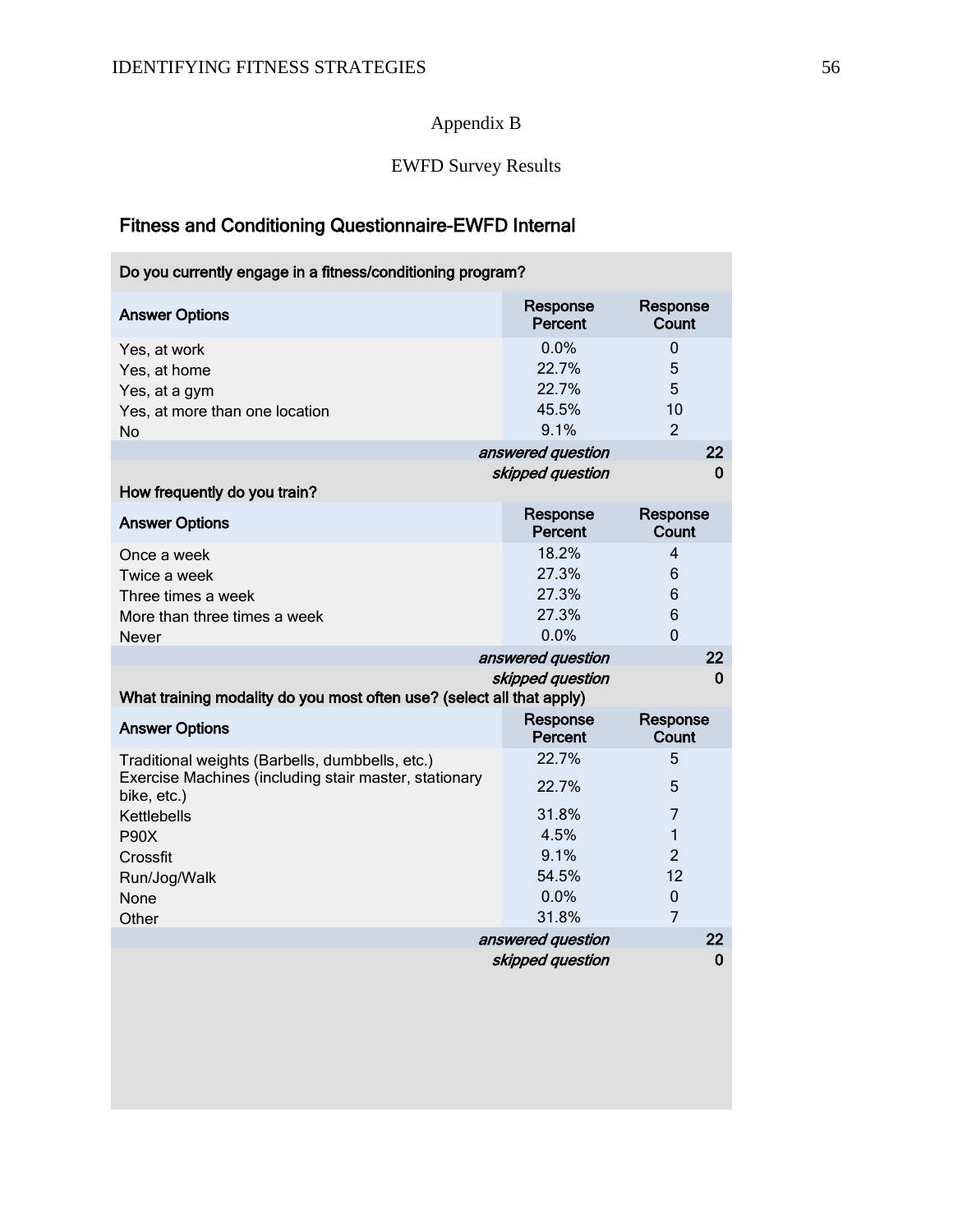| If you do not work out, what reason most closely describes why?                                                          |                            |                   |
|--------------------------------------------------------------------------------------------------------------------------|----------------------------|-------------------|
| <b>Answer Options</b>                                                                                                    | Response<br>Percent        | Response<br>Count |
| Not enough time                                                                                                          | 4.5%                       | 1                 |
| No personal motivation                                                                                                   | 4.5%                       | 1                 |
| Availability of equipment                                                                                                | 0.0%                       | 0                 |
| No motivation from superiors                                                                                             | 0.0%                       | 0                 |
| Physical Environment at fire station not conducive                                                                       | 9.1%                       | $\overline{2}$    |
| I am already fit/conditioned for my job                                                                                  | 0.0%                       | $\mathbf{0}$      |
| N/A                                                                                                                      | 81.8%                      | 18                |
|                                                                                                                          | 0.0%                       | $\mathbf 0$       |
| Other (please specify)                                                                                                   |                            |                   |
|                                                                                                                          | answered question          | 22                |
| A mandatory fitness/conditioning program in my department would be successful.                                           | skipped question           | 0                 |
| <b>Answer Options</b>                                                                                                    | Response<br><b>Percent</b> | Response<br>Count |
| <b>Strongly Agree</b>                                                                                                    | 40.9%                      | 9                 |
| Somewhat Agree                                                                                                           | 36.4%                      | 8                 |
| <b>Neutral</b>                                                                                                           | 13.6%                      | 3                 |
| Somewhat Disagree                                                                                                        | 9.1%                       | $\overline{c}$    |
| <b>Strongly Disagree</b>                                                                                                 | 0.0%                       | $\overline{0}$    |
|                                                                                                                          | answered question          | 22                |
|                                                                                                                          | skipped question           | 0                 |
| I would participate in a fitness program at work if the appropriate equipment and space<br>were provided in the station. |                            |                   |
| <b>Answer Options</b>                                                                                                    | Response<br>Percent        | Response<br>Count |
| <b>Strongly Agree</b>                                                                                                    | 81.0%                      | 17                |
| Somewhat Agree                                                                                                           | 14.3%                      | 3                 |
| Neutral                                                                                                                  | 4.8%                       | 1                 |
| Somewhat Disagree                                                                                                        | 0.0%                       | $\mathbf 0$       |
| <b>Strongly Disagree</b>                                                                                                 | 0.0%                       | $\mathbf 0$       |
|                                                                                                                          | answered question          | 21                |
| I would participate in a fitness program at work if it were administered by a certified                                  | skipped question           | 1                 |
| trainer.                                                                                                                 |                            |                   |
| <b>Answer Options</b>                                                                                                    | Response<br>Percent        | Response<br>Count |
| <b>Strongly Agree</b>                                                                                                    | 36.4%                      | 8                 |
| Somewhat Agree                                                                                                           | 40.9%                      | $\boldsymbol{9}$  |
| <b>Neutral</b>                                                                                                           | 22.7%                      | 5                 |
| Somewhat Disagree                                                                                                        | 0.0%                       | $\pmb{0}$         |
| <b>Strongly Disagree</b>                                                                                                 | 0.0%                       | $\mathbf 0$       |
|                                                                                                                          | answered question          | 22                |
|                                                                                                                          | skipped question           | $\bf{0}$          |
|                                                                                                                          |                            |                   |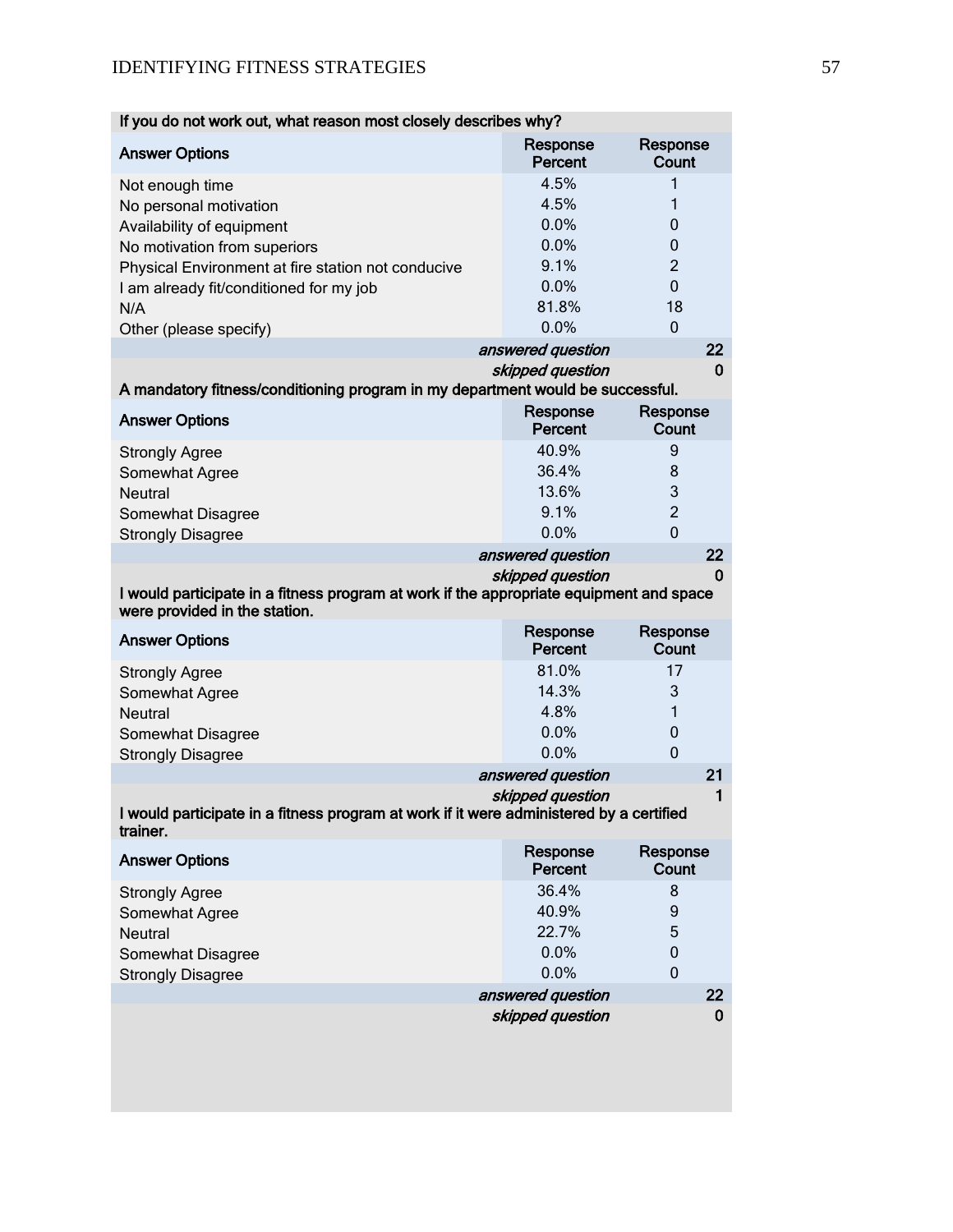| My physical conditioning has a direct impact on my personal safety on the fire ground. |                     |                   |  |  |
|----------------------------------------------------------------------------------------|---------------------|-------------------|--|--|
| <b>Answer Options</b>                                                                  | Response<br>Percent | Response<br>Count |  |  |
| <b>Strongly Agree</b>                                                                  | 100.0%              | 22                |  |  |
| Somewhat Agree                                                                         | 0.0%                | $\Omega$          |  |  |
| <b>Neutral</b>                                                                         | 0.0%                | 0                 |  |  |
| Somewhat Disagree                                                                      | 0.0%                | 0                 |  |  |
| <b>Strongly Disagree</b>                                                               | 0.0%                | 0                 |  |  |
|                                                                                        | answered question   | 22                |  |  |
|                                                                                        | skipped question    | $\bf{0}$          |  |  |
| My physical conditioning has a direct impact on co-worker safety on the fire ground.   |                     |                   |  |  |
| <b>Answer Options</b>                                                                  | Response<br>Percent | Response<br>Count |  |  |
| <b>Strongly Agree</b>                                                                  | 100.0%              | 22                |  |  |
| Somewhat Agree                                                                         | 0.0%                | 0                 |  |  |
| <b>Neutral</b>                                                                         | 0.0%                | 0                 |  |  |
| Somewhat Disagree                                                                      | 0.0%                | 0                 |  |  |
| <b>Strongly Disagree</b>                                                               | 0.0%                | $\Omega$          |  |  |
|                                                                                        | answered question   | 22                |  |  |
| I place a high priority on my personal fitness and conditioning.                       | skipped question    | 0                 |  |  |
| <b>Answer Options</b>                                                                  | Response<br>Percent | Response<br>Count |  |  |
| <b>Strongly Agree</b>                                                                  | 68.2%               | 15                |  |  |
| Somewhat Agree                                                                         | 27.3%               | 6                 |  |  |
| <b>Neutral</b>                                                                         | 4.5%                | 1                 |  |  |
| Somewhat Disagree                                                                      | 0.0%                | 0                 |  |  |
| <b>Strongly Disagree</b>                                                               | 0.0%                | $\overline{0}$    |  |  |
|                                                                                        | answered question   | 22                |  |  |
|                                                                                        | skipped question    | $\bf{0}$          |  |  |
|                                                                                        |                     |                   |  |  |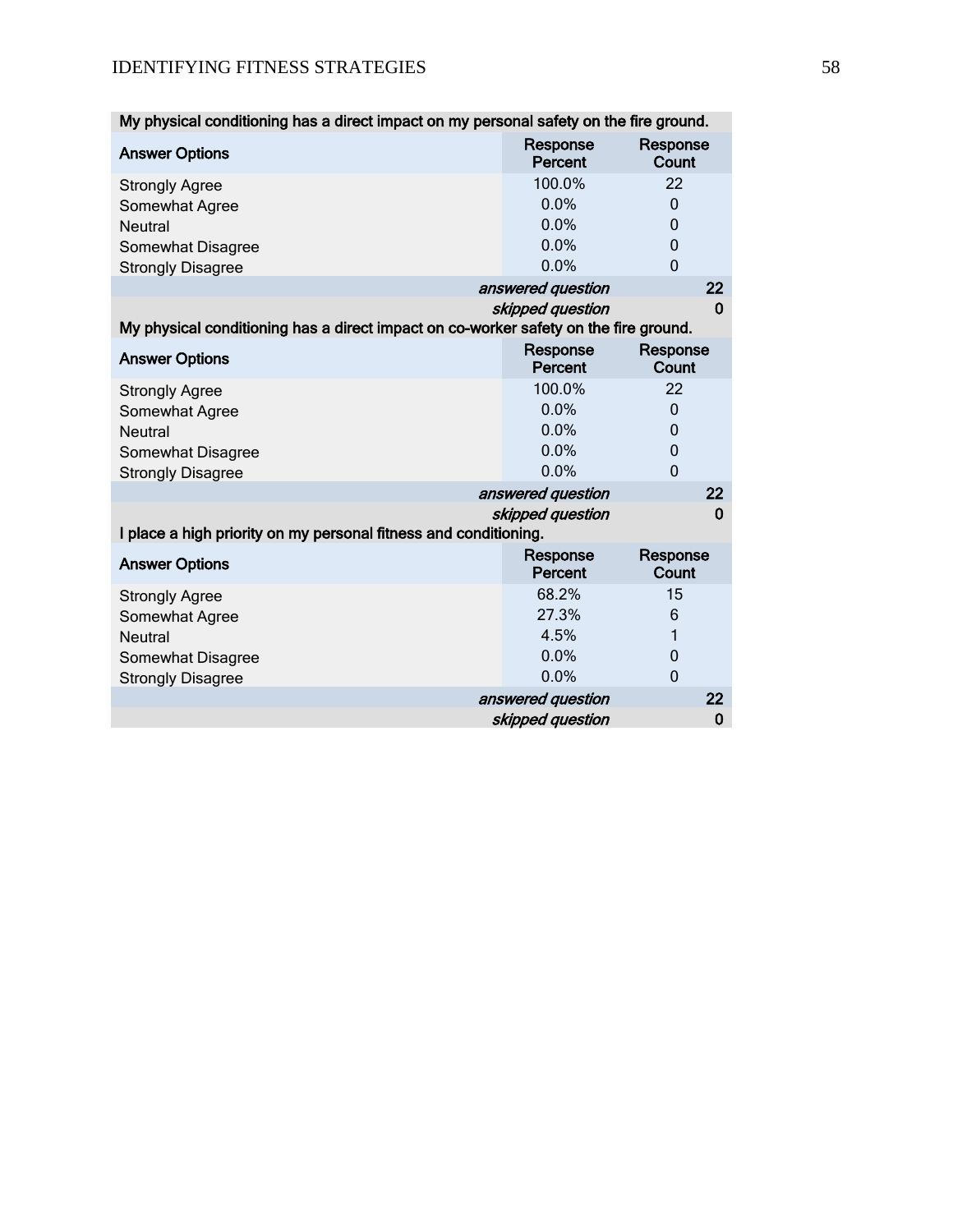# Appendix C

Regional (Five County) Physical Fitness Program Survey

## **1. Does your organization currently participate in a physical fitness/physical conditioning program?**

- $\square$   $\gamma$ es
- $\square$  No.

## **2. If you answered yes to Question #1, is your program voluntary or mandatory? (If you do not have a physical fitness program, select N/A).**

- $\square$  Mandatory
- **C** Voluntary
- $N/A$

## **3. Is your physical fitness program administered by a certified trainer?**

- $\Box$  Yes
- $\square$  No
- $\square$   $_{\rm N/A}$

## **4. Is/are your fitness trainer(s) employees or hired/contracted from an external source?**

- $\blacksquare$  Employee(s)
- $\Box$  Hired Professional(s)
- $\Box$  Both
- $\square$   $_{\rm N/A}$

## **5. What equipment and/or programs do you provide for physical conditioning? (select all that apply)**

- $\overline{a}$ Traditional weights (barbells, dumbbells, etc.)
- Exercise Machines (including stair master, stationary bike, etc.)
- $\Box$  Kettlebells
- $\neg$  P90X
- $\Box$  Crossfit
- $\sim$ Run/Jog/Walk

| Other (please specify) |  |
|------------------------|--|
|                        |  |

## **6. Does your department have a written policy, standard operating procedure, or standard operating guideline in place relating to physical conditioning?**

- $\square$   $\gamma$ es
- $\square$   $_{\rm No}$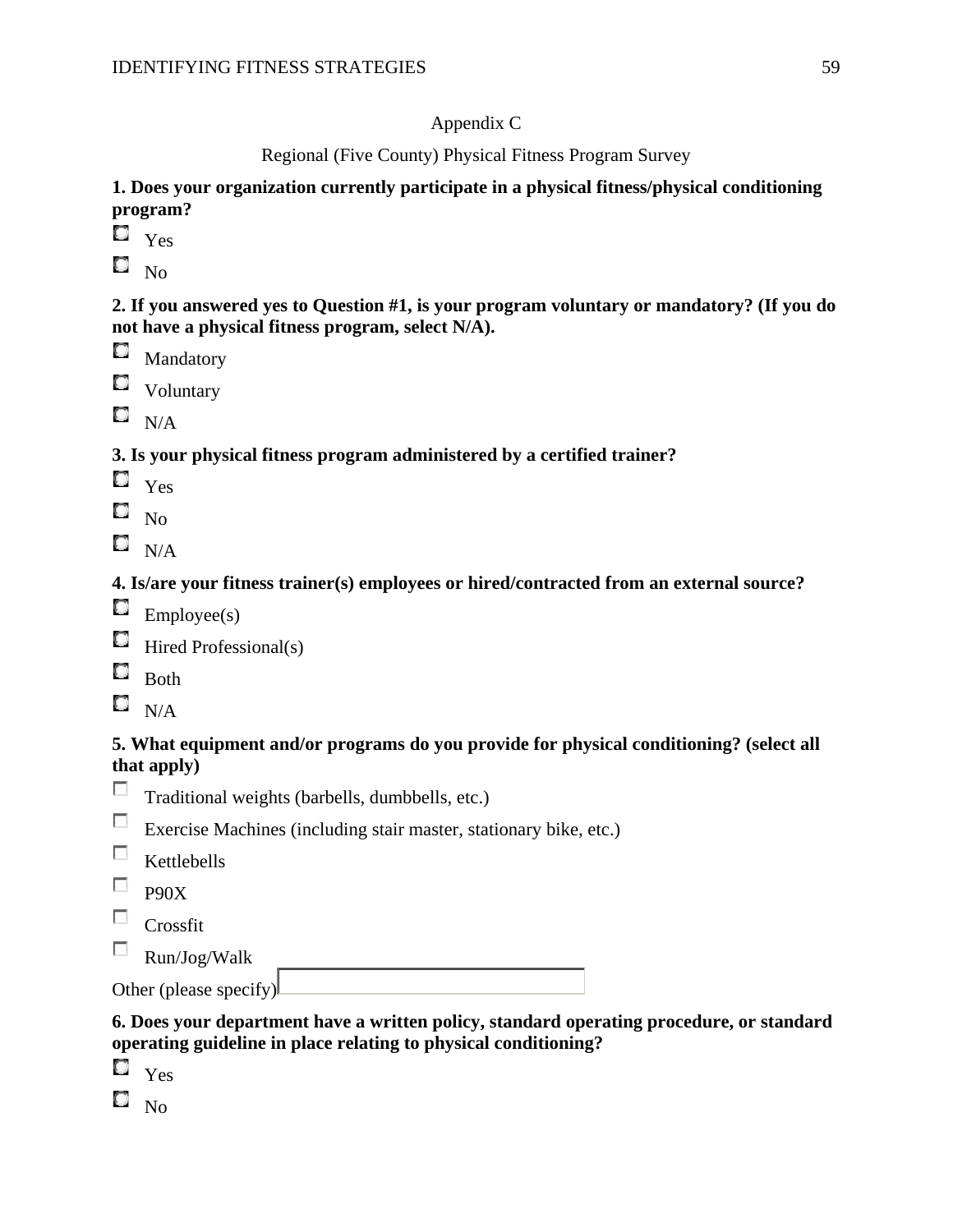**7. Does your organization conduct ongoing, periodic assessments of your members' physical fitness?**

- $\mathbb{C}$ Yes
- $\square$   $_{\rm No}$

## **8. What assessment tool does your department use to evaluate your members' physical fitness?**

- С Candidate Physical Agility Test (CPAT)
- $\blacksquare$  NFPA 1582
- С Assessment center created within the organization
- $\Box$ My organization does not periodically assess the physical fitness of its members
- $\Box$  Other (please specify)

## **9. What frequency does your organization evaluate your members' physical fitness?**

- **C** Annually
- $\blacksquare$  Semi-Annually
- $\Box$  N/A
- $\Box$  Other (please specify)

# **10. What best categorizes your organization?**

- $\Box$ EMS Only
- $\Box$ Career, Fire/Rescue and EMS
- Career, Fire/Rescue Only
- Combination, EMS Only
- Combination, Fire/Rescue and EMS
- Combination, Fire/Rescue Only
- Volunteer, EMS Only
- Volunteer, Fire/Rescue and EMS
- Volunteer, Fire/Rescue Only

## Done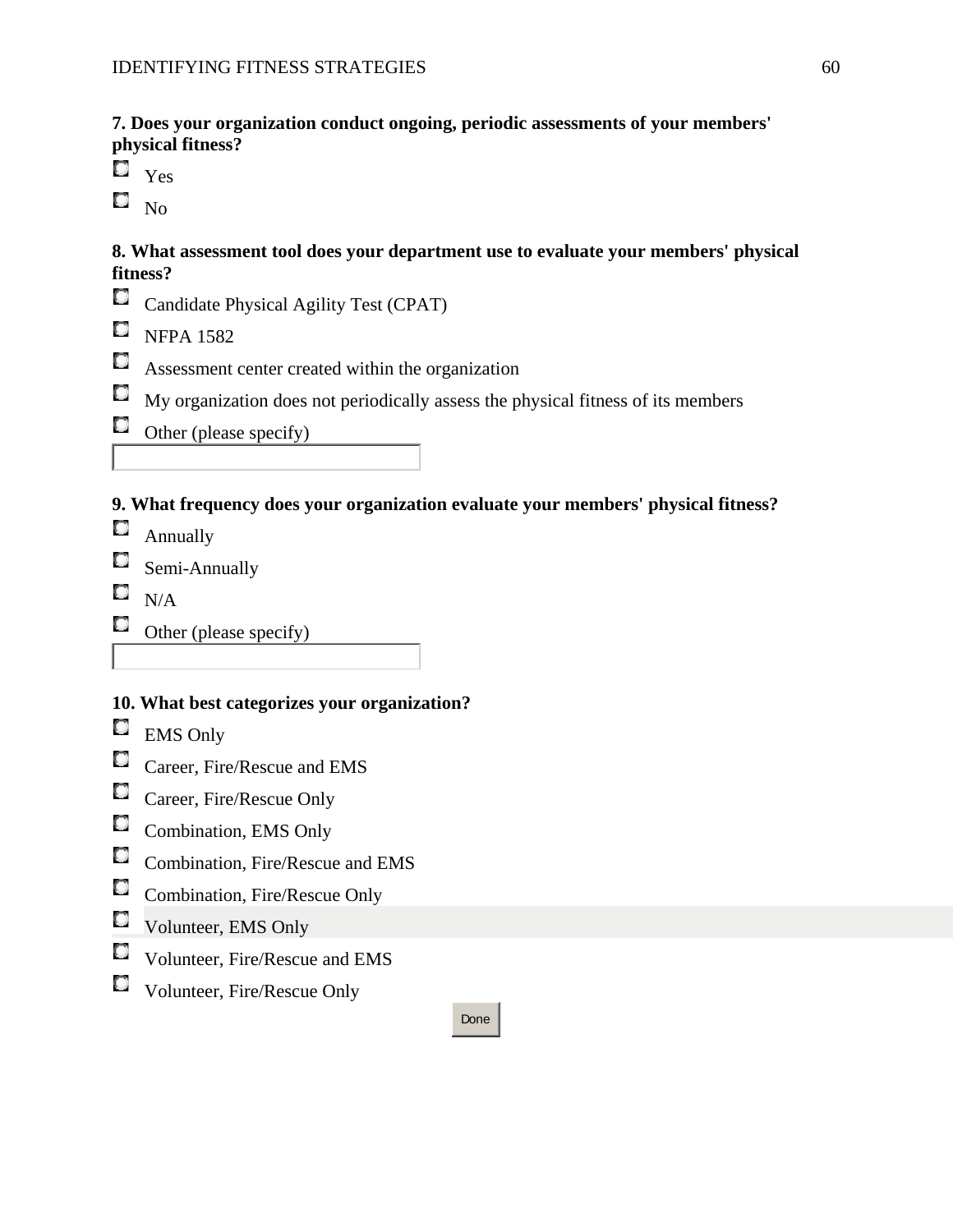# Appendix D

Regional (Five County) Fitness Survey Results

# Fire Service Fitness Program Survey-Regional

| Does your organization currently participate in a physical fitness/physical conditioning<br>program?                                        |                        |                          |  |
|---------------------------------------------------------------------------------------------------------------------------------------------|------------------------|--------------------------|--|
| <b>Answer Options</b>                                                                                                                       | Response<br>Percent    | Response<br>Count        |  |
| Yes<br><b>No</b>                                                                                                                            | 26.7%<br>73.3%         | 16<br>44                 |  |
|                                                                                                                                             | answered question      | 60                       |  |
| If you answered yes to Question #1, is your program voluntary or mandatory? (If you<br>do not have a physical fitness program, select N/A). | skipped question       | $\bf{0}$                 |  |
| <b>Answer Options</b>                                                                                                                       | Response<br>Percent    | Response<br>Count        |  |
| Mandatory<br>Voluntary<br>N/A                                                                                                               | 0.0%<br>32.0%<br>68.0% | $\mathbf{0}$<br>16<br>34 |  |
|                                                                                                                                             | answered question      | 50                       |  |
| Is your physical fitness program administered by a certified trainer?                                                                       | skipped question       | 10                       |  |
| <b>Answer Options</b>                                                                                                                       | Response<br>Percent    | Response<br>Count        |  |
| Yes<br><b>No</b>                                                                                                                            | 7.1%<br>25.0%          | $\overline{4}$<br>14     |  |
| N/A                                                                                                                                         | 67.9%                  | 38                       |  |
|                                                                                                                                             | answered question      | 56                       |  |
|                                                                                                                                             | skipped question       | 4                        |  |
| Is/are your fitness trainer(s) employees or hired/contracted from an external source?                                                       |                        |                          |  |
| <b>Answer Options</b>                                                                                                                       | Response<br>Percent    | Response<br>Count        |  |
| Employee(s)                                                                                                                                 | 1.8%                   | 1                        |  |
| Hired Professional(s)                                                                                                                       | 3.6%                   | $\overline{2}$           |  |
| <b>Both</b>                                                                                                                                 | 1.8%<br>92.7%          | $\mathbf{1}$<br>51       |  |
| N/A                                                                                                                                         | answered question      | 55                       |  |
|                                                                                                                                             | skipped question       | 5                        |  |
|                                                                                                                                             |                        |                          |  |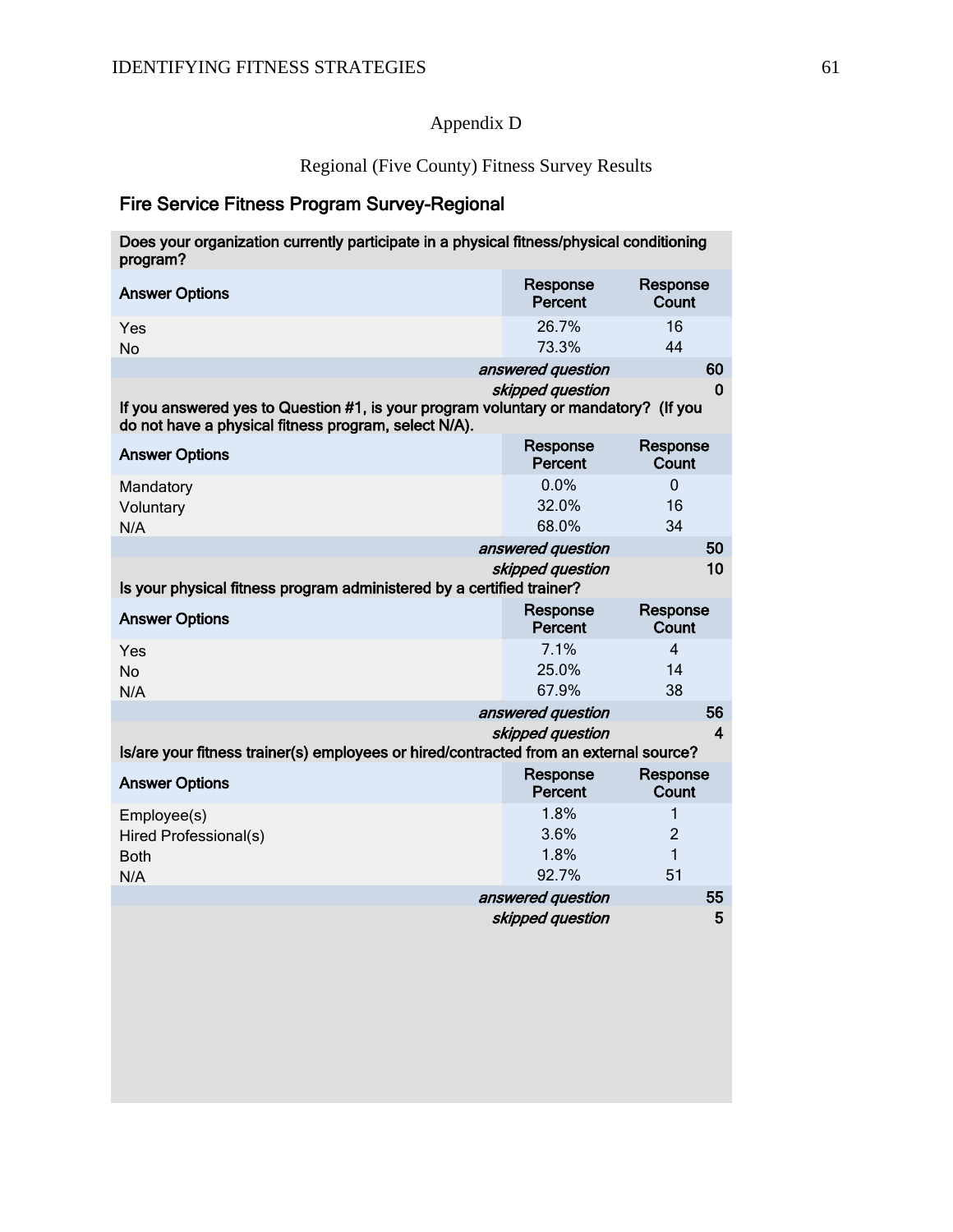| What equipment and/or programs do you provide for physical conditioning? (select all<br>that apply)                                                      |                                       |                      |  |
|----------------------------------------------------------------------------------------------------------------------------------------------------------|---------------------------------------|----------------------|--|
| <b>Answer Options</b>                                                                                                                                    | Response<br>Percent                   | Response<br>Count    |  |
| Traditional weights (barbells, dumbbells, etc.)                                                                                                          | 86.7%                                 | 26                   |  |
| Exercise Machines (including stair master, stationary<br>bike, etc.)                                                                                     | 93.3%                                 | 28                   |  |
| Kettlebells                                                                                                                                              | 16.7%                                 | 5                    |  |
| <b>P90X</b>                                                                                                                                              | 0.0%                                  | $\mathbf 0$          |  |
| Crossfit                                                                                                                                                 | 16.7%                                 | 5                    |  |
| Run/Jog/Walk<br>Other                                                                                                                                    | 46.7%                                 | 14<br>11             |  |
|                                                                                                                                                          | answered question                     | 30                   |  |
|                                                                                                                                                          | skipped question                      | 30                   |  |
| Does your department have a written policy, standard operating procedure, or standard<br>operating guideline in place relating to physical conditioning? |                                       |                      |  |
| <b>Answer Options</b>                                                                                                                                    | Response<br>Percent                   | Response<br>Count    |  |
| Yes                                                                                                                                                      | 1.7%                                  | 1                    |  |
| <b>No</b>                                                                                                                                                | 98.3%                                 | 57                   |  |
|                                                                                                                                                          | answered question<br>skipped question | 58<br>$\overline{2}$ |  |
| Does your organization conduct ongoing, periodic assessments of your members'<br>physical fitness?                                                       |                                       |                      |  |
| <b>Answer Options</b>                                                                                                                                    | Response<br>Percent                   | Response<br>Count    |  |
| Yes<br><b>No</b>                                                                                                                                         | 13.8%<br>86.2%                        | 8<br>50              |  |
|                                                                                                                                                          | answered question                     | 58                   |  |
| What assessment tool does your department use to evaluate your members' physical<br>fitness?                                                             | skipped question                      | $\overline{2}$       |  |
| <b>Answer Options</b>                                                                                                                                    | Response<br>Percent                   | Response<br>Count    |  |
| <b>CPAT (Candidate Physical Agility Test)</b>                                                                                                            | 0.0%                                  | 0                    |  |
| <b>NFPA 1582</b>                                                                                                                                         | 4.1%                                  | 2                    |  |
| Assessment center created within the organization<br>My organization does not periodically assess the                                                    | 4.1%<br>69.4%                         | $\overline{2}$<br>34 |  |
| physical fitness of its members<br>Other                                                                                                                 | 22.4%                                 | 11                   |  |
|                                                                                                                                                          | answered question                     | 49                   |  |
|                                                                                                                                                          | skipped question                      | 11                   |  |
| What frequency does your organization evaluate your members' physical fitness?                                                                           |                                       |                      |  |
| <b>Answer Options</b>                                                                                                                                    | Response<br>Percent                   | Response<br>Count    |  |
| Annually                                                                                                                                                 | 14.3%                                 | 8                    |  |
| Semi-Annually<br>N/A                                                                                                                                     | 0.0%<br>73.2%                         | 0<br>41              |  |
| Other                                                                                                                                                    | 12.5%                                 | 7                    |  |
|                                                                                                                                                          | answered question                     | 56                   |  |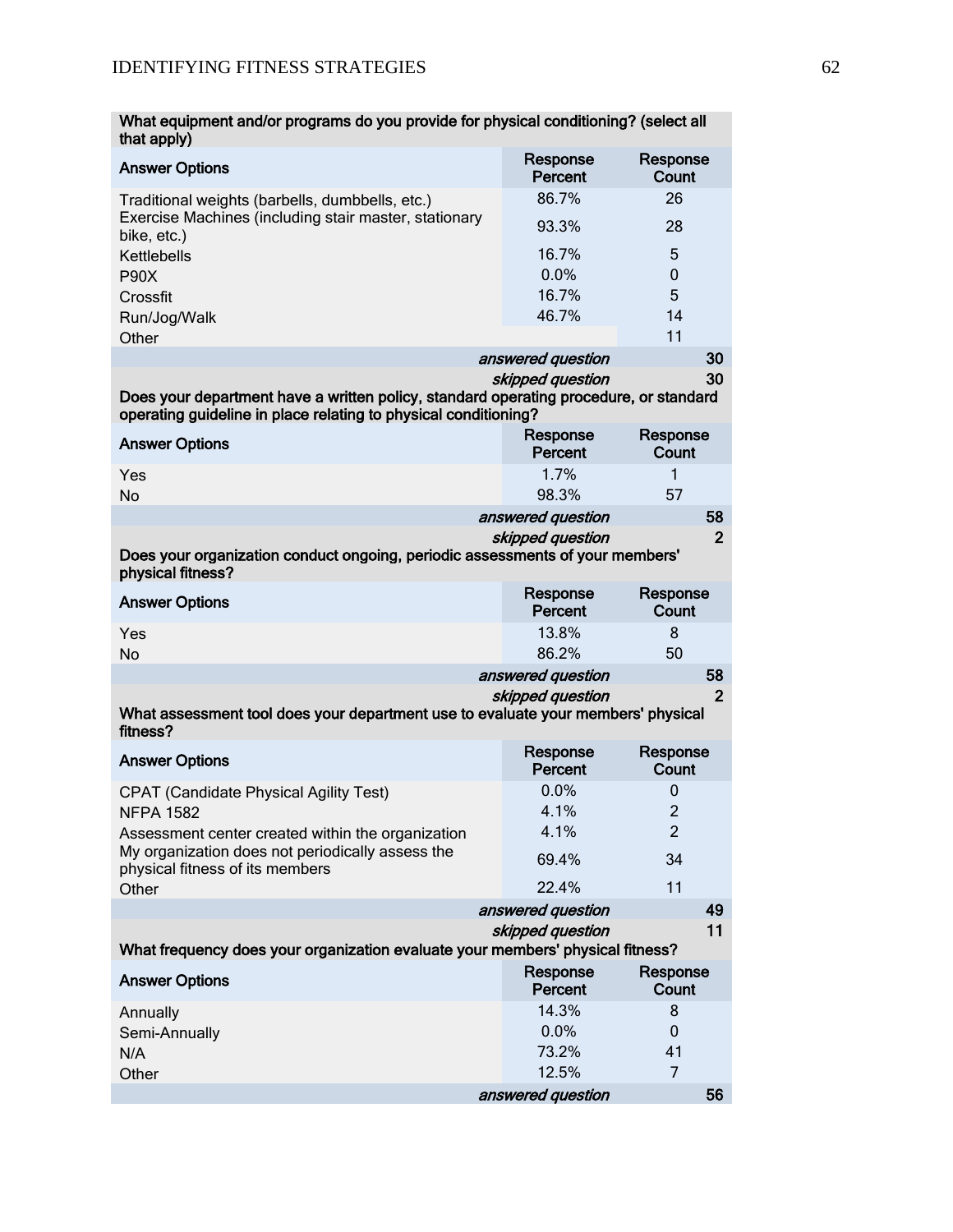|                                          | skipped question    |                   |
|------------------------------------------|---------------------|-------------------|
| What best categorizes your organization? |                     |                   |
| <b>Answer Options</b>                    | Response<br>Percent | Response<br>Count |
| Career, EMS Only                         | $0.0\%$             | O                 |
| Career, Fire/Rescue and EMS              | $0.0\%$             | 0                 |
| Career, Fire/Rescue Only                 | 1.7%                |                   |
| Combination, EMS Only                    | 5.1%                | 3                 |
| Combination, Fire/Rescue and EMS         | 16.9%               | 10                |
| Combination, Fire/Rescue Only            | 11.9%               |                   |
| Volunteer, EMS Only                      | $0.0\%$             | 0                 |
| Volunteer, Fire/Rescue and EMS           | 18.6%               | 11                |
| Volunteer, Fire/Rescue Only              | 45.8%               | 27                |
|                                          | answered question   | 59                |
|                                          | skipped question    |                   |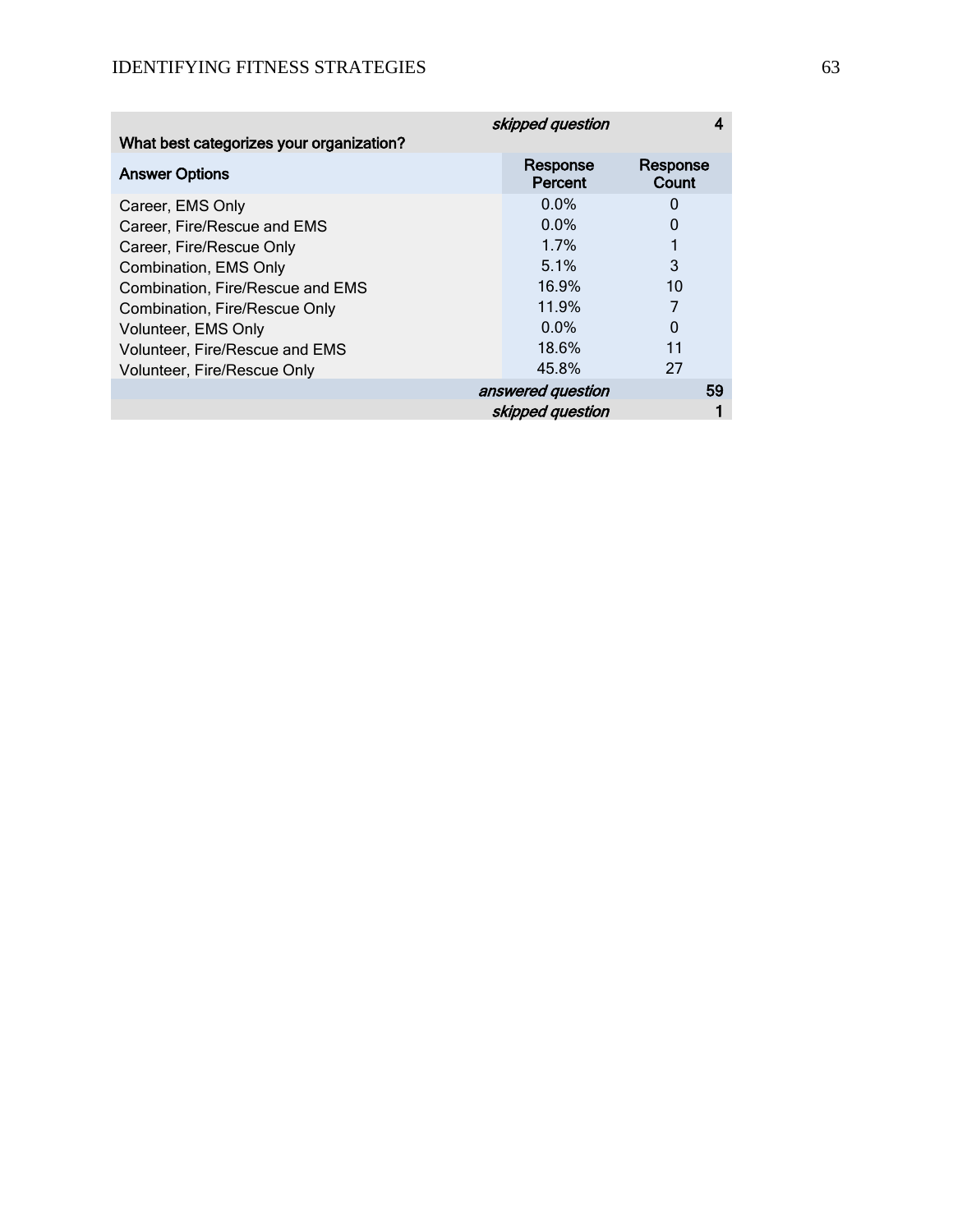## Appendix E

National Physical Fitness Program Survey

## **1. Does your organization currently participate in a physical fitness/physical conditioning program?**

- $\Box$  Yes
- $\square$  No.

**2. If you answered yes to Question #1, is your program voluntary or mandatory? (If you do not have a physical fitness program, select N/A).**

- Mandatory
- **C** Voluntary
- $N/A$

# **3. Is your physical fitness program administered by a certified trainer?**

- $\Box$  Yes
- $\square$  No
- $\square$   $_{\rm N/A}$

## **4. Is/are your fitness trainer(s) employees or hired/contracted from an external source?**

- $\blacksquare$  Employee(s)
- $\Box$  Hired Professional(s)
- $\Box$  Both
- $\square$   $_{\rm N/A}$

## **5. What equipment and/or programs do you provide for physical conditioning? (select all that apply)**

- $\overline{a}$ Traditional weights (barbells, dumbbells, etc.)
- Exercise Machines (including stair master, stationary bike, etc.)
- $\Box$  Kettlebells
- $\neg$  P90X
- $\Box$  Crossfit
- $\sim$ Run/Jog/Walk

| Other (please specify) |  |
|------------------------|--|
|                        |  |
|                        |  |

## **6. Does your department have a written policy, standard operating procedure, or standard operating guideline in place relating to physical conditioning?**

- $\square$   $\gamma$ es
- $\square$   $_{\rm No}$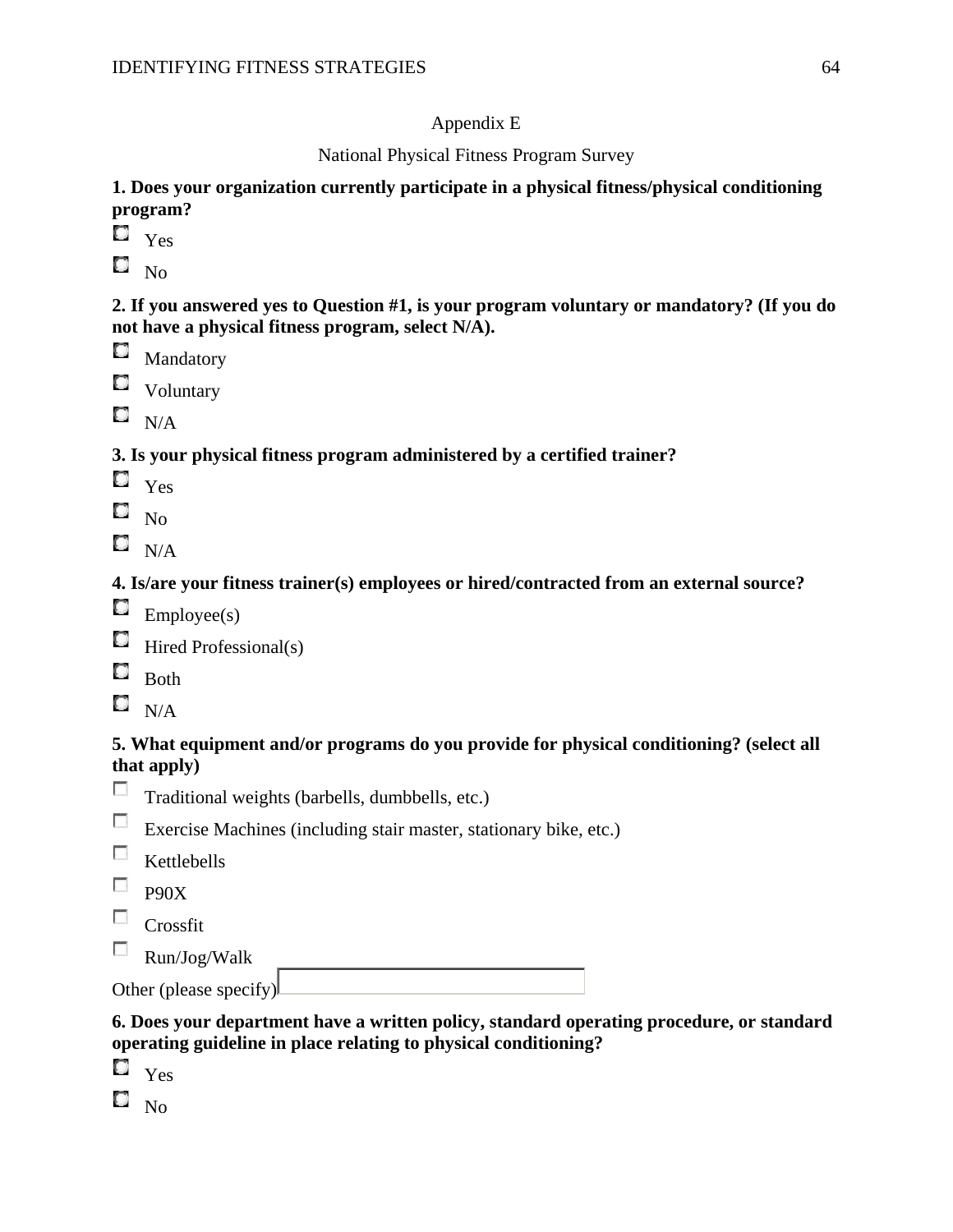**7. Does your organization conduct ongoing, periodic assessments of your members' physical fitness?**

- $\mathbb{C}$ Yes
- $\square$   $_{\rm No}$

## **8. What assessment tool does your department use to evaluate your members' physical fitness?**

- С Candidate Physical Agility Test (CPAT)
- $\blacksquare$  NFPA 1582
- С Assessment center created within the organization
- $\Box$ My organization does not periodically assess the physical fitness of its members
- $\Box$  Other (please specify)

## **9. What frequency does your organization evaluate your members' physical fitness?**

- **C** Annually
- $\blacksquare$  Semi-Annually
- $\Box$  N/A
- $\Box$  Other (please specify)

# **10. What best categorizes your organization?**

- $\Box$ EMS Only
- $\Box$ Career, Fire/Rescue and EMS
- Career, Fire/Rescue Only
- Combination, EMS Only
- Combination, Fire/Rescue and EMS
- Combination, Fire/Rescue Only
- Volunteer, EMS Only
- Volunteer, Fire/Rescue and EMS
- Volunteer, Fire/Rescue Only

## Done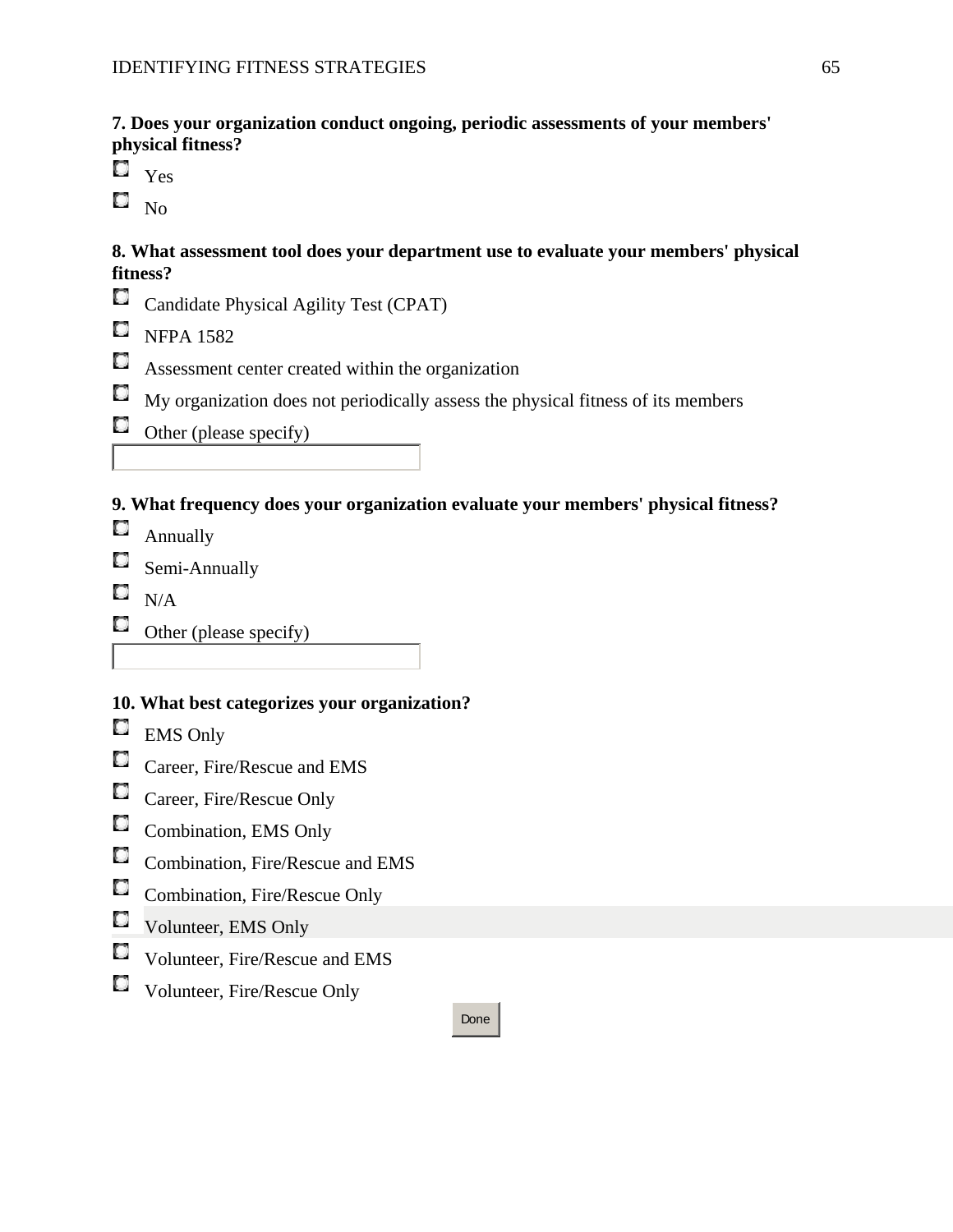# Appendix F

# National Fitness Survey Results

# Fire Service Fitness Program Survey-National

| Does your organization currently participate in a physical fitness/physical conditioning |  |
|------------------------------------------------------------------------------------------|--|
| program?                                                                                 |  |
|                                                                                          |  |

| <b>Answer Options</b>                                                                                                                       | Response<br>Percent | Response<br>Count |
|---------------------------------------------------------------------------------------------------------------------------------------------|---------------------|-------------------|
| Yes                                                                                                                                         | 77.6%               | 38                |
| No                                                                                                                                          | 22.4%               | 11                |
|                                                                                                                                             | answered question   | 49                |
| If you answered yes to Question #1, is your program voluntary or mandatory? (If you<br>do not have a physical fitness program, select N/A). | skipped question    | $\bf{0}$          |
| <b>Answer Options</b>                                                                                                                       | Response<br>Percent | Response<br>Count |
| Mandatory                                                                                                                                   | 32.7%               | 16                |
| Voluntary                                                                                                                                   | 44.9%               | 22                |
| N/A                                                                                                                                         | 22.4%               | 11                |
|                                                                                                                                             | answered question   | 49                |
|                                                                                                                                             | skipped question    | $\bf{0}$          |
| Is your physical fitness program administered by a certified trainer?                                                                       |                     |                   |
| <b>Answer Options</b>                                                                                                                       | Response<br>Percent | Response<br>Count |
| Yes                                                                                                                                         | 44.9%               | 22                |
| <b>No</b>                                                                                                                                   | 30.6%               | 15                |
| N/A                                                                                                                                         | 24.5%               | 12                |
|                                                                                                                                             | answered question   | 49                |
|                                                                                                                                             | skipped question    | $\bf{0}$          |
| Is/are your fitness trainer(s) employees or hired/contracted from an external source?                                                       |                     |                   |
| <b>Answer Options</b>                                                                                                                       | Response<br>Percent | Response<br>Count |
| Employee(s)                                                                                                                                 | 32.7%               | 16                |
| Hired Professional(s)                                                                                                                       | 8.2%                | $\overline{4}$    |
| <b>Both</b>                                                                                                                                 | 8.2%                | $\overline{4}$    |
| N/A                                                                                                                                         | 51.0%               | 25                |
|                                                                                                                                             | answered question   | 49                |
|                                                                                                                                             | skipped question    | $\bf{0}$          |

What equipment and/or programs do you provide for physical conditioning? (select all that apply)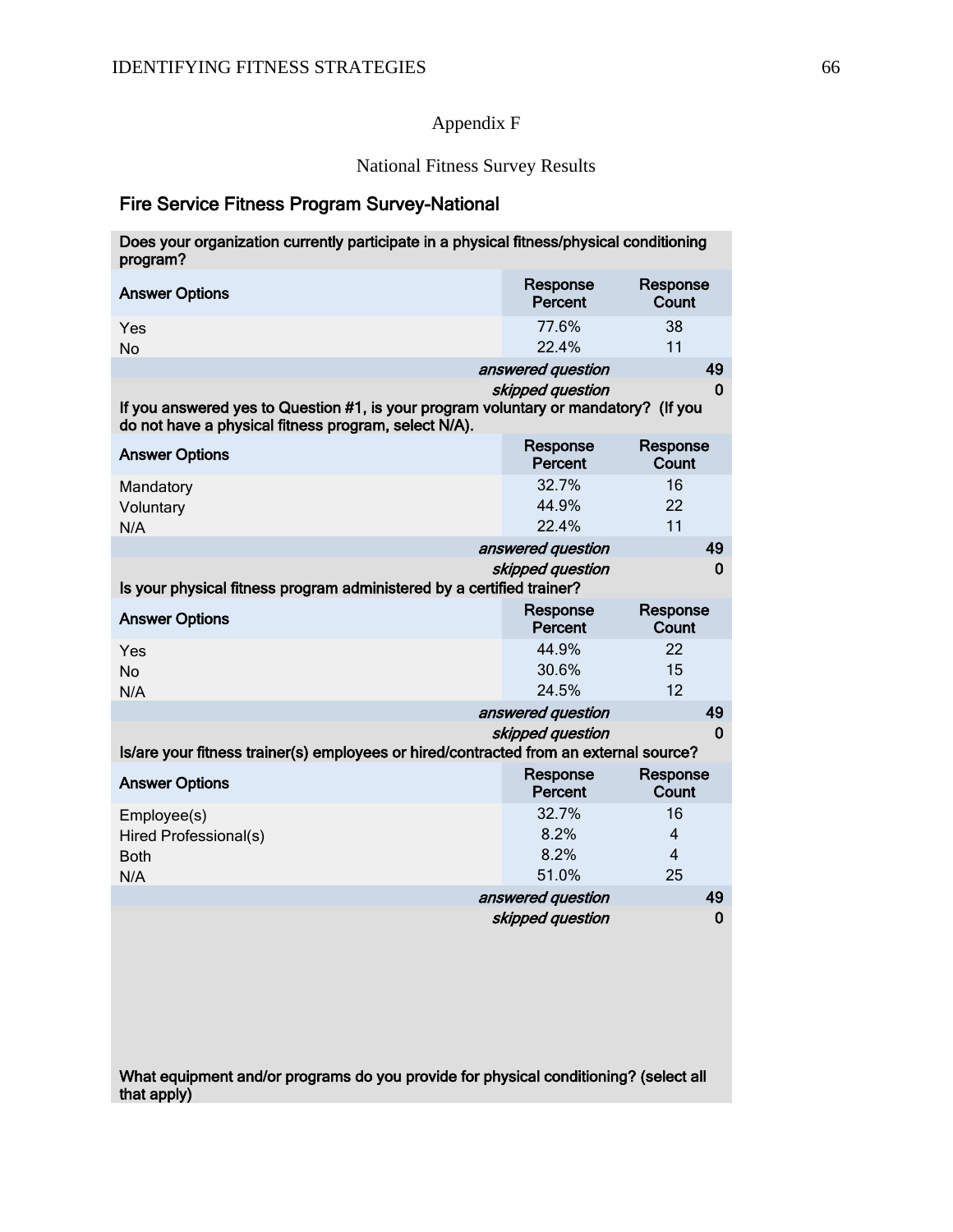| <b>Answer Options</b>                                                                                                                                    | Response<br>Percent | Response<br>Count              |
|----------------------------------------------------------------------------------------------------------------------------------------------------------|---------------------|--------------------------------|
| Traditional weights (barbells, dumbbells, etc.)                                                                                                          | 100.0%              | 43                             |
| Exercise Machines (including stair master, stationary<br>bike, etc.)                                                                                     | 100.0%              | 43                             |
| Kettlebells                                                                                                                                              | 44.2%               | 19                             |
| <b>P90X</b>                                                                                                                                              | 14.0%               | 6                              |
| Crossfit                                                                                                                                                 | 23.3%               | 10                             |
| Run/Jog/Walk<br>Other                                                                                                                                    | 81.4%               | 35<br>$\overline{\mathcal{A}}$ |
|                                                                                                                                                          | answered question   | 43                             |
| Does your department have a written policy, standard operating procedure, or standard<br>operating guideline in place relating to physical conditioning? | skipped question    | 6                              |
| <b>Answer Options</b>                                                                                                                                    | Response<br>Percent | Response<br>Count              |
| Yes                                                                                                                                                      | 61.2%               | 30                             |
| No                                                                                                                                                       | 38.8%               | 19                             |
|                                                                                                                                                          | answered question   | 49                             |
|                                                                                                                                                          | skipped question    | 0                              |
| Does your organization conduct ongoing, periodic assessments of your members'<br>physical fitness?                                                       |                     |                                |
| <b>Answer Options</b>                                                                                                                                    | Response<br>Percent | Response<br>Count              |
| Yes                                                                                                                                                      | 63.3%               | 31                             |
| No                                                                                                                                                       | 36.7%               | 18                             |
|                                                                                                                                                          | answered question   | 49                             |
| What assessment tool does your department use to evaluate your members' physical<br>fitness?                                                             | skipped question    | 0                              |
|                                                                                                                                                          | Response            | Response                       |
| <b>Answer Options</b>                                                                                                                                    | Percent             | Count                          |
| <b>CPAT (Candidate Physical Agility Test)</b>                                                                                                            | 8.7%                | 4                              |
| <b>NFPA 1582</b>                                                                                                                                         | 19.6%               | 9                              |
| Assessment center created within the organization                                                                                                        | 10.9%               | 5                              |
| My organization does not periodically assess the<br>physical fitness of its members                                                                      | 28.3%               | 13                             |
| Other                                                                                                                                                    | 32.6%               | 15                             |
|                                                                                                                                                          | answered question   | 46                             |
|                                                                                                                                                          | skipped question    | 3                              |
| What frequency does your organization evaluate your members' physical fitness?                                                                           |                     |                                |
| <b>Answer Options</b>                                                                                                                                    | Response<br>Percent | Response<br>Count              |
| Annually                                                                                                                                                 | 59.2%               | 29                             |
| Semi-Annually                                                                                                                                            | 4.1%                | $\overline{2}$                 |
| N/A                                                                                                                                                      | 34.7%               | 17                             |
| Other                                                                                                                                                    | 2.0%                | $\mathbf{1}$                   |
|                                                                                                                                                          | answered question   | 49                             |
|                                                                                                                                                          | skipped question    | 0                              |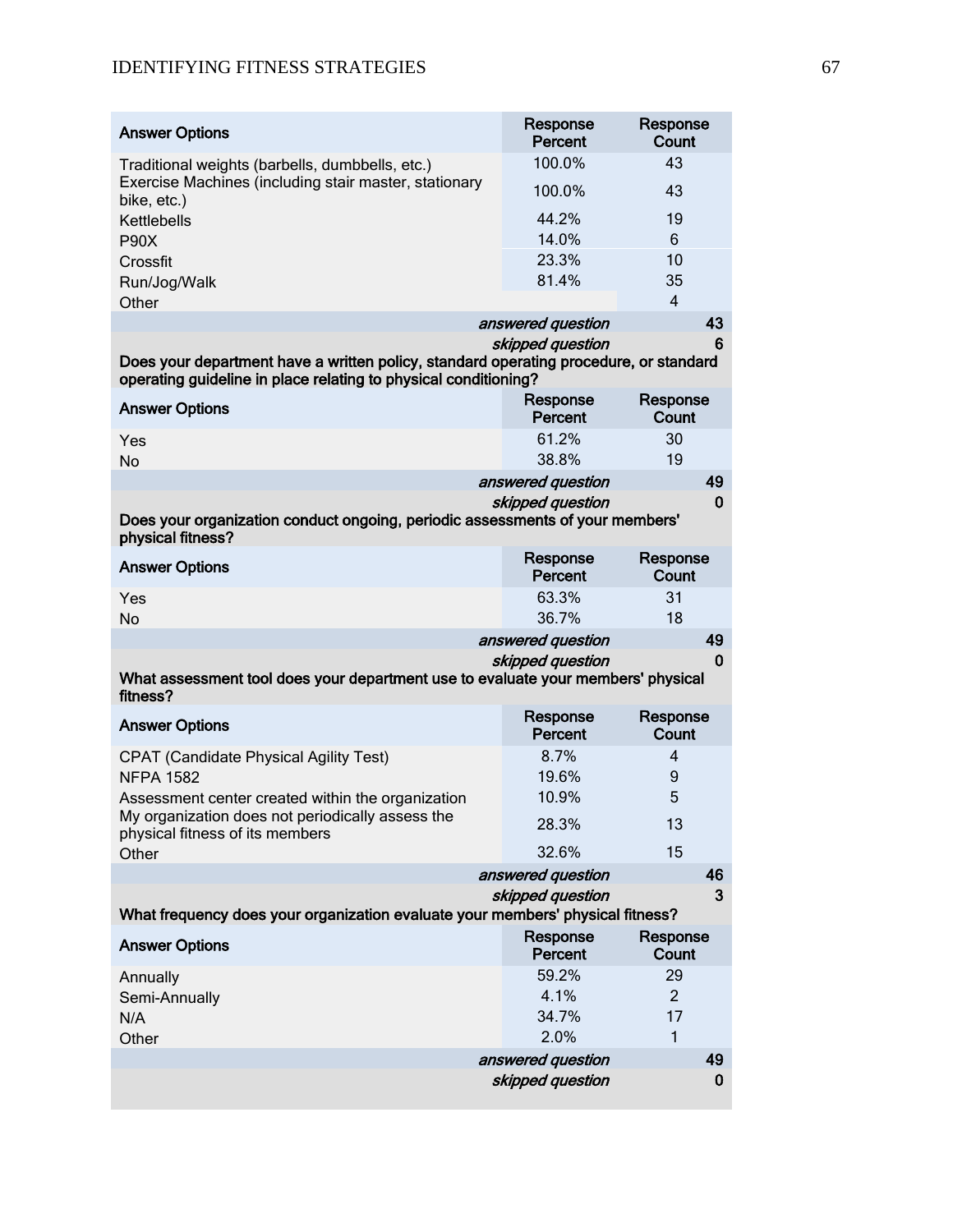| What best categorizes your organization? |                         |                   |
|------------------------------------------|-------------------------|-------------------|
| <b>Answer Options</b>                    | Response<br>Percent     | Response<br>Count |
| Career, EMS Only                         | 0.0%                    | 0                 |
| Career, Fire/Rescue and EMS              | 67.3%                   | 33                |
| Career, Fire/Rescue Only                 | 2.0%                    |                   |
| Combination, EMS Only                    | $0.0\%$                 | 0                 |
| Combination, Fire/Rescue and EMS         | 22.4%                   | 11                |
| Combination, Fire/Rescue Only            | 4.1%                    | 2                 |
| Volunteer, EMS Only                      | 0.0%                    | 0                 |
| Volunteer, Fire/Rescue and EMS           | 2.0%                    |                   |
| Volunteer, Fire/Rescue Only              | 2.0%                    |                   |
|                                          | 49<br>answered question |                   |
|                                          | skipped question<br>0   |                   |
|                                          |                         |                   |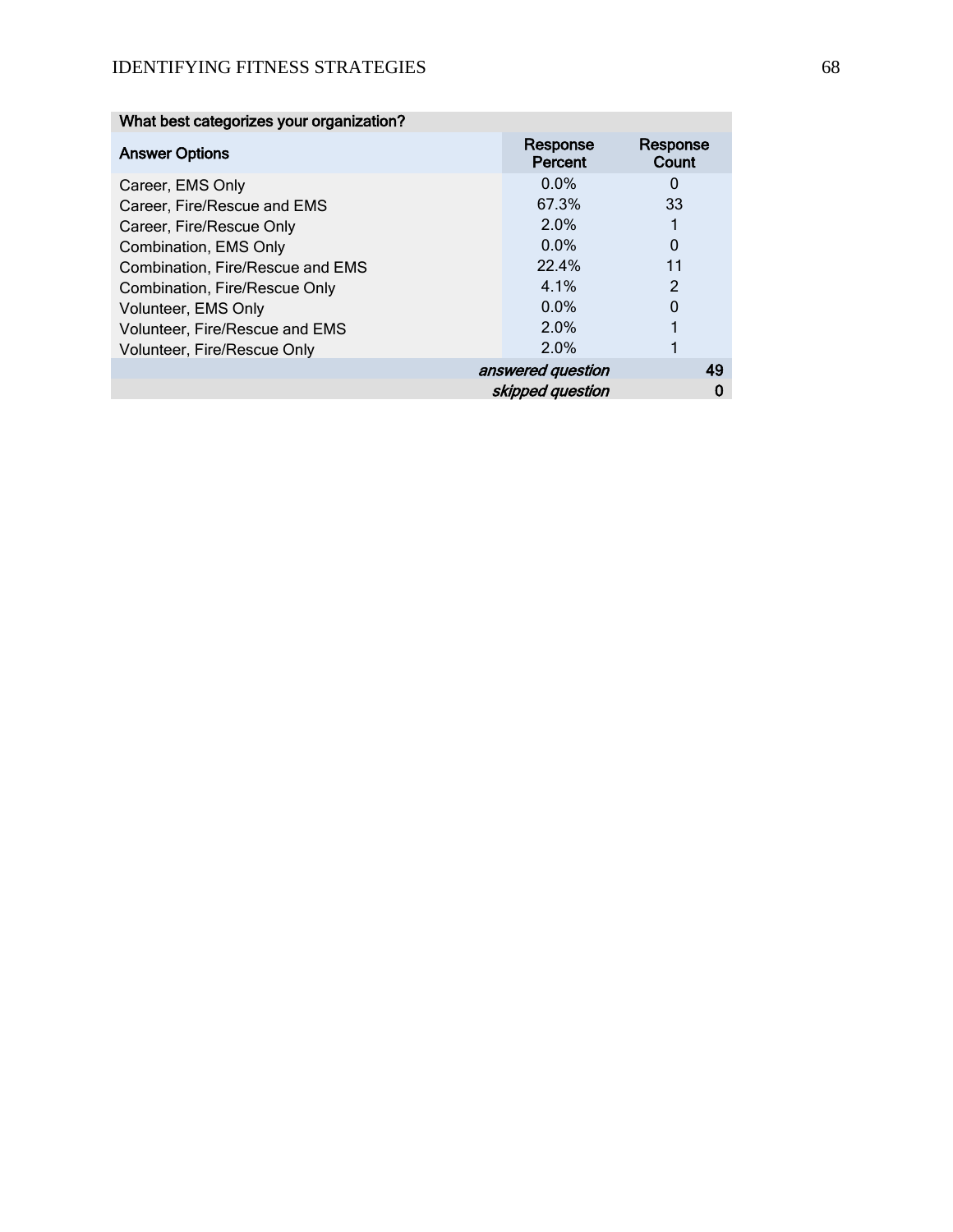## Appendix G

## Fitness Professional Interview Questions

Name and credentials:

Date Interviewed:

- 1. Tell me about your background and professional experience.
- 2. What are the available options for fitness training programs? Speak in terms of methods, philosophies, and program designs; and where they might be available.
- 3. Describe the programs mentioned in terms of equipment needed, time commitment, cost, availability, benefit (especially as it relates to firefighters.
- 4. Can any or all of the programs you spoke of be administered on a regular basis at a person's place of employment (i.e. fire station)?
- 5. In your experience, what are the most common personal barriers to personal health and fitness, even when it may be a necessity of an individual's occupation?
- 6. Of the available programs, which require specific certification to administer?
- 7 Is there anything else you want to add that you think would bring value to the discussion from your personal experience as a professional trainer?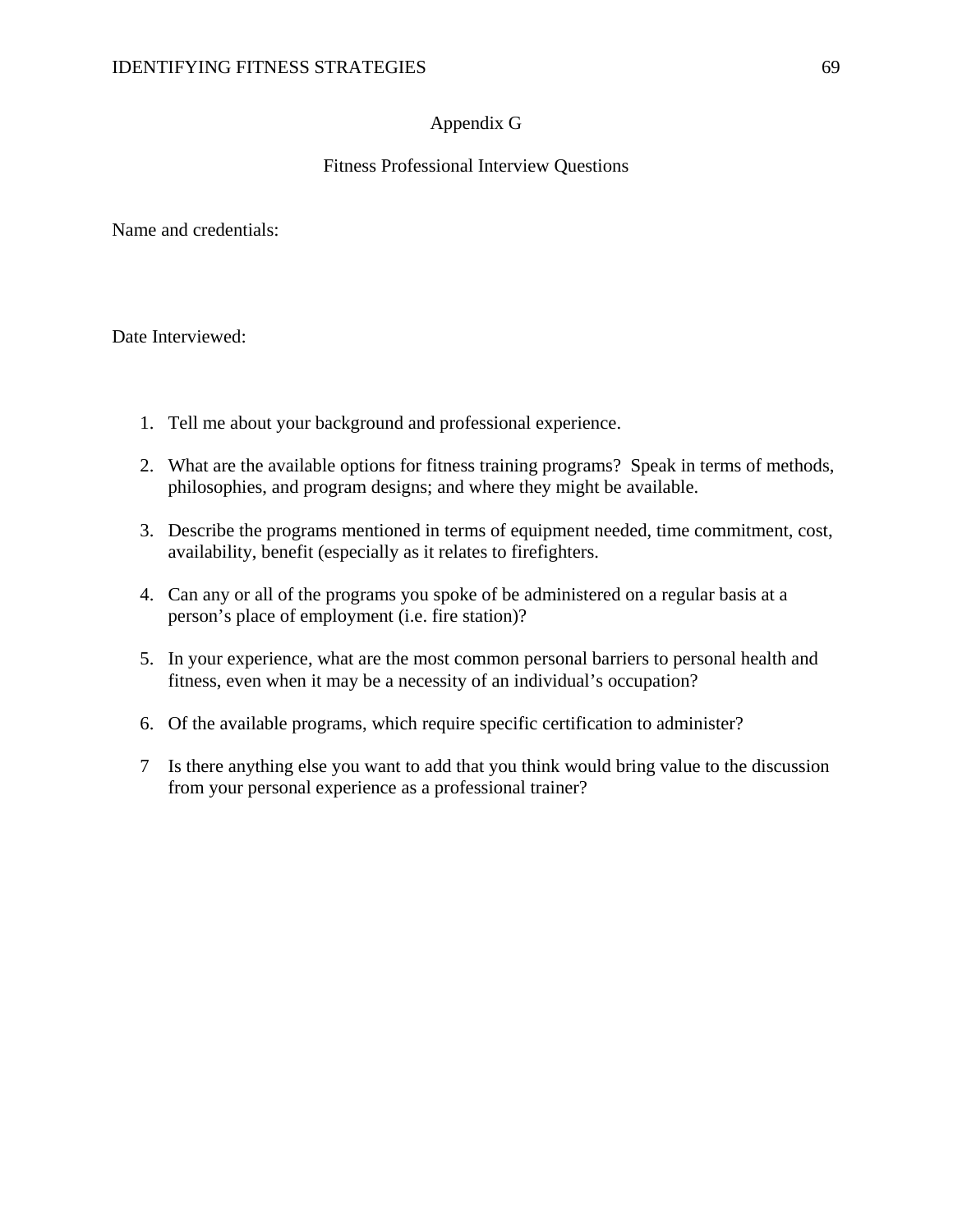# Appendix H

## Kettlebell Program Pilot Study

# *Training Session A:*

*Turkish Get Up + Two Hand Swing*

## *Training Session B:*

*Kettlebell Military Press + Front Squats*

|                 | Day 1          | Day 2          | Day 3          |
|-----------------|----------------|----------------|----------------|
| Week 1          | A <sub>1</sub> | B1             | A <sub>2</sub> |
| <b>Workouts</b> |                |                |                |
| Week 2          | B2             | A <sub>1</sub> | B <sub>1</sub> |
| <b>Workouts</b> |                |                |                |

|                 | Day 1 | Day 2          | Day 3          |
|-----------------|-------|----------------|----------------|
|                 |       |                |                |
| Week 3          | A2    | B2             | A <sub>1</sub> |
| <b>Workouts</b> |       |                |                |
| Week 4          | B1    | A <sub>2</sub> | B2             |
| <b>Workouts</b> |       |                |                |

As you can see the training sessions alternate and are staggered throughout the four weeks. Once the first four week cycle is up you take no more than one week off and start all over again.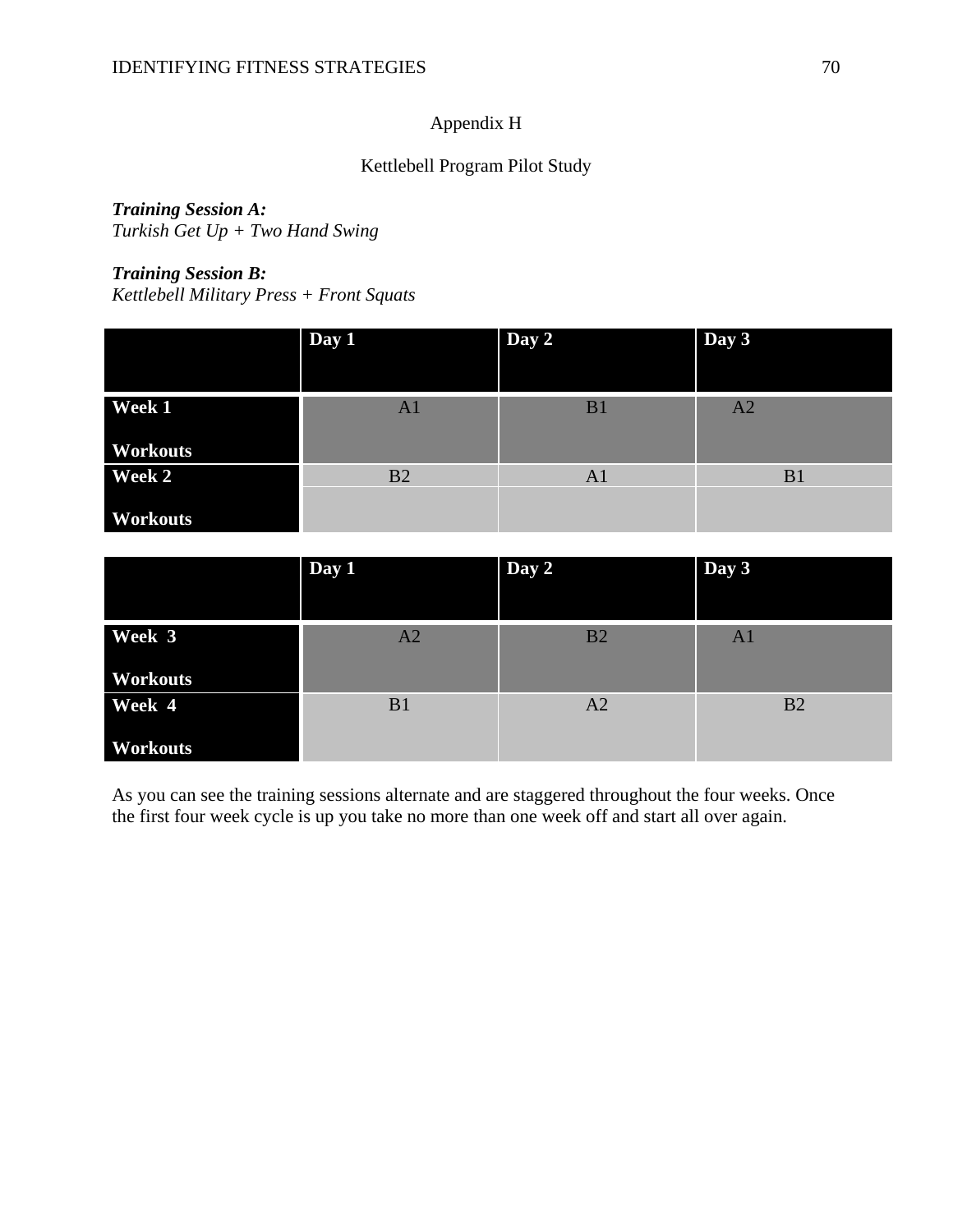## **Training Session A1:**

## **Daily Dozen Plus One Warm Up (See Below)**

**10 Minutes of Turkish Get Up Practice** – It's hard to get any simpler than this. Put ten minutes on the clock, and for the entirety of that ten minute session you will practice your Turkish Get Up. Alternate sides every rep, and take your time! The slower you can go with the get up the better. Start with a moderately challenging weight, eventually working your way up to the big boy and the big girl weights.

**20 Minutes of Kettlebell Swing Practice** – Take a short break after your get up practice then put another twenty minutes on the clock. For that entire twenty minutes you will perform Kettlebell Swings for fifteen seconds on and fifteen seconds off – meaning you swing for seconds then rest for fifteen seconds, repeating this sequence for the entire twenty minutes. You may find this to be quite difficult at first, especially in the later rounds, so you may start with ten minutes, but work your way up to the full twenty minute practice session as quickly as possible. Also work your way up to using the big boy and the big girl weights for this as well.

## **Daily Dozen Plus One Cool Down**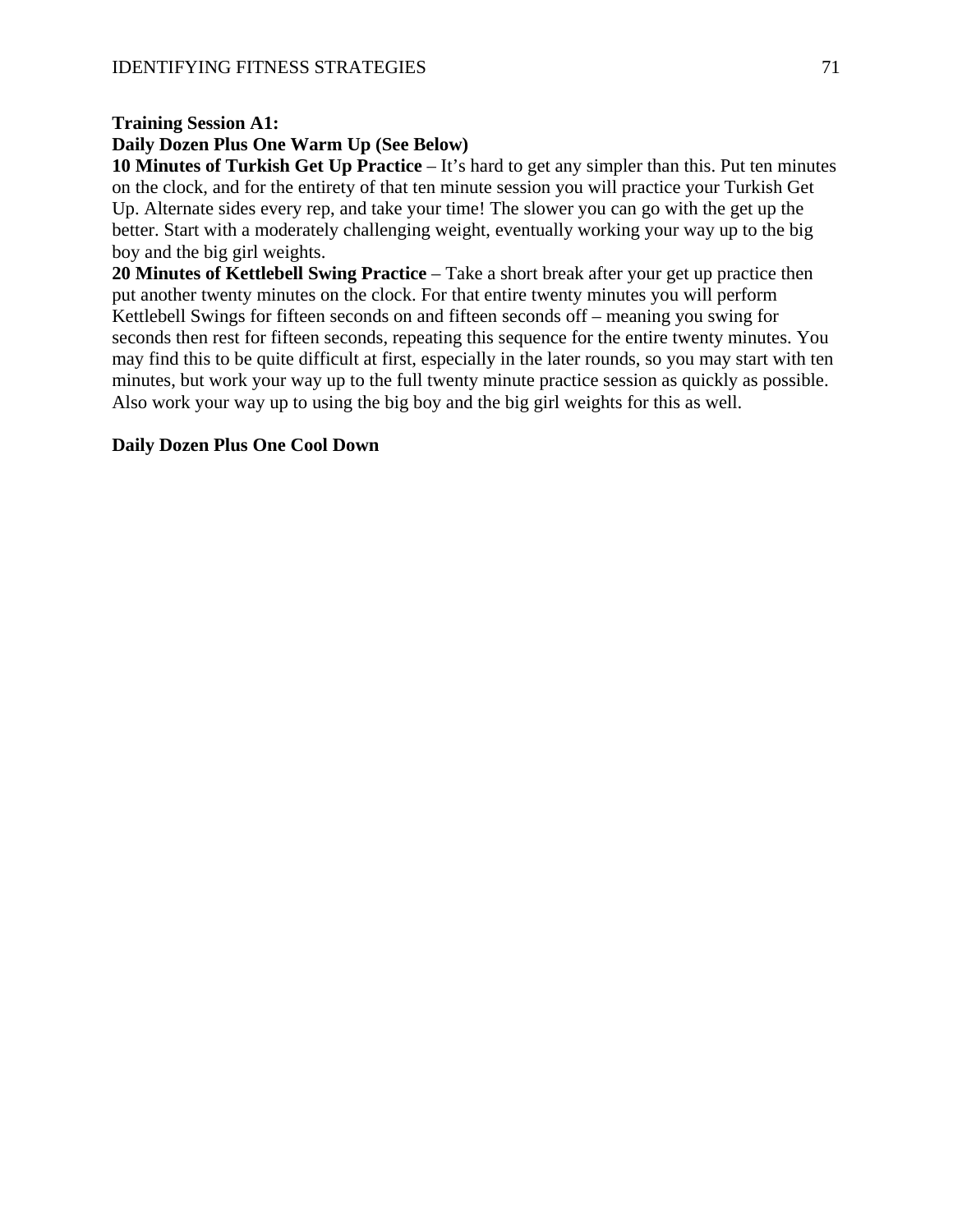## **Training Session B1:**

## **Daily Dozen Plus One Warm Up**

**3 x 1 – 5 Kettlebell Military Press Ladders:** Ladders are hands down one of the most effective ways to build strength, as they allow us to accumulate an adequate amount work volume and time under tension without overly fatiguing us with high reps. Heavy, low rep movements are what will make us strong. For our purposes we will be performing three, five rung ladders. A rung is simply a step in the ladder, so five rungs means we will be working our way up to five reps. The sequence looks like this:

*One Military Press (Left and Right Sides)*

*Rest (however long you need until you feel fresh enough to start the next set) Two Military Presses (L+R – perform both reps on one side before switching)*

*Rest*

*Three Military Presses (L+R) Rest*

*Four Military Press (L+R)*

*Rest*

*Five Military Presses (L+R)*

Repeat this entire sequence three times, utilizing a progressively heavier bell if possible. Remember, the military press is where we are going to design and develop our brute upper body strength, so that means that we have to lift heavy at least SOME of the time

**3 x 1 – 5 Kettlebell Front Squat Ladder:** Exactly the same game as the kettlebell military press ladder, except it should only take about half the time since we do not need to switch sides at all. It looks like this:

*One Front Squat Rest Two Front Squats Rest Three Front Squats Rest Four Front Squats Rest*

*Five Front Squats*

Again, repeat this sequence three times, aiming to use a heavier bell (or set of bells) each time through.

## **Daily Dozen Plus One Cool Down**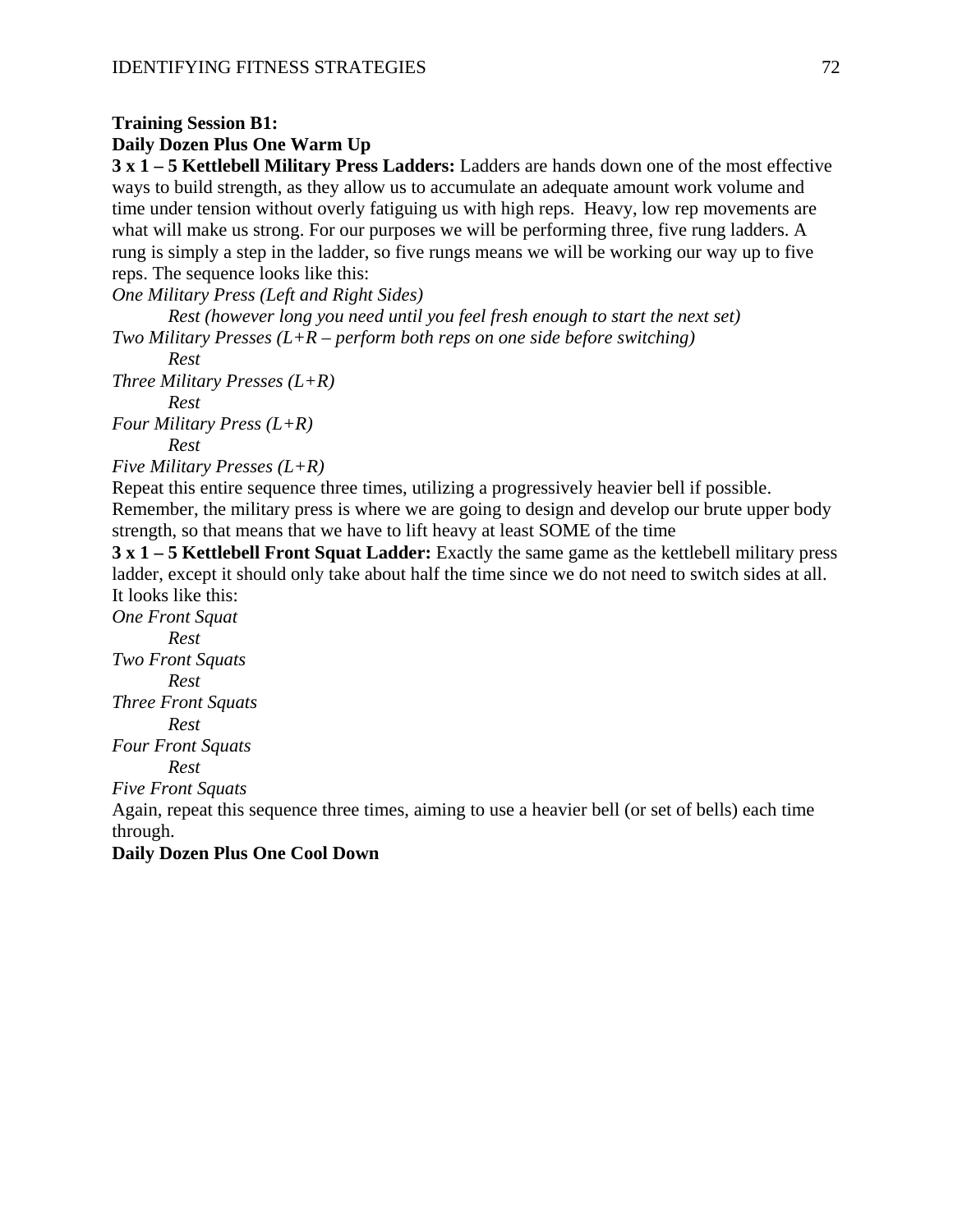#### **Training Session A2: Daily Dozen Plus One Warm Up**

**3 x 1 – 3 Turkish Get Up Ladders:** No different than the Kettlebell Military Press ladder except that we are now utilizing the Turkish Get Up and have restructured the sets and reps. Perform all get ups on one side before switching:

One Turkish Get Up (L+R) Rest Two Turkish Get Ups  $(L + R)$ Rest Three Turkish Get Ups (L+R)

Repeat this sequence three times.

**3 x 1 – 10 Kettlebell Swing Ladders:** If technique is on point, then go heavy with this:

1 Kettlebell Swing Rest 2 Kettlebell Swings Rest 3 Kettlebell Swings etc… Up to 10 Kettlebell Swings

Repeat this sequence three times.

#### **Daily Dozen Plus One Cool Down**

# **Training Session B2:**

**Daily Dozen Plus One Warm Up**

**2 x 5 Kettlebell Military Press:** Perform two sets of five reps each side of the kettlebell military press with as heavy of a weight as possible. Rest as much as needed in between sets.

**3 x 3 Kettlebell Military Press:** Perform three sets of three reps each side of the kettlebell military press with a heavier weight than you just used for your 2 x 5 work. Rest as much as needed in between sets.

**5 x 5 Kettlebell Front Squat:** Perform five sets of five reps of the kettlebell front squat with as heavy of a weight as possible. Rest as much as needed in between sets.

**3 x 3 Kettlebell Front Squat:** Perform three sets of three reps of the kettlebell front squat with as heavy of a weight as possible. Rest as much as needed in between sets.

#### **Daily Dozen Plus One Cool Down**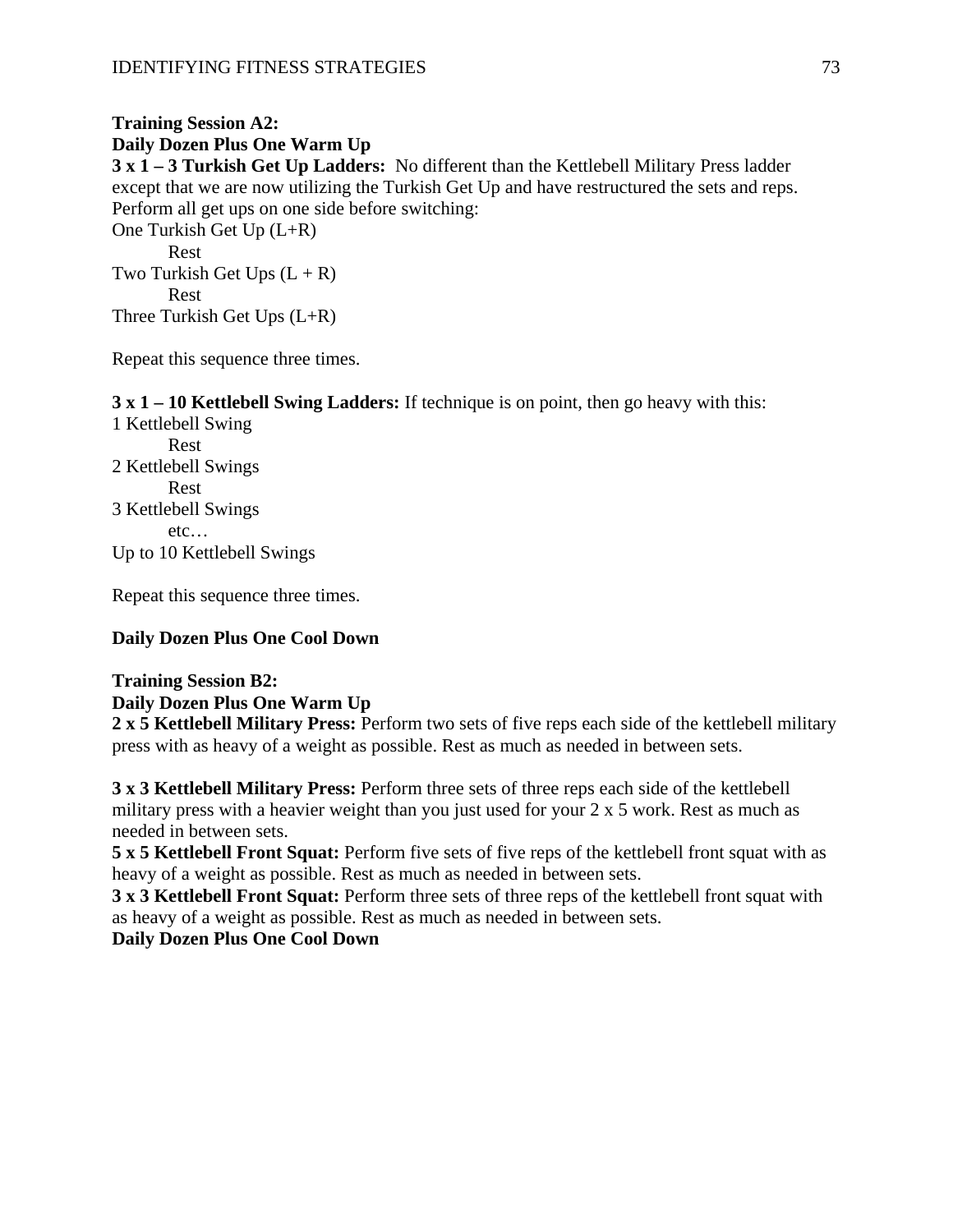#### **The Daily Dozen Plus One**

The "daily dozen plus one" is a mobility series to be utilized for both a warm up and cool down. It does not matter which order your perform the following mobility drills, just that you perform them all every day, preferably even on the days that you do not train.

- 1. Frog Stretch
- 2. Hip Flexor Stretch
- 3. Cervical Mobility
- 4. Lying T-Spine Rotations (Brettzel)
- 5. Four Point Plank
- 6. Scapular/Shoulder Mobility
- 7. Wrist and Elbow Mobility
- 8. Hip Bridge
- 9. Ankle Mobility
- 10. Hip Mobility
- 11. Lying External Hip Rotation
- 12. Lying Internal Hip Rotation
- 13. Kettlebell Arm Bar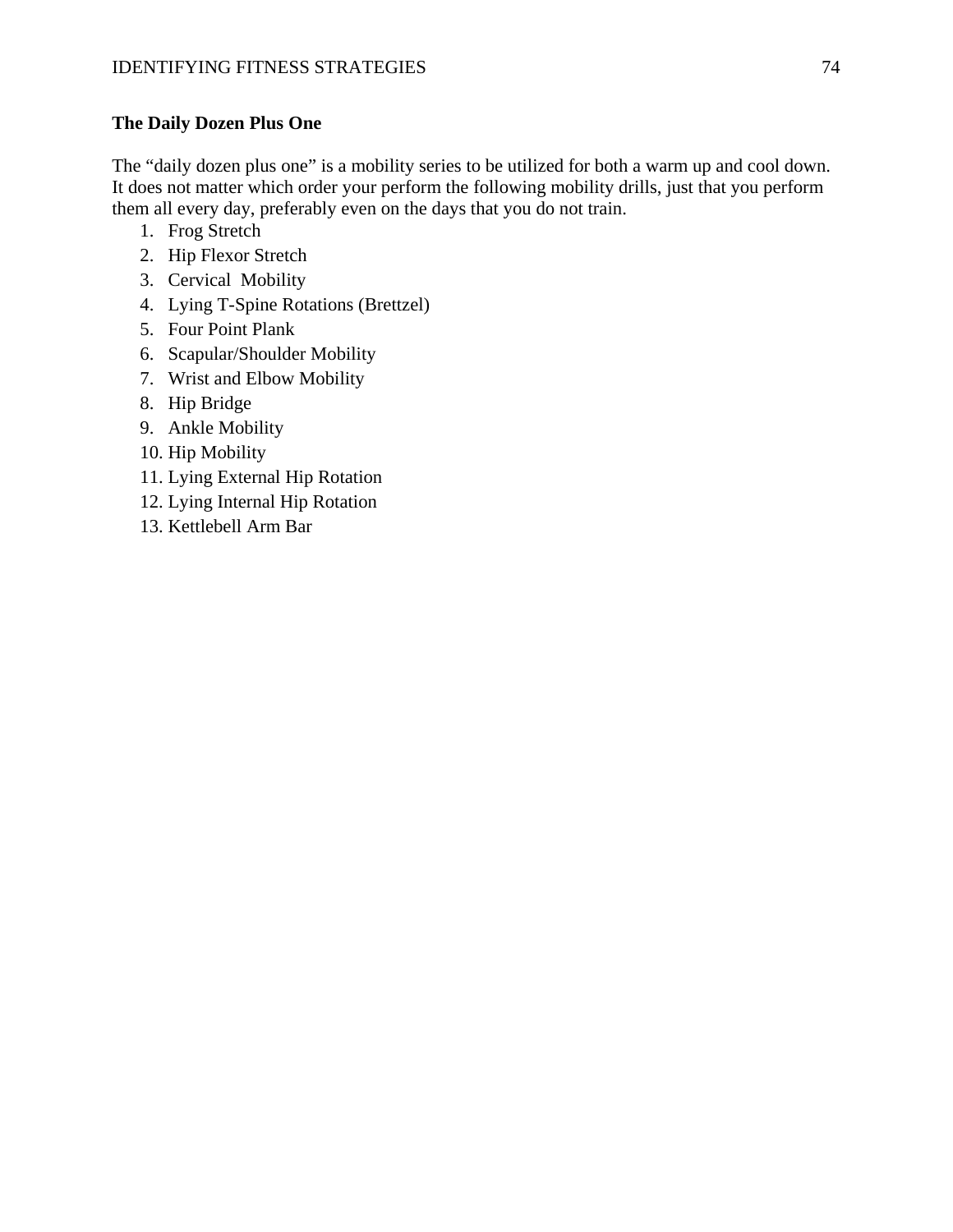# **The Military Press:**



The single (and eventually double) kettlebell military press will be our weapon of choice for developing raw upper body strength and for forging strong, resilient shoulders. The kettlebell military press is unrivaled when it comes to increasing functional upper body strength, which you will quickly learn as you progress through the pilot study. And unlike the more common bench press, the military press will serve to improve your shoulder mobility, rather than limit it.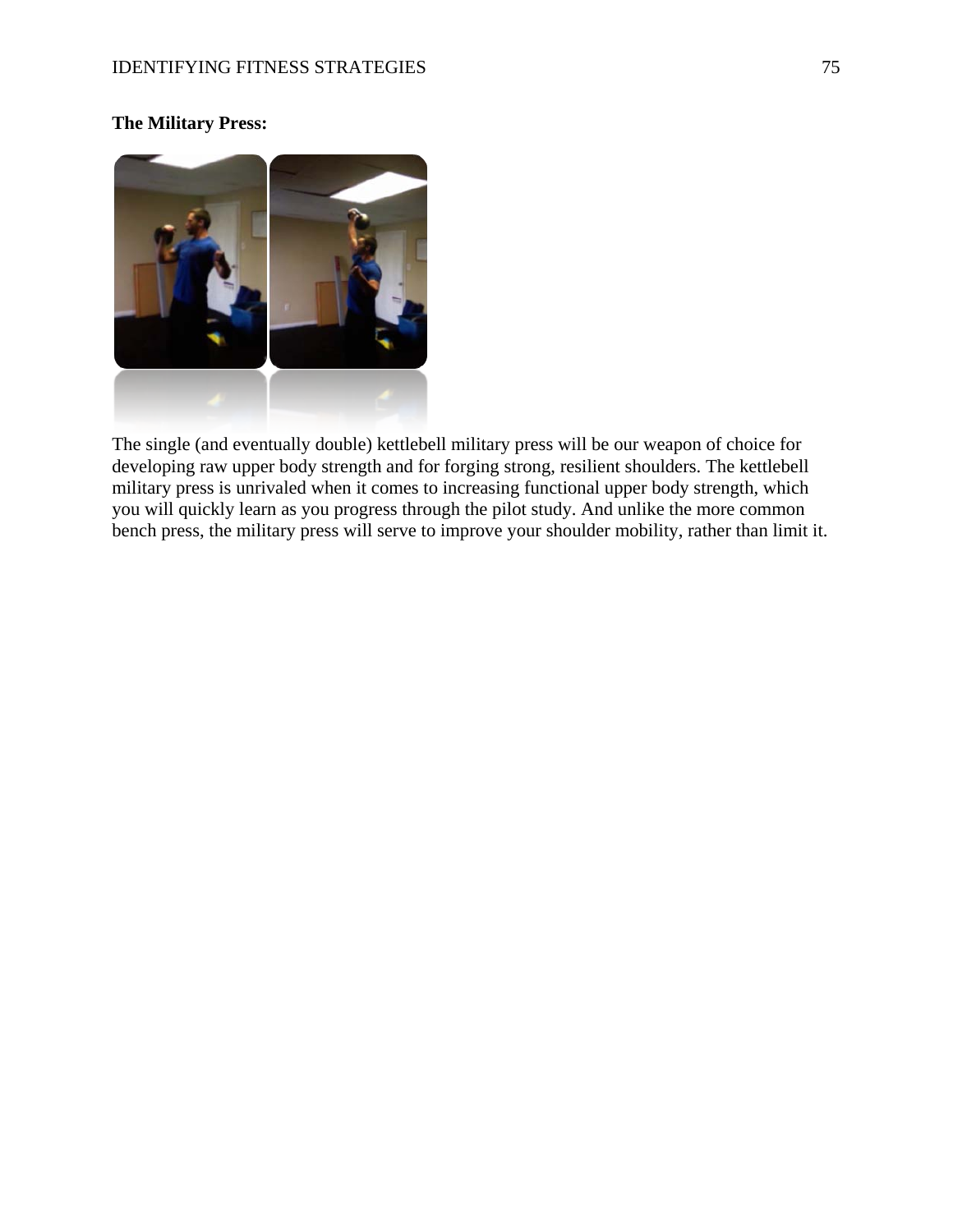#### **The Front Squat:**



Where the military press will amplify the power and stability of our upper body when performed properly and with appropriate weight, the front squat will be what we use to bestow tremendous amounts of lower body strength upon us. This is an exceptionally taxing movement once the weight gets serious requiring a great deal of neuromuscular activation. Heavy front squats will help you to reinforce and establish proper posture under stress and load, cultivate a remarkable amount of lower body strength, and provide for an exceptional cardiovascular workout as well. The best cardiovascular training is the heavy front squat. You will see this once you get into the program.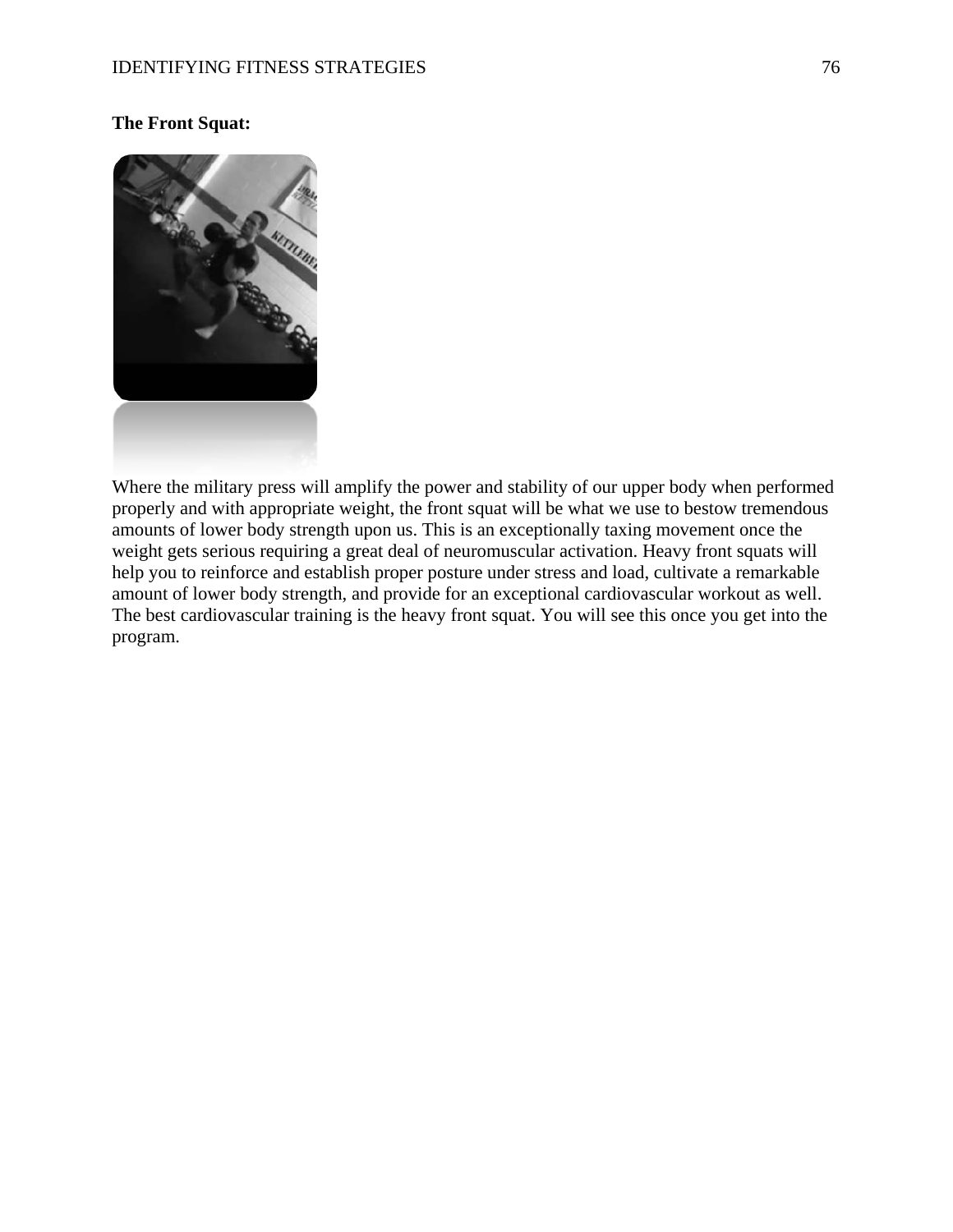## **The Kettlebell Swing:**



The two hand kettlebell swing is a posterior (hip dominant) power movement. An athlete's power is always derived from their core, specifically their hips, and the kettlebell swing is an unbeatable movement for generating for body power, grace, and athleticism.